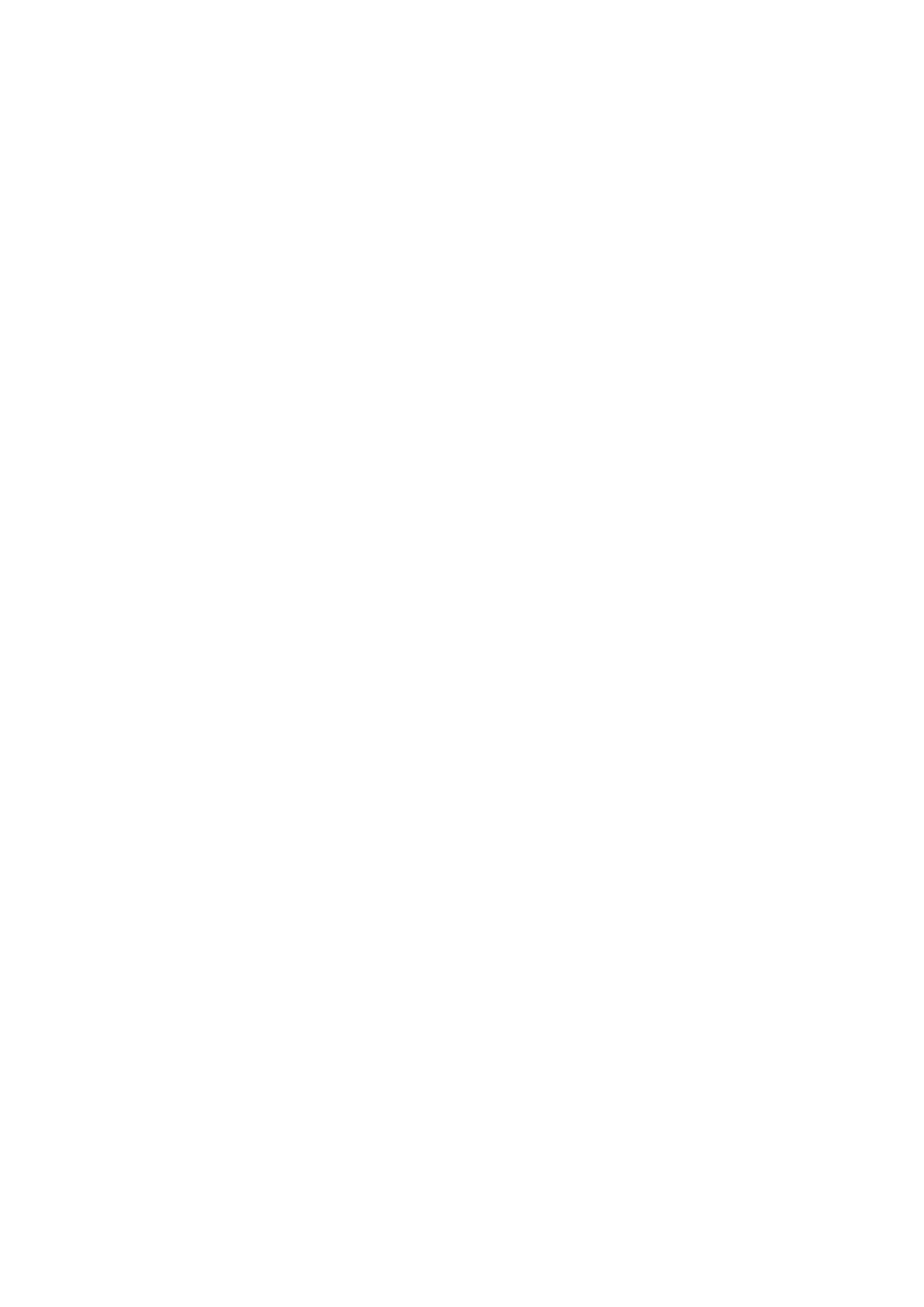| <b>DISTRICT: Sindhupalchok</b><br>$[23]$ |                  |                             | V.D.C./MUNICIPALITY: Atarpur | [1]   |
|------------------------------------------|------------------|-----------------------------|------------------------------|-------|
| <b>WARD</b>                              | <b>HOUSEHOLD</b> | <b>POPULATION</b>           |                              |       |
|                                          |                  | <b>TOTAL</b><br><b>MALE</b> | <b>FEMALE</b>                |       |
|                                          | 51               | 216                         | 96                           | 120   |
| 2                                        | 25               | 84                          | 39                           | 45    |
| 3                                        | 46               | 150                         | 67                           | 83    |
| Δ                                        | 77               | 454                         | 218                          | 236   |
| 5                                        | 34               | 139                         | 64                           | 75    |
| 6                                        | 35               | 188                         | 87                           | 101   |
|                                          | 34               | 213                         | 106                          | 107   |
| 8                                        | 116              | 499                         | 244                          | 255   |
| 9                                        | 46               | 239                         | 113                          | 126   |
| <b>TOTAL</b>                             | 464              | 2,182                       | 1,034                        | 1,148 |

| <b>DISTRICT: Sindhupalchok</b><br>$[23]$ |                  | V.D.C./MUNICIPALITY: Badegau<br>[2] |               |       |
|------------------------------------------|------------------|-------------------------------------|---------------|-------|
|                                          |                  | <b>POPULATION</b>                   |               |       |
| <b>WARD</b>                              | <b>HOUSEHOLD</b> | <b>TOTAL</b><br><b>MALE</b>         | <b>FEMALE</b> |       |
|                                          | 149              | 694                                 | 317           | 377   |
| 2                                        | 118              | 561                                 | 272           | 289   |
| 3                                        | 157              | 703                                 | 317           | 386   |
| 4                                        | 170              | 869                                 | 394           | 475   |
| 5                                        | 76               | 318                                 | 160           | 158   |
| 6                                        | 181              | 784                                 | 378           | 406   |
|                                          | 59               | 228                                 | 113           | 115   |
| 8                                        | 153              | 740                                 | 371           | 369   |
| 9                                        | 97               | 456                                 | 212           | 244   |
| <b>TOTAL</b>                             | 1,160            | 5,353                               | 2,534         | 2,819 |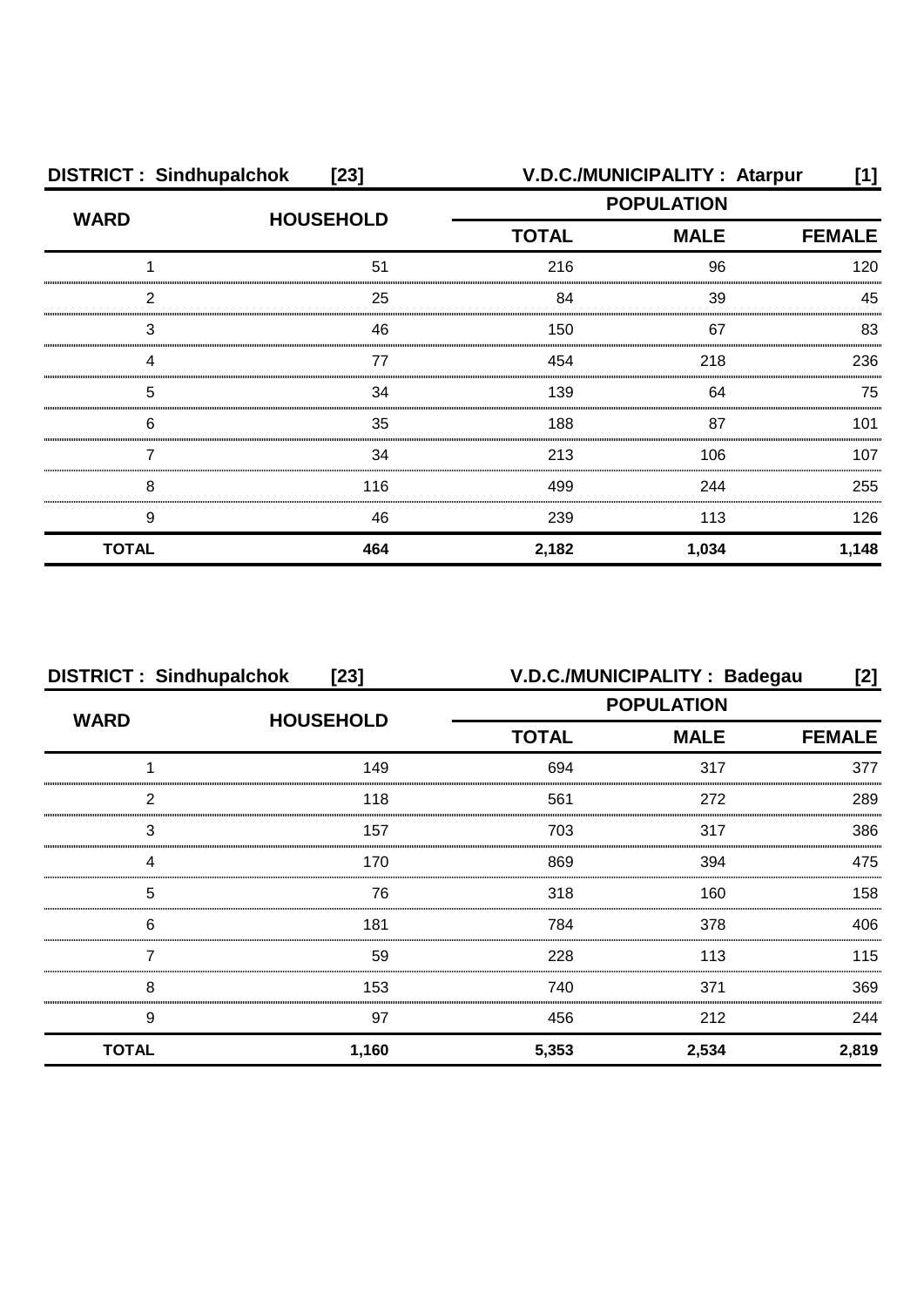| <b>DISTRICT: Sindhupalchok</b><br>$[23]$ |                  |                                                  | V.D.C./MUNICIPALITY: Bansbari | [3]           |
|------------------------------------------|------------------|--------------------------------------------------|-------------------------------|---------------|
| <b>WARD</b>                              | <b>HOUSEHOLD</b> | <b>POPULATION</b><br><b>TOTAL</b><br><b>MALE</b> |                               |               |
|                                          |                  |                                                  |                               | <b>FEMALE</b> |
|                                          | 75               | 334                                              | 150                           | 184           |
| 2                                        | 184              | 872                                              | 427                           | 445           |
| 3                                        | 50               | 190                                              | 92                            | 98            |
| Δ                                        | 140              | 614                                              | 286                           | 328           |
| 5                                        | 171              | 808                                              | 367                           | 441           |
| 6                                        | 129              | 616                                              | 286                           | 330           |
|                                          | 88               | 375                                              | 186                           | 189           |
| 8                                        | 114              | 588                                              | 297                           | 291           |
| 9                                        | 151              | 659                                              | 304                           | 355           |
| <b>TOTAL</b>                             | 1,102            | 5,056                                            | 2,395                         | 2,661         |

| <b>DISTRICT: Sindhupalchok</b> | $[23]$           | V.D.C./MUNICIPALITY: Banskharka<br>[4]           |       |               |
|--------------------------------|------------------|--------------------------------------------------|-------|---------------|
| <b>WARD</b>                    | <b>HOUSEHOLD</b> | <b>POPULATION</b><br><b>TOTAL</b><br><b>MALE</b> |       |               |
|                                |                  |                                                  |       | <b>FEMALE</b> |
|                                | 29               | 100                                              | 54    | 46            |
| っ                              | 24               | 77                                               | 45    | 32            |
| 3                              | 46               | 178                                              | 95    | 83            |
|                                | 59               | 193                                              | 105   | 88            |
| 5                              | 103              | 406                                              | 222   | 184           |
| 6                              | 128              | 529                                              | 262   | 267           |
|                                | 34               | 126                                              | 66    | 60            |
| 8                              | 79               | 292                                              | 152   | 140.          |
| 9                              | 86               | 358                                              | 169   | 189           |
| <b>TOTAL</b>                   | 588              | 2,259                                            | 1,170 | 1,089         |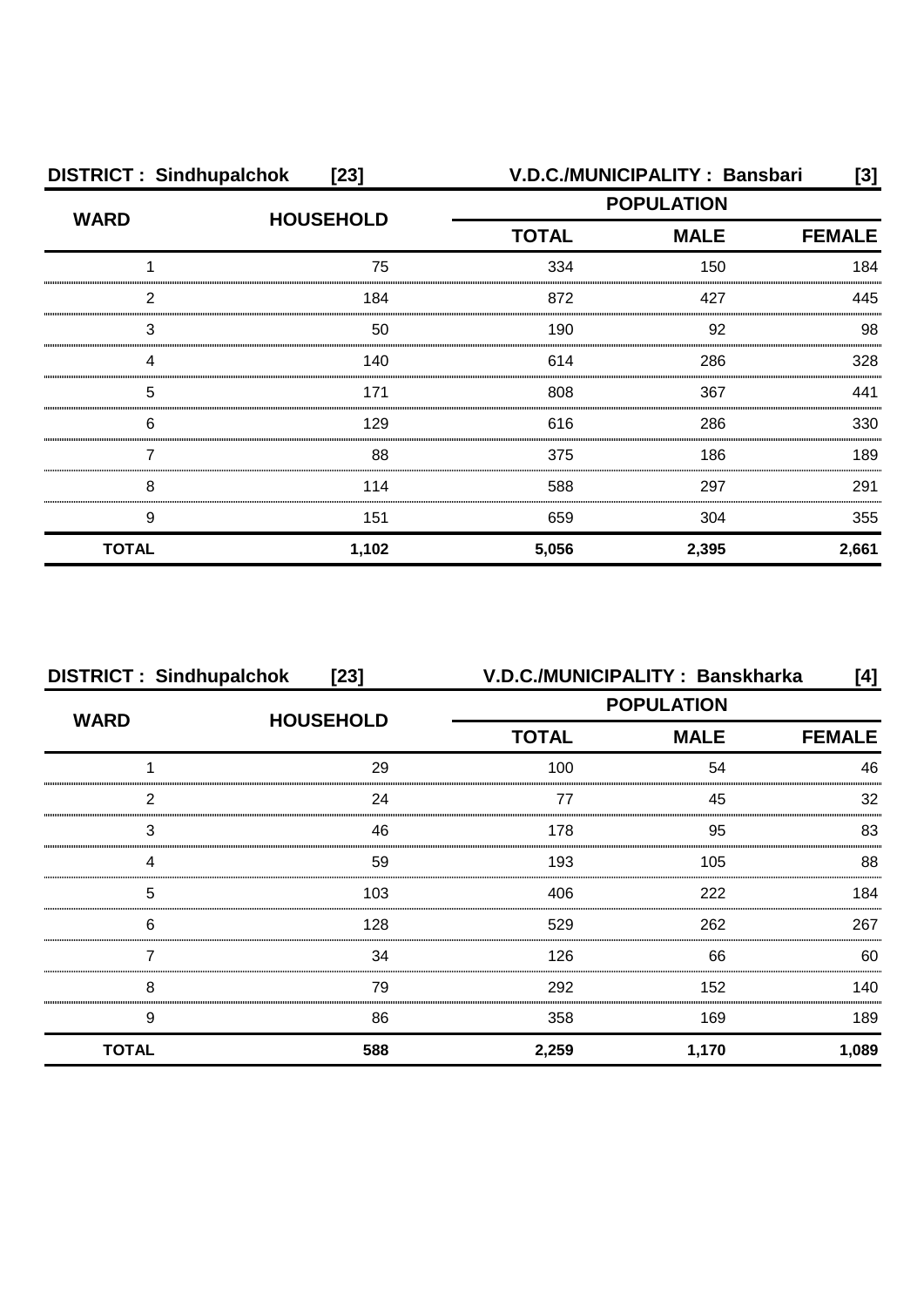| <b>DISTRICT: Sindhupalchok</b><br>$[23]$ |                  | V.D.C./MUNICIPALITY: Baramchi<br>[5] |             |               |
|------------------------------------------|------------------|--------------------------------------|-------------|---------------|
| <b>WARD</b>                              | <b>HOUSEHOLD</b> | <b>POPULATION</b>                    |             |               |
|                                          |                  | <b>TOTAL</b>                         | <b>MALE</b> | <b>FEMALE</b> |
|                                          | 59               | 261                                  | 124         | 137           |
| 2                                        | 132              | 551                                  | 274         | 277           |
| 3                                        | 72               | 322                                  | 158         | 164           |
| Δ                                        | 93               | 433                                  | 226         | 207           |
| 5                                        | 56               | 257                                  | 125         | 132           |
| 6                                        | 48               | 270                                  | 140         | 130           |
|                                          | 62               | 288                                  | 134         | 154           |
| 8                                        | 63               | 342                                  | 175         | 167           |
| 9                                        | 120              | 524                                  | 254         | 270           |
| <b>TOTAL</b>                             | 705              | 3,248                                | 1,610       | 1,638         |

| <b>DISTRICT: Sindhupalchok</b><br>$[23]$ |                  |                             | V.D.C./MUNICIPALITY: Barhabise | [6]   |
|------------------------------------------|------------------|-----------------------------|--------------------------------|-------|
|                                          |                  | <b>POPULATION</b>           |                                |       |
| <b>WARD</b>                              | <b>HOUSEHOLD</b> | <b>TOTAL</b><br><b>MALE</b> | <b>FEMALE</b>                  |       |
|                                          | 281              | 1,202                       | 621                            | 581   |
| 2                                        | 120              | 517                         | 249                            | 268   |
| 3                                        | 121              | 545                         | 256                            | 289   |
|                                          | 283              | 1,286                       | 642                            | 644   |
| 5                                        | 165              | 694                         | 347                            | 347   |
| 6                                        | 173              | 666                         | 308                            | 358   |
|                                          | 100              | 428                         | 193                            | 235   |
| 8                                        | 231              | 866                         | 432                            | 434   |
| 9                                        | 209              | 913                         | 471                            | 442   |
| <b>TOTAL</b>                             | 1,683            | 7,117                       | 3,519                          | 3,598 |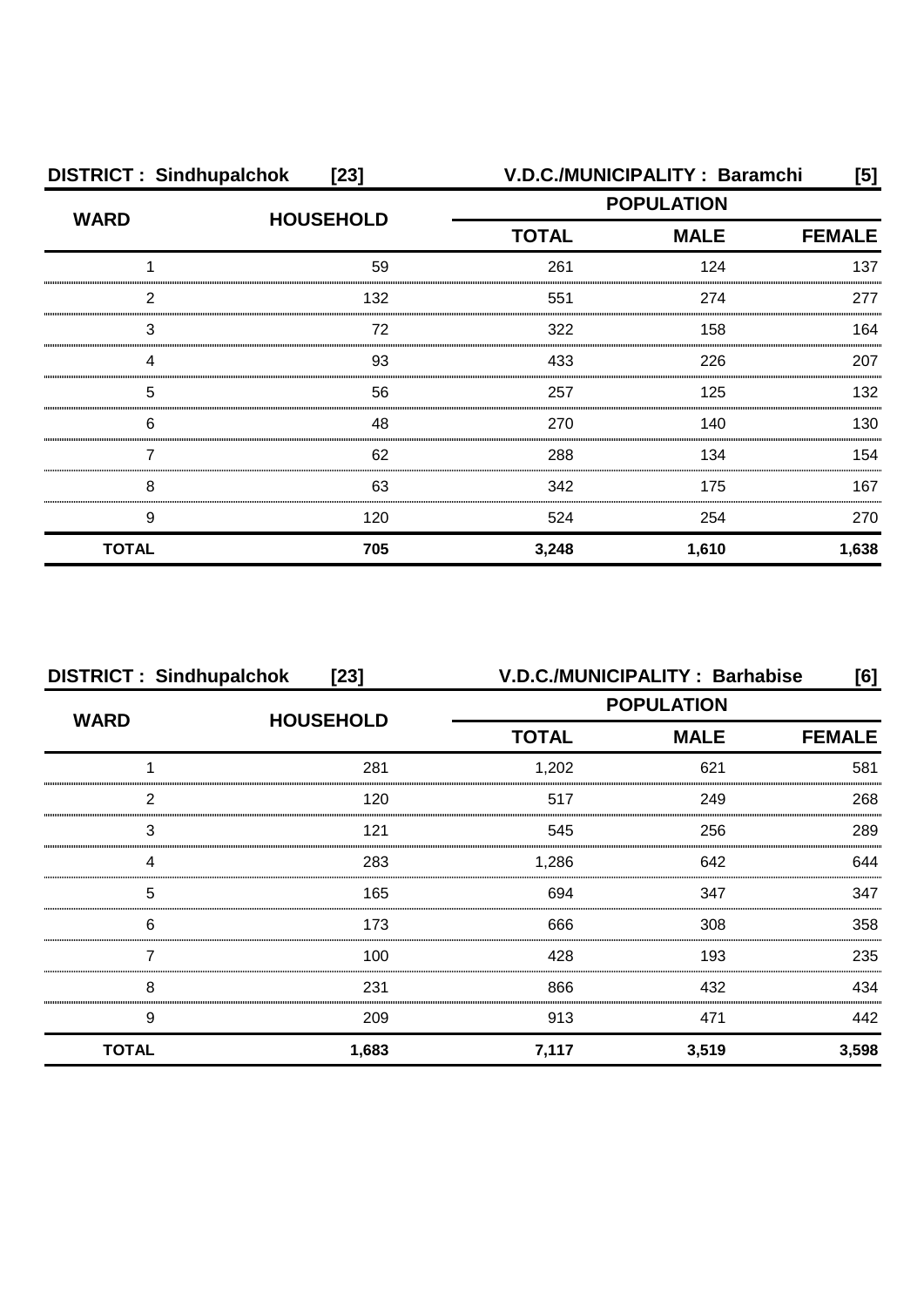| <b>DISTRICT: Sindhupalchok</b><br>$[23]$ |                  |                                                  | V.D.C./MUNICIPALITY : Baruwa | [7]           |
|------------------------------------------|------------------|--------------------------------------------------|------------------------------|---------------|
| <b>WARD</b>                              | <b>HOUSEHOLD</b> | <b>POPULATION</b><br><b>TOTAL</b><br><b>MALE</b> |                              |               |
|                                          |                  |                                                  |                              | <b>FEMALE</b> |
|                                          | 92               | 325                                              | 171                          | 154           |
| 2                                        | 30               | 105                                              | 55                           | 50            |
| 3                                        | 73               | 269                                              | 134                          | 135           |
| Δ                                        | 32               | 126                                              | 66                           | 60            |
| 5                                        | 49               | 211                                              | 104                          | 107           |
| 6                                        | 49               | 157                                              | 83                           | 74            |
|                                          | 55               | 231                                              | 121                          | 110           |
| 8                                        | 64               | 258                                              | 113                          | 145           |
| 9                                        | 43               | 149                                              | 85                           | 64            |
| <b>TOTAL</b>                             | 487              | 1,831                                            | 932                          | 899           |

| <b>DISTRICT: Sindhupalchok</b><br>$[23]$ |                  |                   | <b>V.D.C./MUNICIPALITY: Batase</b> | [8]           |
|------------------------------------------|------------------|-------------------|------------------------------------|---------------|
| <b>WARD</b>                              | <b>HOUSEHOLD</b> | <b>POPULATION</b> |                                    |               |
|                                          |                  | <b>TOTAL</b>      | <b>MALE</b>                        | <b>FEMALE</b> |
|                                          | 163              | 692               | 317                                | 375           |
| っ                                        | 98               | 393               | 173                                | 220           |
| 3                                        | 155              | 601               | 283                                | 318           |
|                                          | 144              | 584               | 263                                | 321           |
| 5                                        | 56               | 271               | 126                                | 145           |
| 6                                        | 116              | 475               | 225                                | 250           |
|                                          | 78               | 329               | 148                                | 181           |
| 8                                        | 144              | 605               | 264                                | 341           |
| 9                                        | 198              | 932               | 474                                | 458           |
| <b>TOTAL</b>                             | 1,152            | 4,882             | 2,273                              | 2,609         |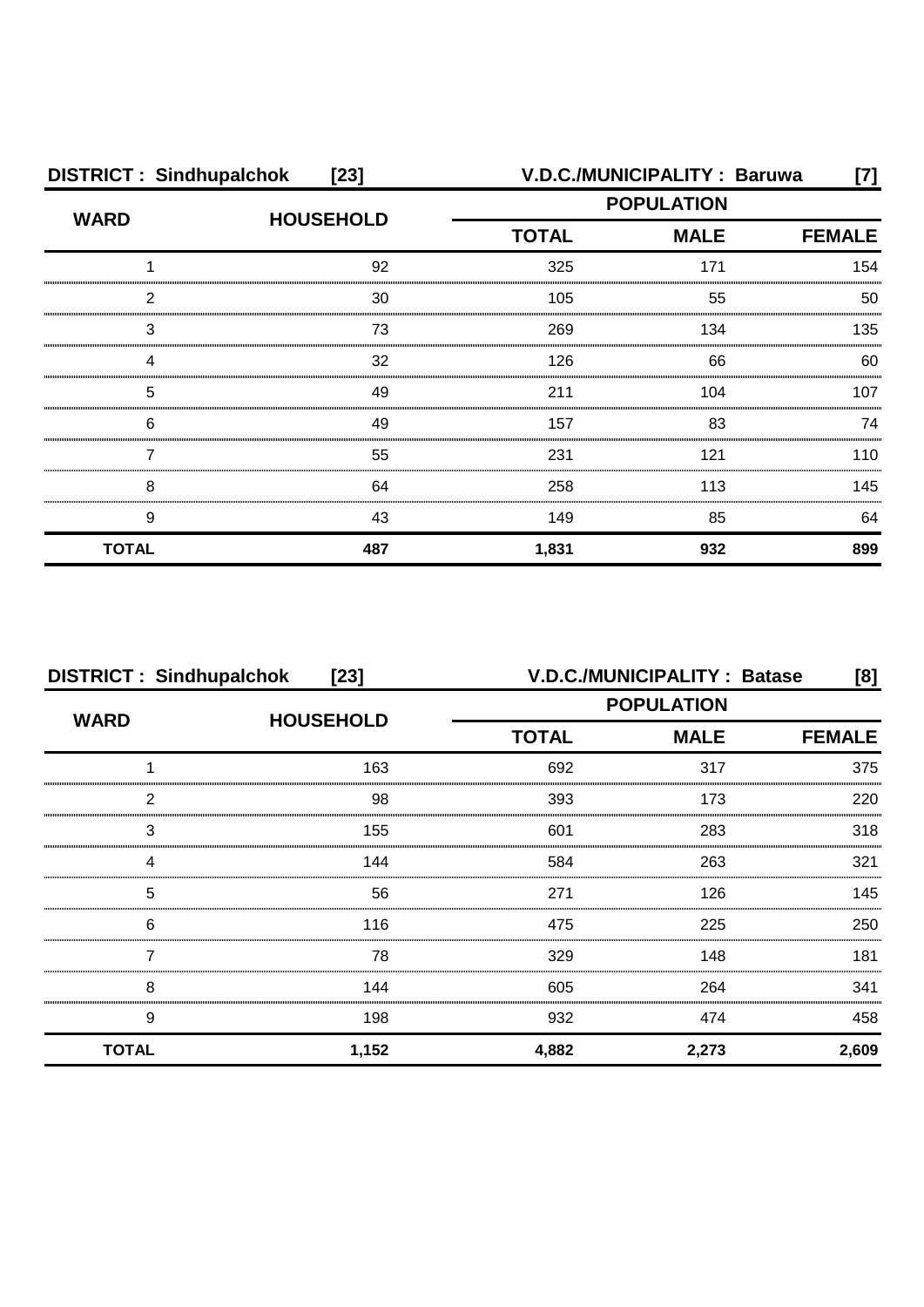| <b>DISTRICT: Sindhupalchok</b><br>$[23]$ |                  |                             | <b>V.D.C./MUNICIPALITY: Bhimtar</b> | [9]   |
|------------------------------------------|------------------|-----------------------------|-------------------------------------|-------|
| <b>WARD</b>                              | <b>HOUSEHOLD</b> | <b>POPULATION</b>           |                                     |       |
|                                          |                  | <b>TOTAL</b><br><b>MALE</b> | <b>FEMALE</b>                       |       |
|                                          | 244              | 1,189                       | 546                                 | 643   |
| 2                                        | 107              | 481                         | 223                                 | 258   |
| 3                                        | 105              | 518                         | 252                                 | 266   |
| Δ                                        | 114              | 621                         | 294                                 | 327   |
| 5                                        | 75               | 402                         | 176                                 | 226   |
| 6                                        | 38               | 189                         | 87                                  | 102   |
|                                          | 28               | 185                         | 89                                  | 96    |
| 8                                        | 54               | 308                         | 137                                 | 171   |
| 9                                        | 127              | 633                         | 280                                 | 353   |
| <b>TOTAL</b>                             | 892              | 4,526                       | 2,084                               | 2,442 |

| <b>DISTRICT: Sindhupalchok</b> | $[23]$           |                   | V.D.C./MUNICIPALITY: Bhotasipa | [10]          |
|--------------------------------|------------------|-------------------|--------------------------------|---------------|
| <b>WARD</b>                    | <b>HOUSEHOLD</b> | <b>POPULATION</b> |                                |               |
|                                |                  | <b>TOTAL</b>      | <b>MALE</b>                    | <b>FEMALE</b> |
|                                | 176              | 830               | 380                            | 450           |
| っ                              | 52               | 239               | 110                            | 129           |
| 3                              | 58               | 266               | 121                            | 145           |
|                                | 83               | 362               | 147                            | 215           |
| 5                              | 204              | 921               | 412                            | 509           |
| 6                              | 55               | 241               | 114                            | 127           |
|                                | 56               | 264               | 123                            | 141           |
| 8                              | 187              | 848               | 393                            | 455           |
| 9                              | 123              | 647               | 284                            | 363           |
| <b>TOTAL</b>                   | 994              | 4,618             | 2,084                          | 2,534         |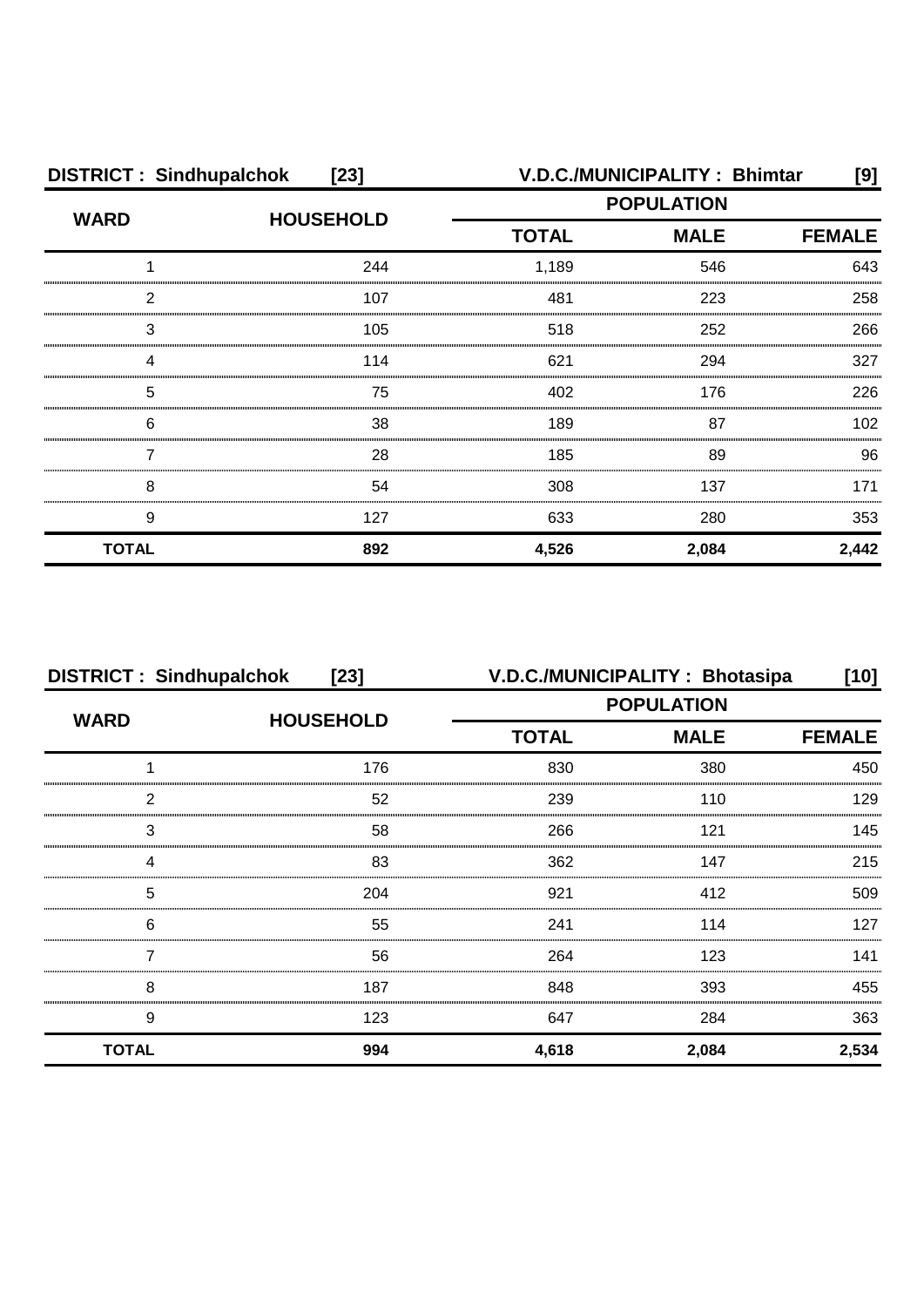| <b>DISTRICT: Sindhupalchok</b> | $[23]$           |                   | V.D.C./MUNICIPALITY: Bhote Namlang | [11]          |
|--------------------------------|------------------|-------------------|------------------------------------|---------------|
| <b>WARD</b>                    |                  | <b>POPULATION</b> |                                    |               |
|                                | <b>HOUSEHOLD</b> | <b>TOTAL</b>      | <b>MALE</b>                        | <b>FEMALE</b> |
|                                | 105              | 470               | 248                                | 222           |
| 2                              | 125              | 537               | 253                                | 284           |
| 3                              | 62               | 292               | 150                                | 142           |
| ⊿                              | 77               | 354               | 185                                | 169           |
| 5                              | 113              | 505               | 261                                | 244           |
| 6                              | 34               | 149               | 67                                 | 82            |
|                                | 70               | 357               | 175                                | 182           |
| 8                              | 53               | 241               | 124                                | 117           |
| 9                              | 153              | 646               | 320                                | 326           |
| <b>TOTAL</b>                   | 792              | 3,551             | 1,783                              | 1,768         |

| <b>DISTRICT: Sindhupalchok</b><br>$[23]$ |                  | V.D.C./MUNICIPALITY: Bhotechaur |             | [12]          |
|------------------------------------------|------------------|---------------------------------|-------------|---------------|
|                                          |                  | <b>POPULATION</b>               |             |               |
| <b>WARD</b>                              | <b>HOUSEHOLD</b> | <b>TOTAL</b>                    | <b>MALE</b> | <b>FEMALE</b> |
|                                          | 180              | 802                             | 390         | 412           |
| 2                                        | 396              | 1,748                           | 829         | 919           |
| 3                                        | 61               | 268                             | 119         | 149           |
|                                          | 85               | 353                             | 159         | 194           |
| 5                                        | 141              | 659                             | 335         | 324           |
| 6                                        | 40               | 187                             | .91         | 96            |
|                                          | 99               | 428                             | 201         | 227           |
| 8                                        | 43               | 175                             | 78          | 97            |
| 9                                        | 29               | 132                             | 64          | 68            |
| <b>TOTAL</b>                             | 1,074            | 4,752                           | 2,266       | 2,486         |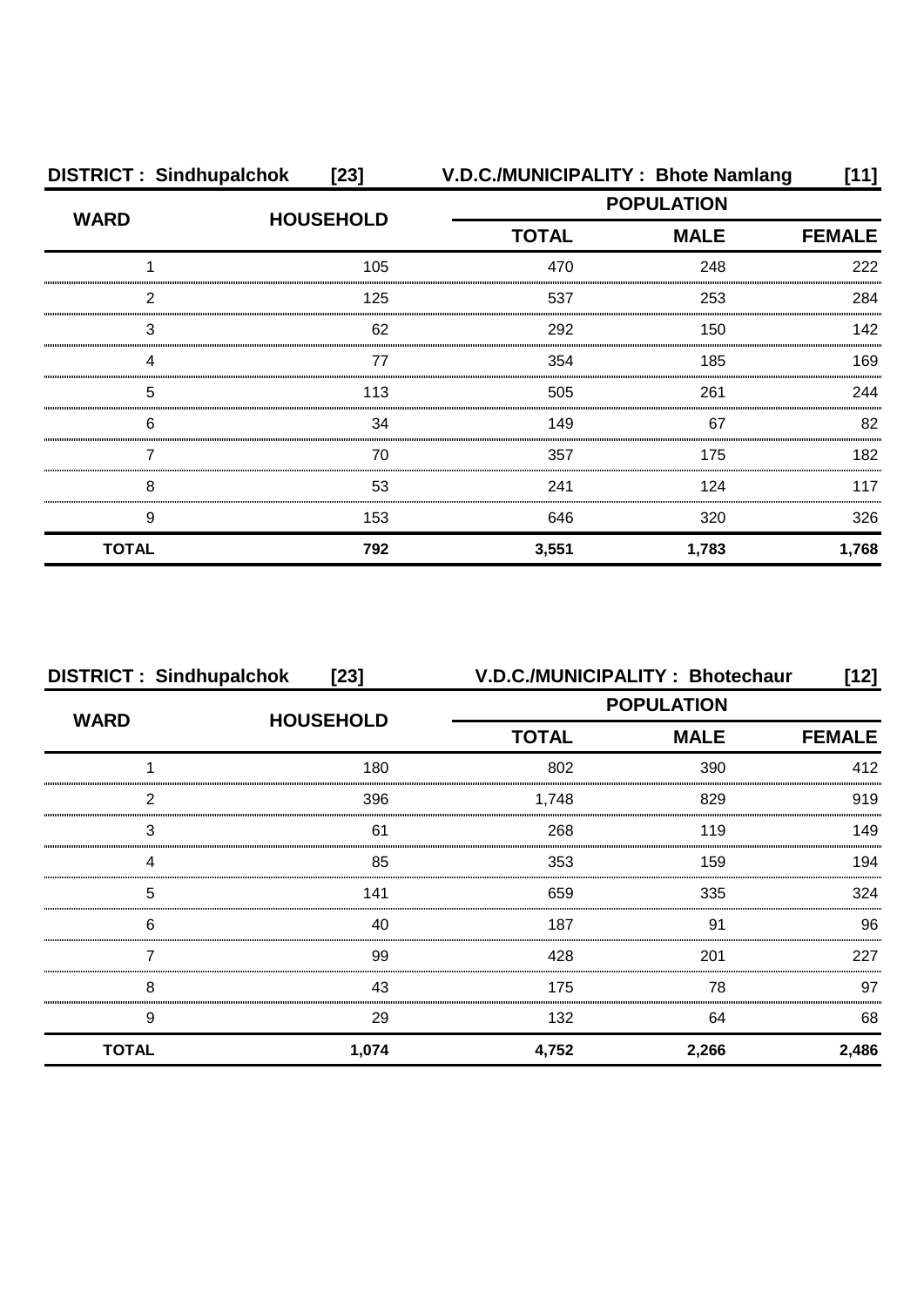| <b>DISTRICT: Sindhupalchok</b><br>$[23]$ |                  |                             | V.D.C./MUNICIPALITY: Chokati | [13]  |
|------------------------------------------|------------------|-----------------------------|------------------------------|-------|
| <b>WARD</b>                              | <b>HOUSEHOLD</b> |                             | <b>POPULATION</b>            |       |
|                                          |                  | <b>TOTAL</b><br><b>MALE</b> | <b>FEMALE</b>                |       |
|                                          | 19               | 73                          | 36                           | 37    |
| 2                                        | 40               | 176                         |                              | 105   |
| 3                                        | 93               | 401                         | 172                          | 229   |
| Δ                                        | 104              | 438                         | 214                          | 224   |
| 5                                        | 111              | 421                         | 194                          | 227   |
| 6                                        | 113              | 448                         | 213                          | 235   |
|                                          | 46               | 154                         | 82                           | 72    |
| 8                                        | 47               | 186                         | 89                           | 97    |
| 9                                        | 54               | 200                         | 92                           | 108   |
| <b>TOTAL</b>                             | 627              | 2,497                       | 1,163                        | 1,334 |

| <b>DISTRICT: Sindhupalchok</b><br>$[23]$ |                  |                             | V.D.C./MUNICIPALITY: Chautara | [14]  |
|------------------------------------------|------------------|-----------------------------|-------------------------------|-------|
| <b>WARD</b>                              | <b>HOUSEHOLD</b> | <b>POPULATION</b>           |                               |       |
|                                          |                  | <b>TOTAL</b><br><b>MALE</b> | <b>FEMALE</b>                 |       |
|                                          | 96               | 470                         | 214                           | 256   |
| 2                                        | 77               | 324                         | 144                           | 180   |
| 3                                        | 23               | 115                         | 49                            | 66    |
| 4                                        | 152              | 474                         | 206                           | 268   |
| 5                                        | 205              | 706                         | 360                           | 346   |
| 6                                        | 61               | 285                         | 142                           | 143   |
|                                          | 99               | 419                         | 207                           | 212   |
| 8                                        | 751              | 2,594                       | 1,322                         | 1,272 |
| 9                                        | 154              | 565                         | 263                           | 302   |
| <b>TOTAL</b>                             | 1,618            | 5,952                       | 2,907                         | 3,045 |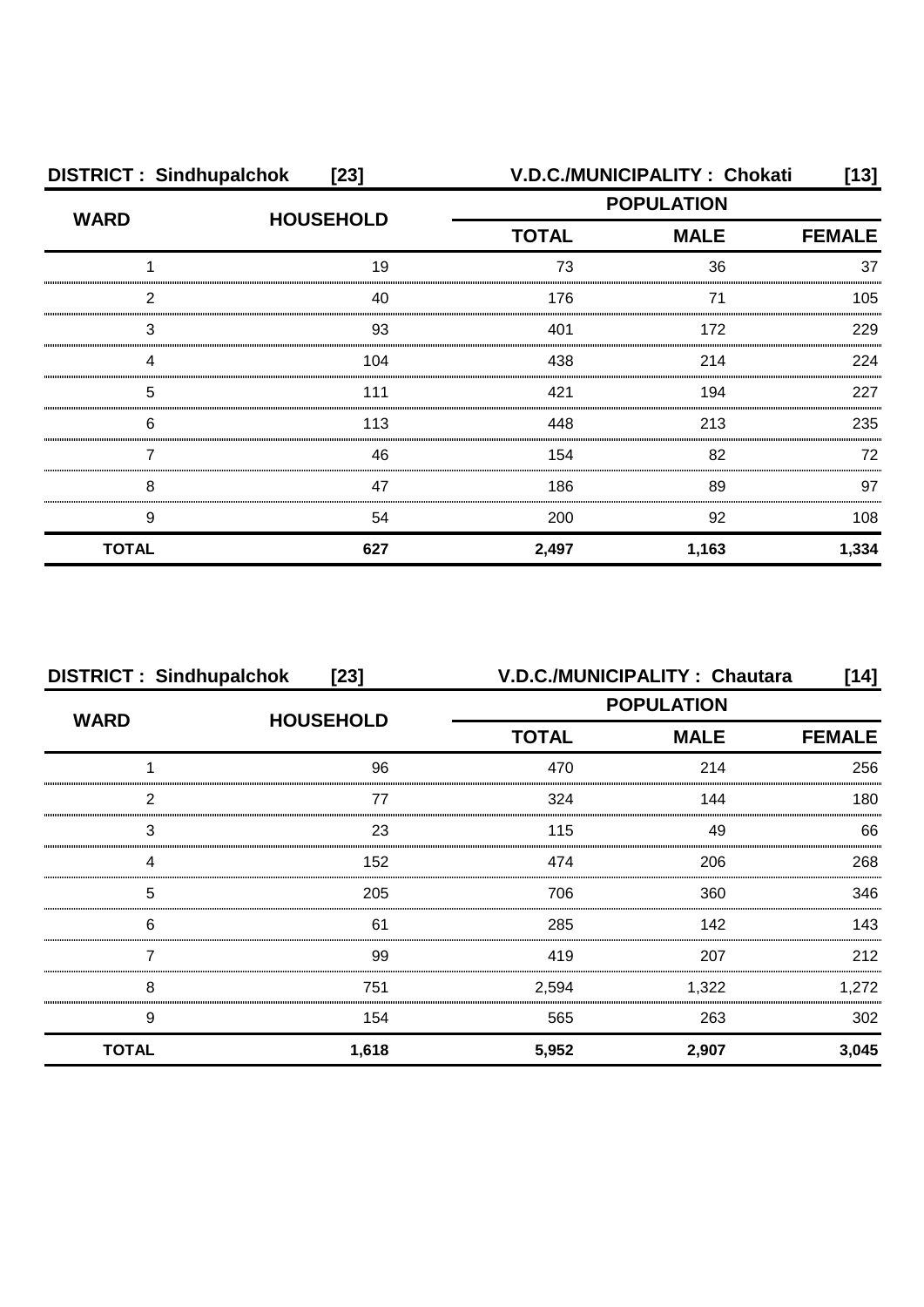| <b>DISTRICT: Sindhupalchok</b><br>$[23]$ |                  | V.D.C./MUNICIPALITY: Dhumthang<br>[15] |                   |       |
|------------------------------------------|------------------|----------------------------------------|-------------------|-------|
| <b>WARD</b>                              |                  |                                        | <b>POPULATION</b> |       |
|                                          | <b>HOUSEHOLD</b> | <b>TOTAL</b><br><b>MALE</b>            | <b>FEMALE</b>     |       |
|                                          | 126              | 554                                    | 280               | 274   |
| 2                                        | 42               | 162                                    | 77                | 85    |
| 3                                        | 44               | 211                                    | 110               | 101   |
| Δ                                        | 78               | 331                                    | 160               | 171   |
| 5                                        | 70               | 305                                    | 137               | 168   |
| 6                                        | 60               | 288                                    | 136               | 152   |
|                                          | 279              | 1,253                                  | 573               | 680   |
| 8                                        | 106              | 449                                    | 213               | 236   |
| 9                                        | 46               | 227                                    | 112               | 115   |
| <b>TOTAL</b>                             | 851              | 3,780                                  | 1,798             | 1,982 |

| <b>DISTRICT: Sindhupalchok</b> | $[23]$           |                   | V.D.C./MUNICIPALITY: Dubachour | [16]          |
|--------------------------------|------------------|-------------------|--------------------------------|---------------|
| <b>WARD</b>                    | <b>HOUSEHOLD</b> | <b>POPULATION</b> |                                |               |
|                                |                  | <b>TOTAL</b>      | <b>MALE</b>                    | <b>FEMALE</b> |
|                                | 101              | 451               | 229                            | 222           |
| っ                              | 88               | 361               | 168                            | 193           |
| 3                              | 171              | 703               | 330                            | 373           |
|                                | 146              | 575               | 283                            | 292           |
| 5                              | 148              | 617               | 299                            | 318           |
| 6                              | 204              | 924               | 447                            | 477           |
|                                | 119              | 486               | 259                            | 227           |
| 8                              | 152              | 619               | 295                            | 324           |
| 9                              | 246              | 977               | 463                            | 514           |
| <b>TOTAL</b>                   | 1,375            | 5,713             | 2,773                          | 2,940         |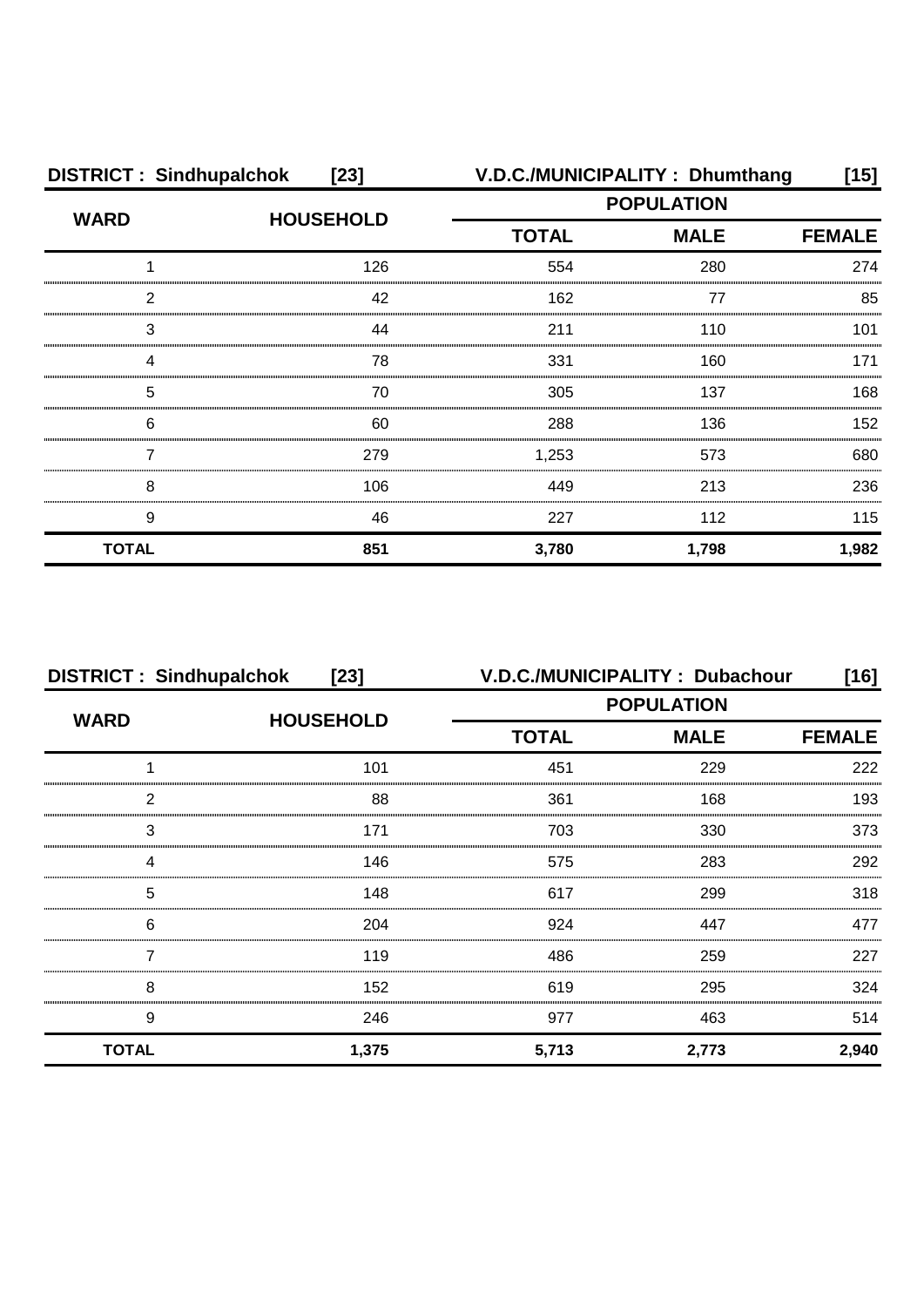| <b>DISTRICT: Sindhupalchok</b><br>$[23]$ |                  |                             | V.D.C./MUNICIPALITY : Fatakshila | 17]   |
|------------------------------------------|------------------|-----------------------------|----------------------------------|-------|
| <b>WARD</b>                              | <b>HOUSEHOLD</b> |                             | <b>POPULATION</b>                |       |
|                                          |                  | <b>TOTAL</b><br><b>MALE</b> | <b>FEMALE</b>                    |       |
|                                          | 68               | 348                         | 168                              | 180   |
| 2                                        | 164              | 698                         | 355                              | 343   |
| 3                                        | 52               | 246                         | 127                              | 119   |
| Δ                                        | 56               | 275                         | 124                              | 151   |
| 5                                        | 234              | 1,114                       | 558                              | 556   |
| 6                                        | 29               | 131                         | 64                               | 67    |
|                                          | 18               | 85                          | 33                               | 52    |
| 8                                        | 233              | 1,212                       | 631                              | 581   |
| 9                                        | 40               | 177                         | 78                               | 99    |
| <b>TOTAL</b>                             | 894              | 4,286                       | 2,138                            | 2,148 |

| <b>DISTRICT: Sindhupalchok</b> | $[23]$           |                             | V.D.C./MUNICIPALITY: Fulpingdanda | $[18]$        |
|--------------------------------|------------------|-----------------------------|-----------------------------------|---------------|
| <b>WARD</b>                    | <b>HOUSEHOLD</b> | <b>POPULATION</b>           |                                   |               |
|                                |                  | <b>TOTAL</b><br><b>MALE</b> |                                   | <b>FEMALE</b> |
|                                | 82               | 369                         | 173                               | 196           |
| 2                              | 84               | 351                         | 167                               | 184           |
| З                              | 126              | 532                         | 239                               | 293           |
|                                | 98               | 367                         | 187                               | 180           |
| 5                              | 183              | 859                         | 417                               | 442           |
| 6                              | 149              | 719                         | 330                               | 389           |
|                                | 102              | 477                         | 236                               | 241           |
| 8                              | 123              | 485                         | 231                               | 254           |
| 9                              | 107              | 643                         | 325                               | 318           |
| <b>TOTAL</b>                   | 1,054            | 4,802                       | 2,305                             | 2,497         |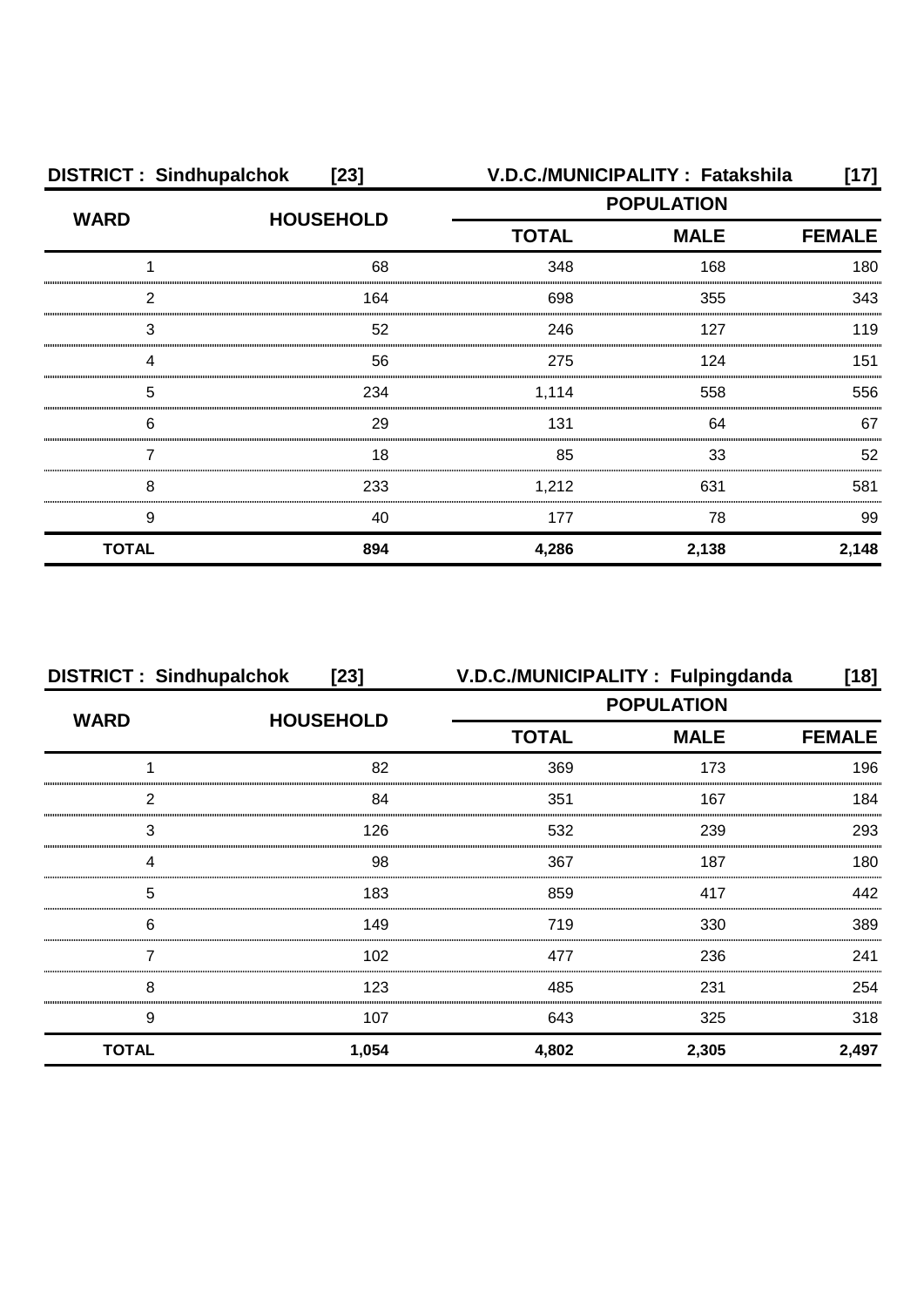| <b>DISTRICT: Sindhupalchok</b> | $[23]$           |                   | V.D.C./MUNICIPALITY: Fulpingkatti | [19]          |
|--------------------------------|------------------|-------------------|-----------------------------------|---------------|
| <b>WARD</b>                    | <b>HOUSEHOLD</b> | <b>POPULATION</b> |                                   |               |
|                                |                  | <b>TOTAL</b>      | <b>MALE</b>                       | <b>FEMALE</b> |
|                                | 138              | 549               | 274                               | 275           |
| 2                              | 35               | 146               | 72                                | 74            |
| 3                              | 31               | 111               | 63                                | 48            |
| Δ                              | 165              | 706               | 377                               | 329           |
| 5                              | 45               | 154               | 77                                | 77            |
| 6                              | 99               | 439               | 233                               | 206           |
|                                | 70               | 301               | 153                               | 148           |
| 8                              | 120              | 588               | 293                               | 295           |
| 9                              | 80               | 303               | 162                               | 141           |
| <b>TOTAL</b>                   | 783              | 3,297             | 1,704                             | 1,593         |

| <b>DISTRICT: Sindhupalchok</b> | $[23]$           | V.D.C./MUNICIPALITY: Fulpingkot |             | [20]          |
|--------------------------------|------------------|---------------------------------|-------------|---------------|
| <b>WARD</b>                    | <b>HOUSEHOLD</b> | <b>POPULATION</b>               |             |               |
|                                |                  | <b>TOTAL</b>                    | <b>MALE</b> | <b>FEMALE</b> |
|                                | 79               | 290                             | 127         | 163           |
| っ                              | 108              | 463                             | 207         | 256           |
| 3                              | 90               | 362                             | 164         | 198           |
|                                | 106              | 459                             | 207         | 252           |
| 5                              | 113              | 459                             | 211         | 248           |
| 6                              | 187              | 838                             | 395         | 443           |
|                                | 68               | 292                             | 153         | 139           |
| 8                              | 73               | 306                             | 143         | 163           |
| 9                              | 80               | 346                             | 164         | 182           |
| <b>TOTAL</b>                   | 904              | 3,815                           | 1.771       | 2,044         |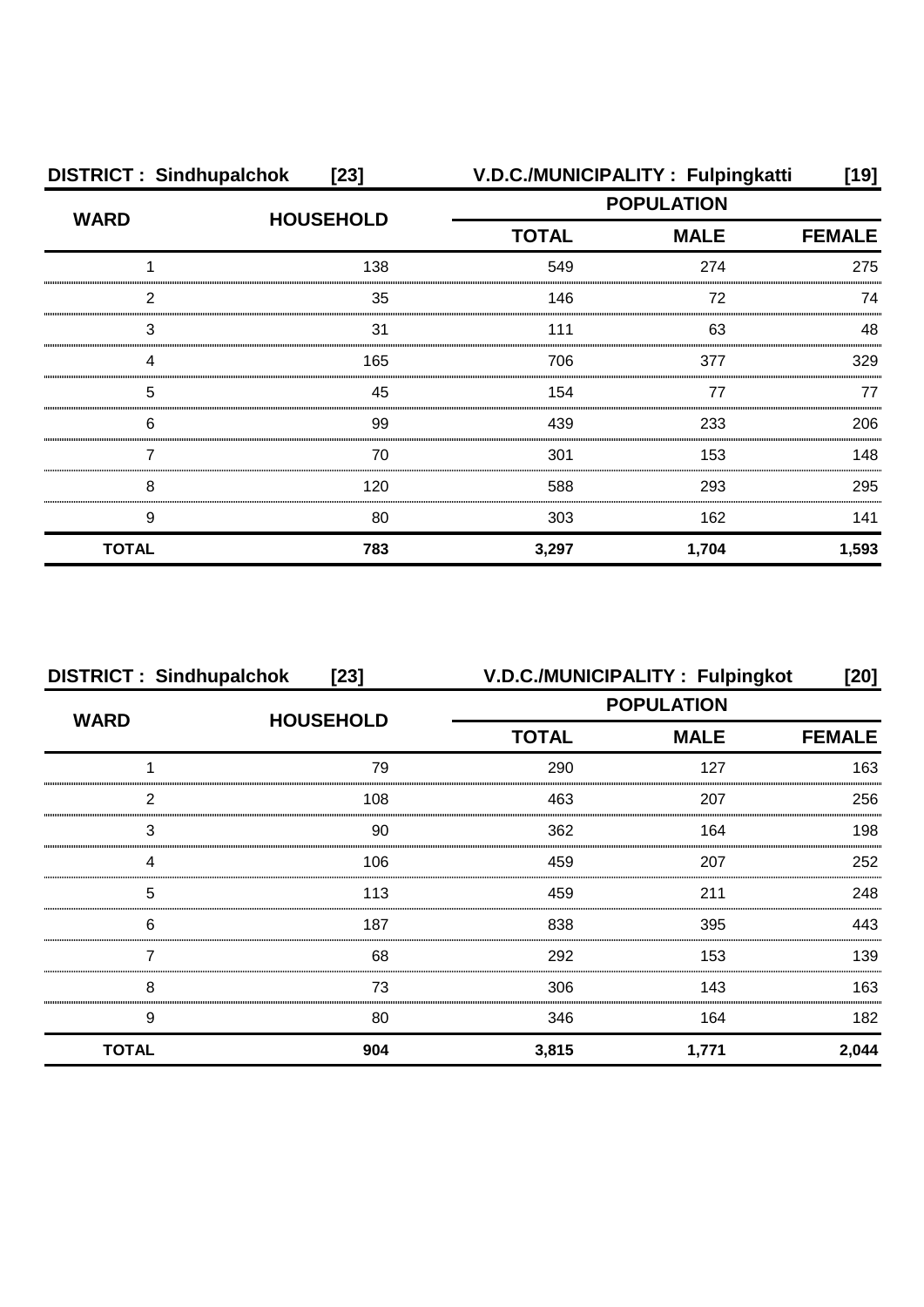| <b>DISTRICT: Sindhupalchok</b><br>$[23]$ |                  |                             | V.D.C./MUNICIPALITY: Gati | [21]  |
|------------------------------------------|------------------|-----------------------------|---------------------------|-------|
| <b>WARD</b>                              | <b>HOUSEHOLD</b> |                             | <b>POPULATION</b>         |       |
|                                          |                  | <b>TOTAL</b><br><b>MALE</b> | <b>FEMALE</b>             |       |
|                                          | 94               | 384                         | 194                       | 190   |
| 2                                        | 110              | 477                         | 229                       | 248   |
| 3                                        | 69               | 326                         | 165                       | 161   |
| Δ                                        | 105              | 505                         | 253                       | 252   |
| 5                                        | 69               | 352                         | 173                       | 179   |
| 6                                        | 76               | 351                         | 168                       | 183   |
|                                          | 118              | 576                         | 285                       | 291   |
| 8                                        | 77               | 359                         | 177                       | 182   |
| 9                                        | 156              | 696                         | 357                       | 339   |
| <b>TOTAL</b>                             | 874              | 4,026                       | 2,001                     | 2,025 |

| <b>DISTRICT: Sindhupalchok</b> | $[23]$           |                   | V.D.C./MUNICIPALITY: Ghorthali | [22]          |
|--------------------------------|------------------|-------------------|--------------------------------|---------------|
| <b>WARD</b>                    | <b>HOUSEHOLD</b> | <b>POPULATION</b> |                                |               |
|                                |                  | <b>TOTAL</b>      | <b>MALE</b>                    | <b>FEMALE</b> |
|                                | 45               | 165               | 86                             | 79            |
| っ                              | 38               | 161               | 77                             | 84            |
| 3                              | 47               | 198               | 88                             | 110           |
|                                | 63               | 256               | 122                            | 134           |
| 5                              | 53               | 239               | 128                            | 111           |
| 6                              | 51               | 190               | 102                            | 88            |
|                                | 58               | 260               | 139                            | 121           |
| 8                              | 36               | 131               | 69                             | 62            |
| 9                              | 74               | 297               | 139                            | 158           |
| <b>TOTAL</b>                   | 465              | 1,897             | 950                            | 947           |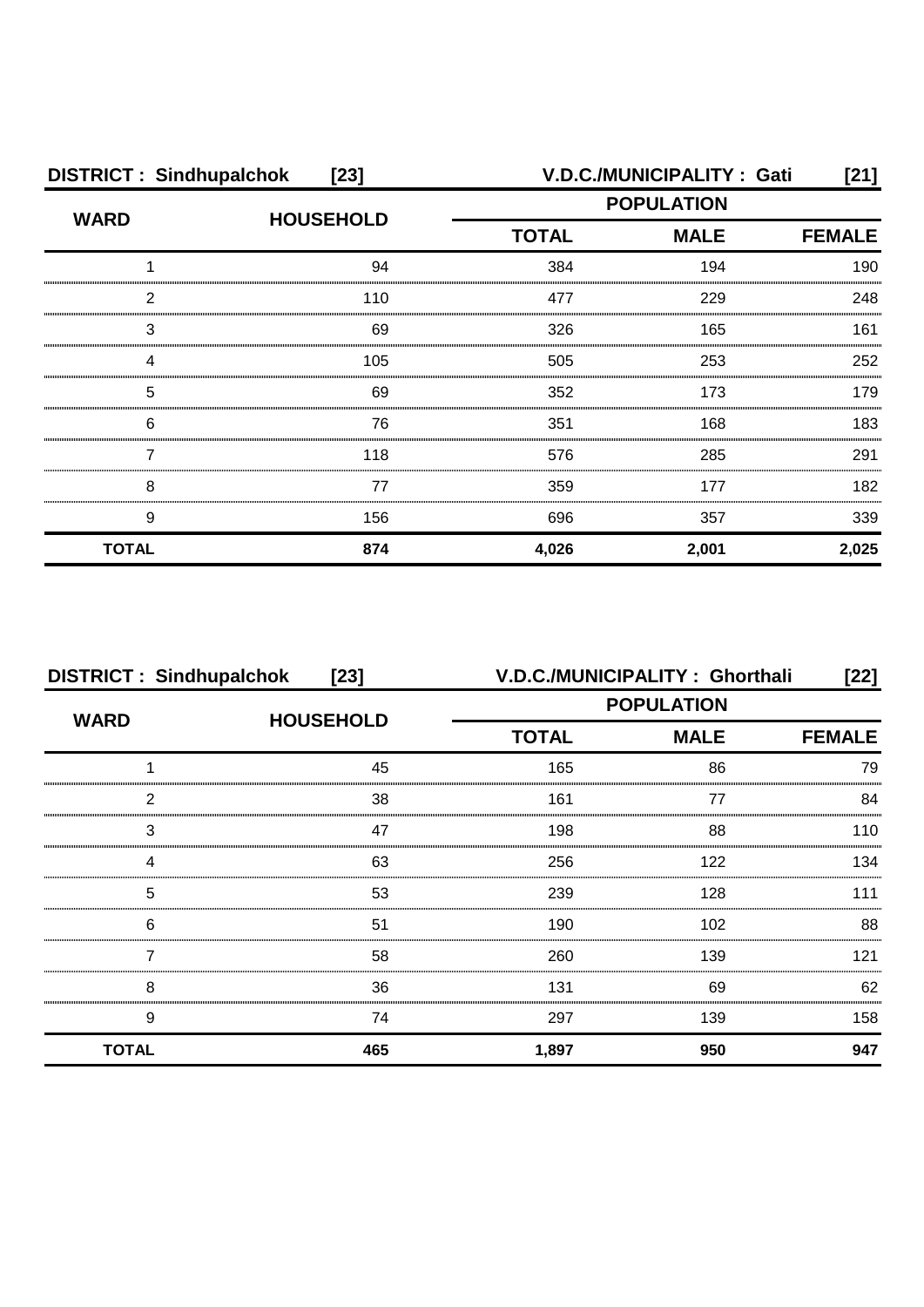| <b>DISTRICT: Sindhupalchok</b><br>$[23]$ |                  |                   | V.D.C./MUNICIPALITY: Dhuskun | [23]          |
|------------------------------------------|------------------|-------------------|------------------------------|---------------|
| <b>WARD</b>                              | <b>HOUSEHOLD</b> | <b>POPULATION</b> |                              |               |
|                                          |                  | <b>TOTAL</b>      | <b>MALE</b>                  | <b>FEMALE</b> |
|                                          | 82               | 308               | 143                          | 165           |
| 2                                        | 99               | 385               | 178                          | 207           |
| 3                                        | 115              | 470               | 221                          | 249           |
|                                          | 123              | 429               | 190                          | 239           |
| 5                                        | 48               | 171               | 78                           | 93            |
| 6                                        | 58               | 248               | 99                           | 149           |
|                                          | 100              | 394               | 195                          | 199           |
| 8                                        | 94               | 369               | 162                          | 207           |
| 9                                        | 40               | 152               | 70                           | 82            |
| <b>TOTAL</b>                             | 759              | 2,926             | 1,336                        | 1,590         |

| <b>DISTRICT: Sindhupalchok</b><br>$[23]$ |                  | <b>V.D.C./MUNICIPALITY: Gloche</b><br>[24] |               |       |
|------------------------------------------|------------------|--------------------------------------------|---------------|-------|
| <b>WARD</b>                              | <b>HOUSEHOLD</b> | <b>POPULATION</b>                          |               |       |
|                                          |                  | <b>TOTAL</b><br><b>MALE</b>                | <b>FEMALE</b> |       |
|                                          | 118              | 642                                        | 345           | 297   |
| 2                                        | 96               | 412                                        | 196           | 216   |
| 3                                        | 107              | 562                                        | 282           | 280   |
| 4                                        | 41               | 213                                        | 118           | 95    |
| 5                                        | 57               | 288                                        | 148           | 140   |
| 6                                        | 102              | 530                                        | 269           | 261   |
|                                          | 68               | 299                                        | 144           | 155   |
| 8                                        | 38               | 147                                        | 65            | 82    |
| 9                                        | 104              | 518                                        | 250           | 268   |
| <b>TOTAL</b>                             | 731              | 3,611                                      | 1,817         | 1,794 |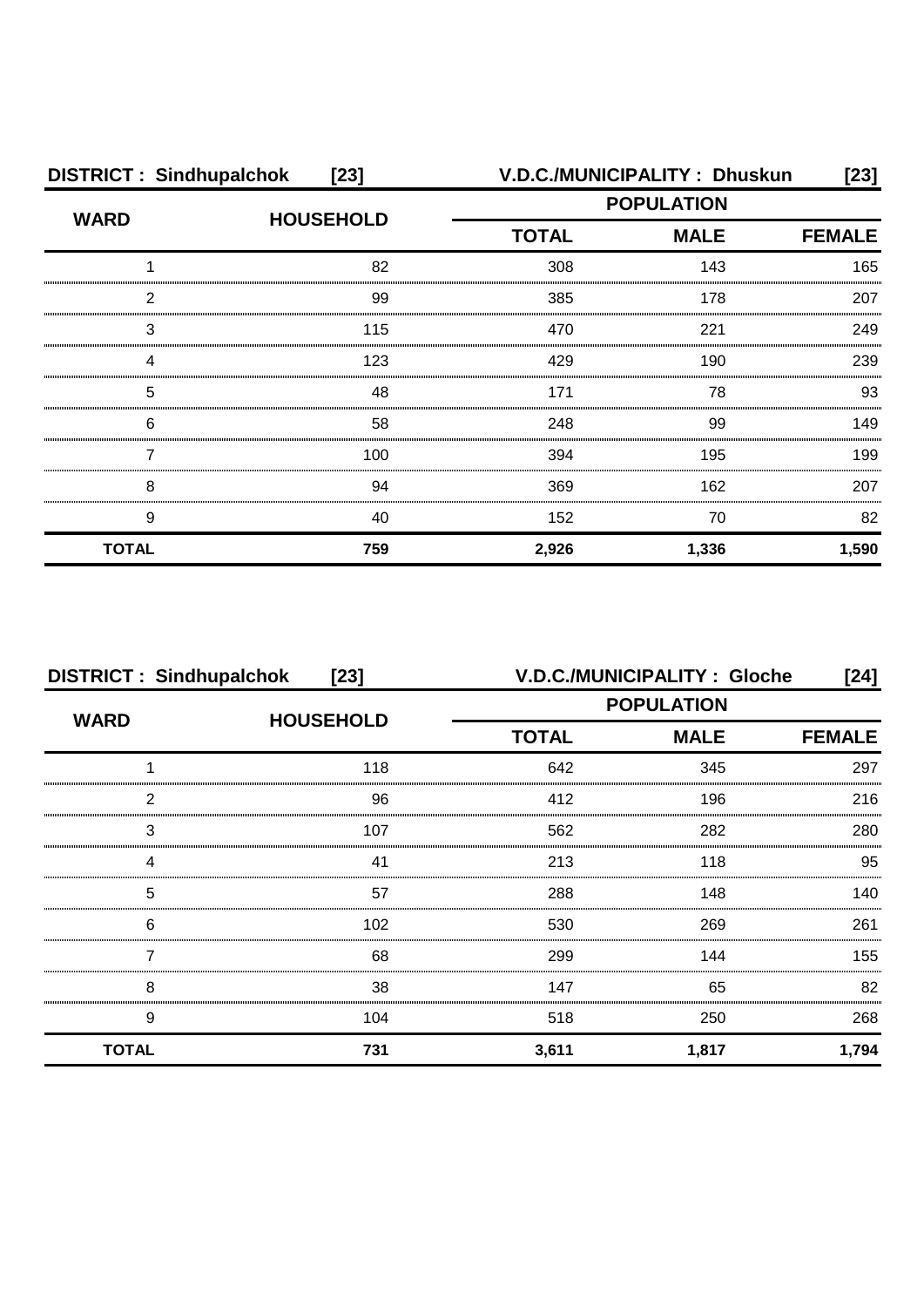| <b>DISTRICT: Sindhupalchok</b><br>$[23]$ |                  | V.D.C./MUNICIPALITY: Gumba<br>[25] |             |               |
|------------------------------------------|------------------|------------------------------------|-------------|---------------|
| <b>WARD</b>                              | <b>HOUSEHOLD</b> | <b>POPULATION</b>                  |             |               |
|                                          |                  | <b>TOTAL</b>                       | <b>MALE</b> | <b>FEMALE</b> |
|                                          | 67               | 326                                | 152         | 174           |
| 2                                        | 25               | 144                                | 70          | 74            |
| 3                                        | 65               | 351                                | 177         | 174           |
| Δ                                        | 48               | 234                                | 121         | 113           |
| 5                                        | 77               | 401                                | 219         | 182           |
| 6                                        | 98               | 521                                | 265         | 256           |
|                                          | 76               | 353                                | 177         | 176           |
| 8                                        | 140              | 719                                | 360         | 359           |
| 9                                        | 78               | 382                                | 186         | 196           |
| <b>TOTAL</b>                             | 674              | 3,431                              | 1,727       | 1,704         |

|              | <b>DISTRICT: Sindhupalchok</b><br>$[23]$ |                   | V.D.C./MUNICIPALITY: Gunsakot<br>[26] |               |  |
|--------------|------------------------------------------|-------------------|---------------------------------------|---------------|--|
| <b>WARD</b>  | <b>HOUSEHOLD</b>                         | <b>POPULATION</b> |                                       |               |  |
|              |                                          | <b>TOTAL</b>      | <b>MALE</b>                           | <b>FEMALE</b> |  |
|              | 36                                       | 153               | 83                                    | 70            |  |
| 2            | 72                                       | 315               | 169                                   | 146           |  |
| 3            | 54                                       | 244               | 119                                   | 125           |  |
|              | 57                                       | 250               | 137                                   | 113           |  |
| 5            | 81                                       | 333               | 176                                   | 157           |  |
| 6            | 28                                       | 118               | 60                                    | 58            |  |
|              | 44                                       | 179               | 94                                    | 85            |  |
| 8            | 59                                       | 219               | 118                                   | 101           |  |
| 9            | 18                                       | 91                | 44                                    | 47            |  |
| <b>TOTAL</b> | 449                                      | 1,902             | 1,000                                 | 902           |  |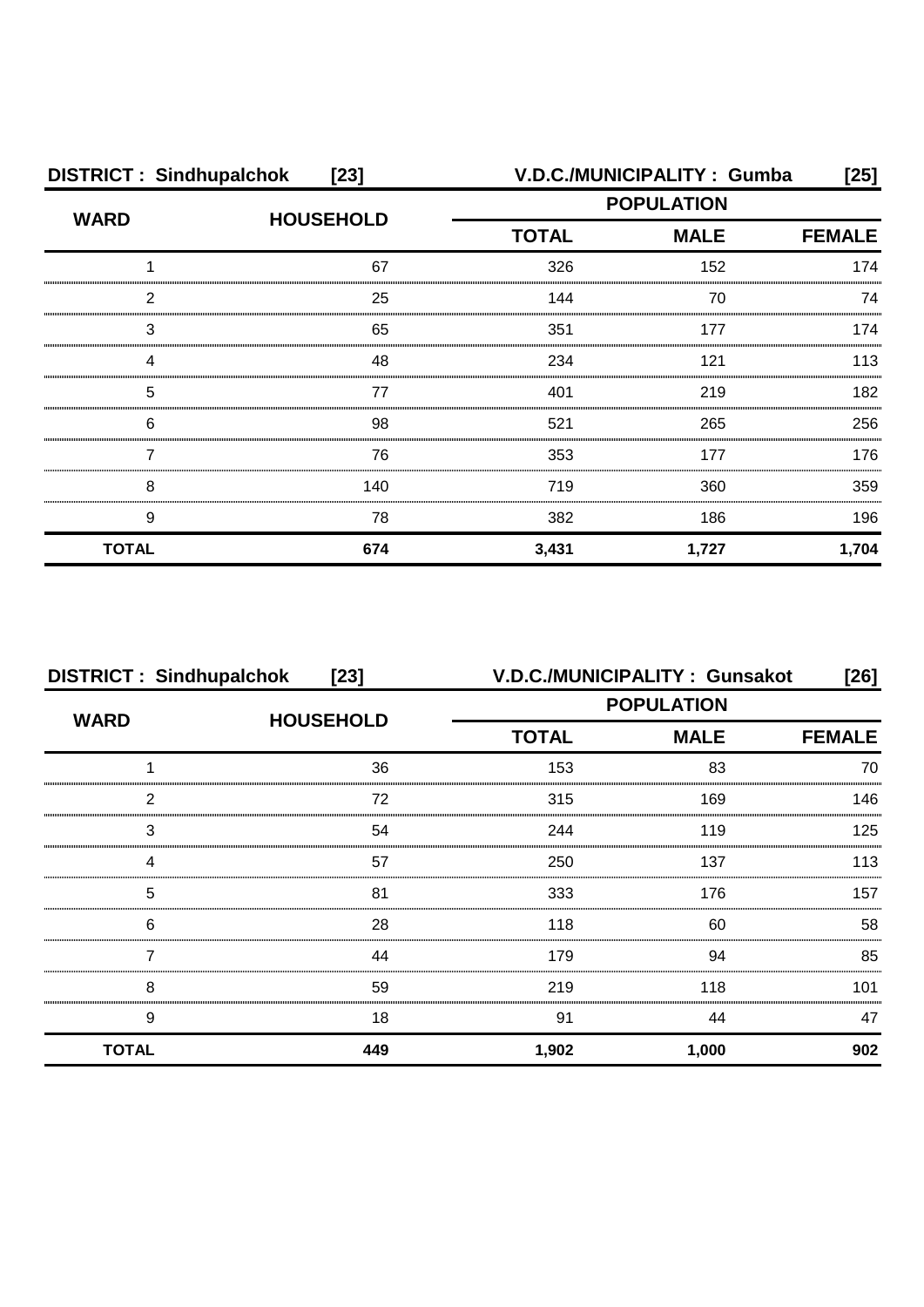| <b>DISTRICT: Sindhupalchok</b><br>$[23]$ |                  | V.D.C./MUNICIPALITY: Hagam<br>[27] |             |               |
|------------------------------------------|------------------|------------------------------------|-------------|---------------|
| <b>WARD</b>                              | <b>HOUSEHOLD</b> | <b>POPULATION</b>                  |             |               |
|                                          |                  | <b>TOTAL</b>                       | <b>MALE</b> | <b>FEMALE</b> |
|                                          | 79               | 353                                | 185         | 168           |
| 2                                        | 43               | 214                                | 95          | 119           |
| 3                                        | 87               | 468                                | 243         | 225           |
| Δ                                        | 47               | 209                                | 110         | 99            |
| 5                                        | 122              | 576                                | 275         | 301           |
| 6                                        | 71               | 343                                | 168         | 175           |
|                                          | 161              | 699                                | 324         | 375           |
| 8                                        | 116              | 550                                | 251         | 299           |
| 9                                        | 92               | 435                                | 223         | 212           |
| <b>TOTAL</b>                             | 818              | 3,847                              | 1,874       | 1,973         |

| <b>DISTRICT: Sindhupalchok</b><br>$[23]$ |                  | V.D.C./MUNICIPALITY: Haibung<br>[28] |             |               |
|------------------------------------------|------------------|--------------------------------------|-------------|---------------|
| <b>WARD</b>                              | <b>HOUSEHOLD</b> | <b>POPULATION</b>                    |             |               |
|                                          |                  | <b>TOTAL</b>                         | <b>MALE</b> | <b>FEMALE</b> |
|                                          | 26               | 111                                  | 54          | 57            |
| 2                                        | 44               | 170                                  | 75          | 95            |
| 3                                        | 104              | 429                                  | 208         | 221           |
| Δ                                        | 36               | 166                                  | 64          | 102           |
| 5                                        | 98               | 428                                  | 203         | 225           |
| 6                                        | 80               | 369                                  | 176         | 193           |
|                                          | 68               | 273                                  | 135         | 138           |
| 8                                        | 48               | 215                                  | 103         | 112           |
| 9                                        | 72               | 323                                  | 156         | 167           |
| <b>TOTAL</b>                             | 576              | 2,484                                | 1,174       | 1,310         |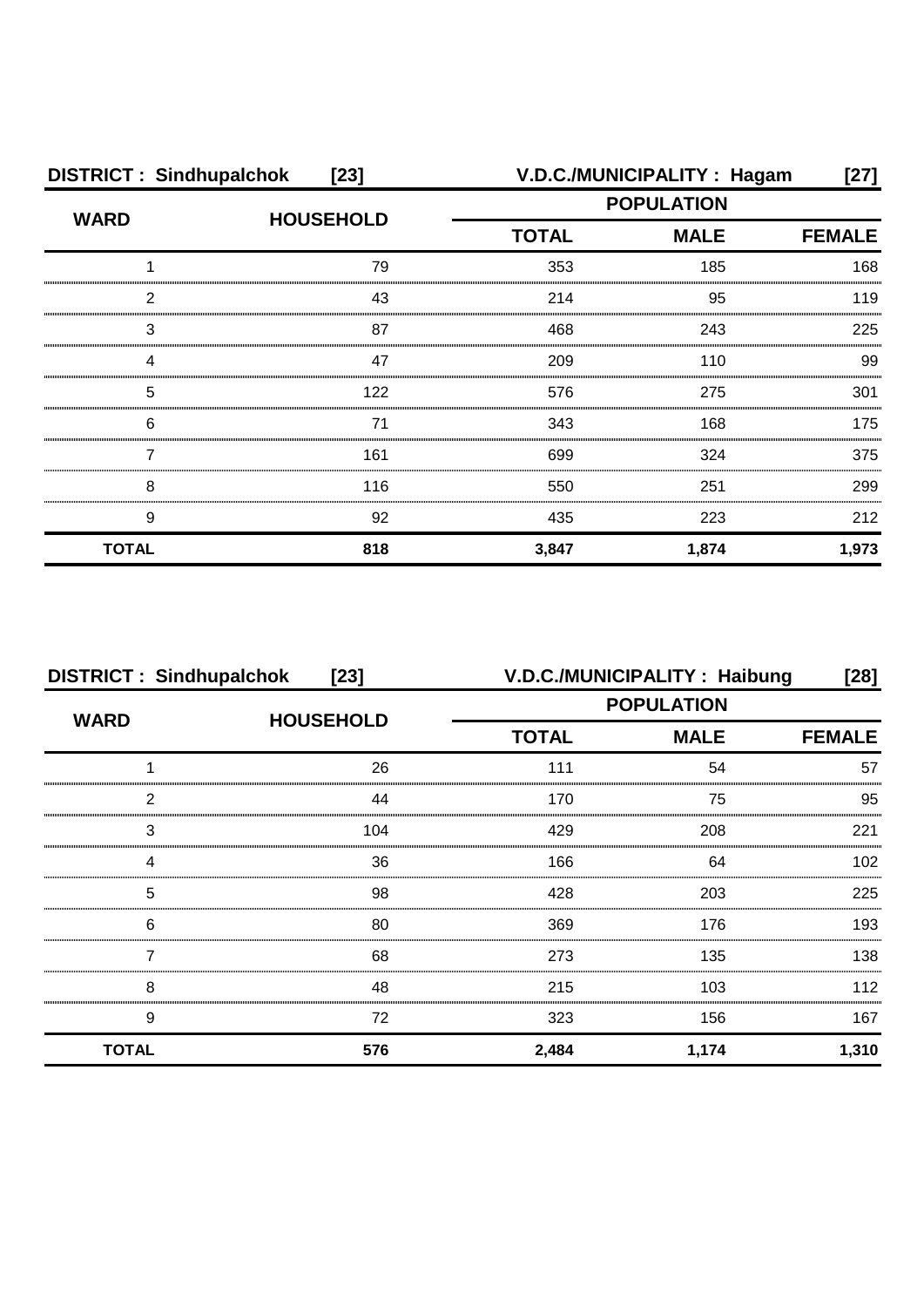| <b>DISTRICT: Sindhupalchok</b><br>$[23]$ |                  | V.D.C./MUNICIPALITY: Helambu<br>[29] |                   |               |
|------------------------------------------|------------------|--------------------------------------|-------------------|---------------|
| <b>WARD</b>                              |                  |                                      | <b>POPULATION</b> |               |
|                                          | <b>HOUSEHOLD</b> | <b>TOTAL</b>                         | <b>MALE</b>       | <b>FEMALE</b> |
|                                          | 170              | 727                                  | 373               | 354           |
| 2                                        | 37               | 167                                  | 90                |               |
| 3                                        | 37               | 120                                  | 51                | 69            |
|                                          | 18               | 51                                   | 24                | 27            |
| 5                                        | 29               | 62                                   | 34                | 28            |
| 6                                        | 143              | 547                                  | 257               | 290           |
|                                          | 106              | 434                                  | 195               | 239           |
| 8                                        | 78               | 307                                  | 156               | 151           |
| 9                                        | 38               | 149                                  | 78                | 71            |
| <b>TOTAL</b>                             | 656              | 2,564                                | 1,258             | 1,306         |

| <b>DISTRICT: Sindhupalchok</b><br>$[23]$ |                  |              | V.D.C./MUNICIPALITY: Ichok | [30]          |
|------------------------------------------|------------------|--------------|----------------------------|---------------|
| <b>WARD</b>                              |                  |              | <b>POPULATION</b>          |               |
|                                          | <b>HOUSEHOLD</b> | <b>TOTAL</b> | <b>MALE</b>                | <b>FEMALE</b> |
|                                          | 75               | 264          | 135                        | 129           |
| 2                                        | 165              | 626          | 306                        | 320           |
| З                                        | 138              | 557          | 269                        | 288           |
| 4                                        | 133              | 527          | 258                        | 269           |
| 5                                        | 99               | 406          | 196                        | 210           |
| 6                                        | 176              | 782          | 354                        | 428           |
|                                          | 147              | 641          | 286                        | 355           |
| 8                                        | 211              | 999          | 498                        | 501           |
| 9                                        | 126              | 585          | 328                        | 257           |
| <b>TOTAL</b>                             | 1,270            | 5,387        | 2,630                      | 2,757         |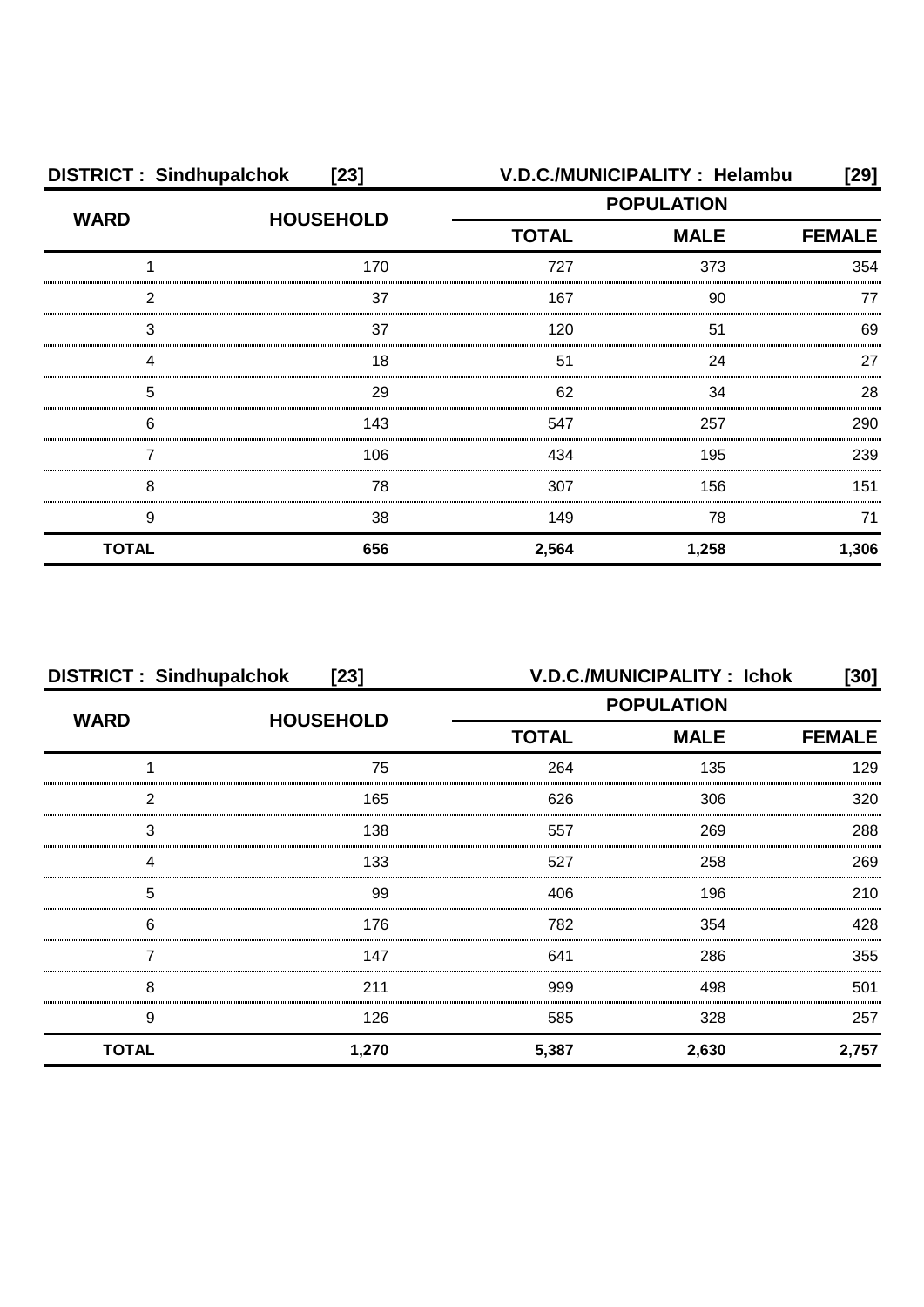| <b>DISTRICT: Sindhupalchok</b><br>$[23]$ |                  |              | V.D.C./MUNICIPALITY: Irkhu | [31]          |
|------------------------------------------|------------------|--------------|----------------------------|---------------|
| <b>WARD</b>                              | <b>HOUSEHOLD</b> |              | <b>POPULATION</b>          |               |
|                                          |                  | <b>TOTAL</b> | <b>MALE</b>                | <b>FEMALE</b> |
|                                          | 111              | 510          | 225                        | 285           |
| 2                                        | 98               | 423          | 197                        | 226           |
| 3                                        | 137              | 636          | 283                        | 353           |
| Δ                                        | 46               | 203          | 93                         | 110           |
| 5                                        | 74               | 336          | 152                        | 184           |
| 6                                        | 54               | 229          | 95                         | 134           |
|                                          | 150              | 742          | 343                        | 399           |
| 8                                        | 32               | 153          | 64                         | 89            |
| 9                                        | 49               | 211          | 103                        | 108           |
| <b>TOTAL</b>                             | 751              | 3,443        | 1,555                      | 1,888         |

| <b>DISTRICT: Sindhupalchok</b><br>$[23]$ |                  | V.D.C./MUNICIPALITY: Jalbire<br>[32] |             |               |
|------------------------------------------|------------------|--------------------------------------|-------------|---------------|
| <b>WARD</b>                              | <b>HOUSEHOLD</b> | <b>POPULATION</b>                    |             |               |
|                                          |                  | <b>TOTAL</b>                         | <b>MALE</b> | <b>FEMALE</b> |
|                                          | 151              | 601                                  | 274         | 327           |
| っ                                        | 56               | 217                                  | 111         | 106           |
| 3                                        | 39               | 195                                  | 94          | 101           |
|                                          | 130              | 529                                  | 261         | 268           |
| 5                                        | 62               | 270                                  | 136         | 134           |
| 6                                        | 41               | 169                                  | 89          | 80            |
|                                          | 32               | 128                                  | 62          | 66            |
| 8                                        | 30               | 117                                  | 58          | 59            |
| 9                                        | 70               | 314                                  | 143         | 171           |
| <b>TOTAL</b>                             | 611              | 2,540                                | 1,228       | 1,312         |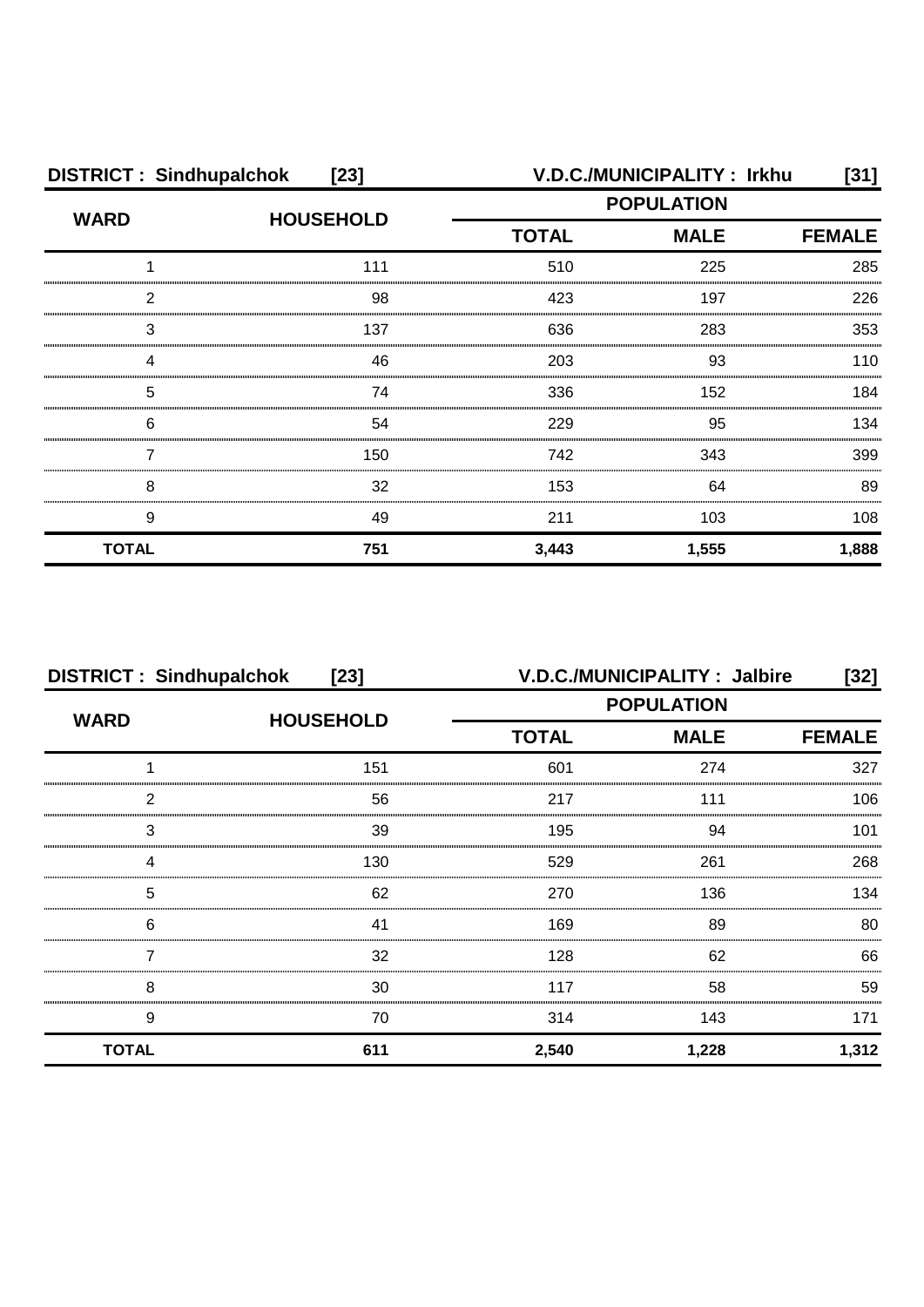| <b>DISTRICT: Sindhupalchok</b><br>$[23]$ |                  |                                                  | V.D.C./MUNICIPALITY : Jethal | [33]          |
|------------------------------------------|------------------|--------------------------------------------------|------------------------------|---------------|
| <b>WARD</b>                              | <b>HOUSEHOLD</b> | <b>POPULATION</b><br><b>MALE</b><br><b>TOTAL</b> |                              |               |
|                                          |                  |                                                  |                              | <b>FEMALE</b> |
|                                          | 68               | 300                                              | 157                          | 143           |
| 2                                        | 61               | 280                                              | 133                          | 147           |
| З                                        | 33               | 154                                              | 71                           | 83            |
| 4                                        | 58               | 223                                              | 108                          | 115           |
| 5                                        | 71               | 332                                              | 162                          | 170           |
| 6                                        | 49               | 211                                              | 100                          | 111           |
|                                          | 81               | 285                                              | 137                          | 148           |
| 8                                        | 101              | 432                                              | 211                          | 221           |
| 9                                        | 98               | 336                                              | 144                          | 192           |
| <b>TOTAL</b>                             | 620              | 2,553                                            | 1,223                        | 1,330         |

| <b>DISTRICT: Sindhupalchok</b><br>$[23]$ |                  |              | V.D.C./MUNICIPALITY : Jyamire<br>[34] |       |  |  |
|------------------------------------------|------------------|--------------|---------------------------------------|-------|--|--|
| <b>WARD</b>                              | <b>HOUSEHOLD</b> |              | <b>POPULATION</b>                     |       |  |  |
|                                          |                  | <b>TOTAL</b> | <b>MALE</b><br><b>FEMALE</b>          |       |  |  |
|                                          | 109              | 468          | 220                                   | 248   |  |  |
| っ                                        | 190              | 920          | 437                                   | 483   |  |  |
| 3                                        | 97               | 428          | 197                                   | 231   |  |  |
|                                          | 102              | 436          | 198                                   | 238   |  |  |
| 5                                        | 94               | 440          | 201                                   | 239   |  |  |
| 6                                        | 267              | 1,278        | 634                                   | 644   |  |  |
|                                          | 89               | 391          | 186                                   | 205   |  |  |
| 8                                        | 178              | 830          | 424                                   | 406   |  |  |
| 9                                        | 73               | 362          | 173                                   | 189   |  |  |
| <b>TOTAL</b>                             | 1,199            | 5,553        | 2,670                                 | 2,883 |  |  |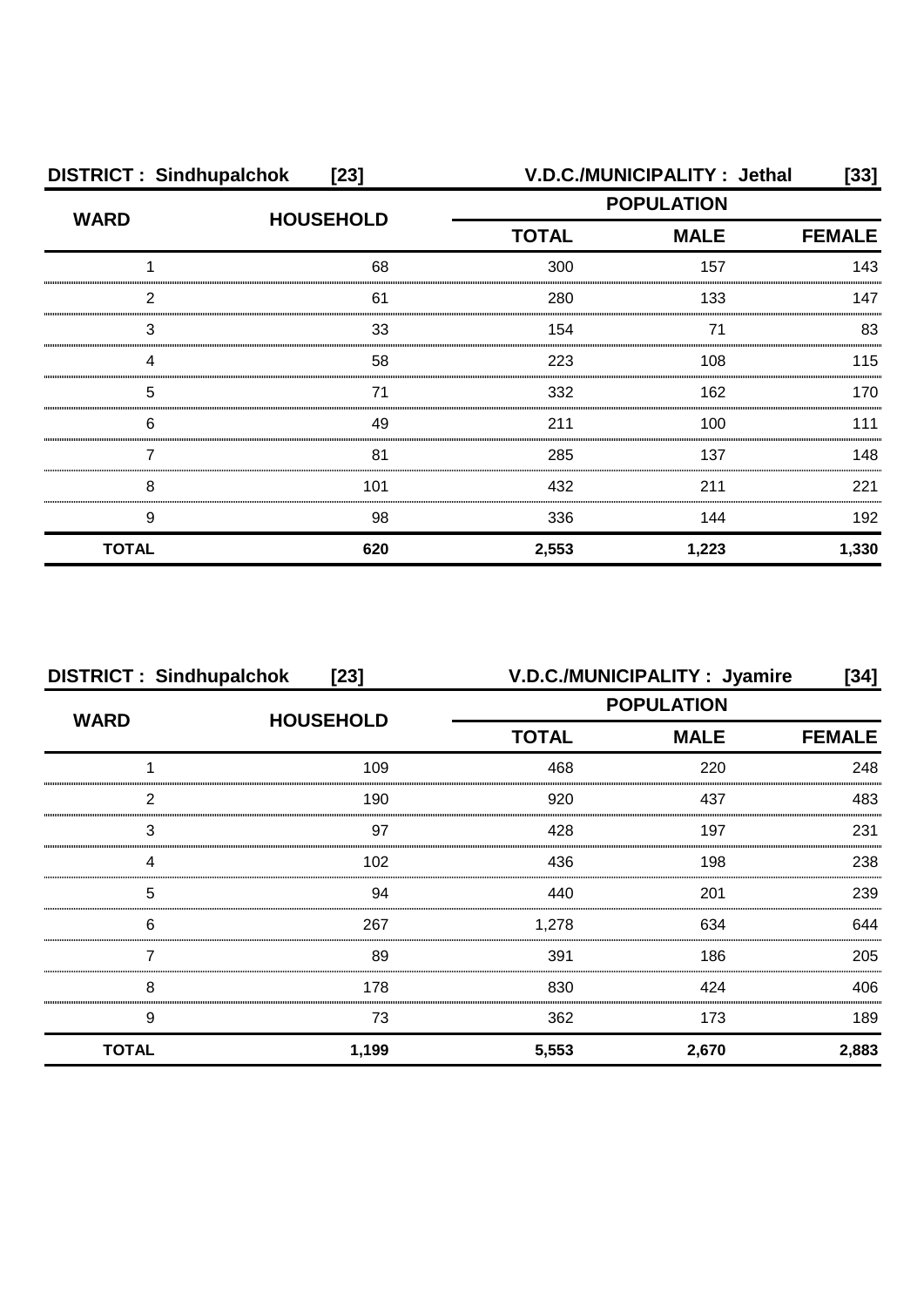| <b>DISTRICT: Sindhupalchok</b> | $[23]$           |                   | V.D.C./MUNICIPALITY: Kadambas | [35]  |
|--------------------------------|------------------|-------------------|-------------------------------|-------|
| <b>WARD</b>                    | <b>HOUSEHOLD</b> | <b>POPULATION</b> |                               |       |
|                                |                  | <b>TOTAL</b>      | <b>MALE</b><br><b>FEMALE</b>  |       |
|                                | 58               | 290               | 132                           | 158   |
| 2                              | 70               | 245               | 101                           | 144   |
| 3                              | 81               | 265               | 97                            | 168   |
| Δ                              | 108              | 379               | 144                           | 235   |
| 5                              | 129              | 576               | 289                           | 287   |
| 6                              | 110              | 401               | 159                           | 242   |
|                                | 89               | 410               | 208                           | 202   |
| 8                              | 27               | 92                | 31                            | 61    |
| 9                              | 162              | 714               | 311                           | 403   |
| <b>TOTAL</b>                   | 834              | 3,372             | 1,472                         | 1,900 |

| <b>DISTRICT: Sindhupalchok</b><br>$[23]$ |                  |                   | V.D.C./MUNICIPALITY: Kalika | [36]             |
|------------------------------------------|------------------|-------------------|-----------------------------|------------------|
| <b>WARD</b>                              | <b>HOUSEHOLD</b> | <b>POPULATION</b> |                             |                  |
|                                          |                  | <b>TOTAL</b>      | <b>MALE</b>                 | <b>FEMALE</b>    |
|                                          | 62               | 277               | 115                         | 162              |
| 2                                        | 53               | 224               | 101                         | 123              |
| 3                                        | 98               | 451               | 217                         | 234              |
|                                          | 50               | 204               | 77                          | 127              |
| 5                                        | 61               | 231               | 97                          | 134              |
| 6                                        | 77               | 288               | 115                         | 173              |
|                                          | 43               | 168               | 66                          | 102 <sub>1</sub> |
| 8                                        | 30               | 115               | 48                          | 67               |
| 9                                        | 71               | 293               | 143                         | 150              |
| <b>TOTAL</b>                             | 545              | 2,251             | 979                         | 1,272            |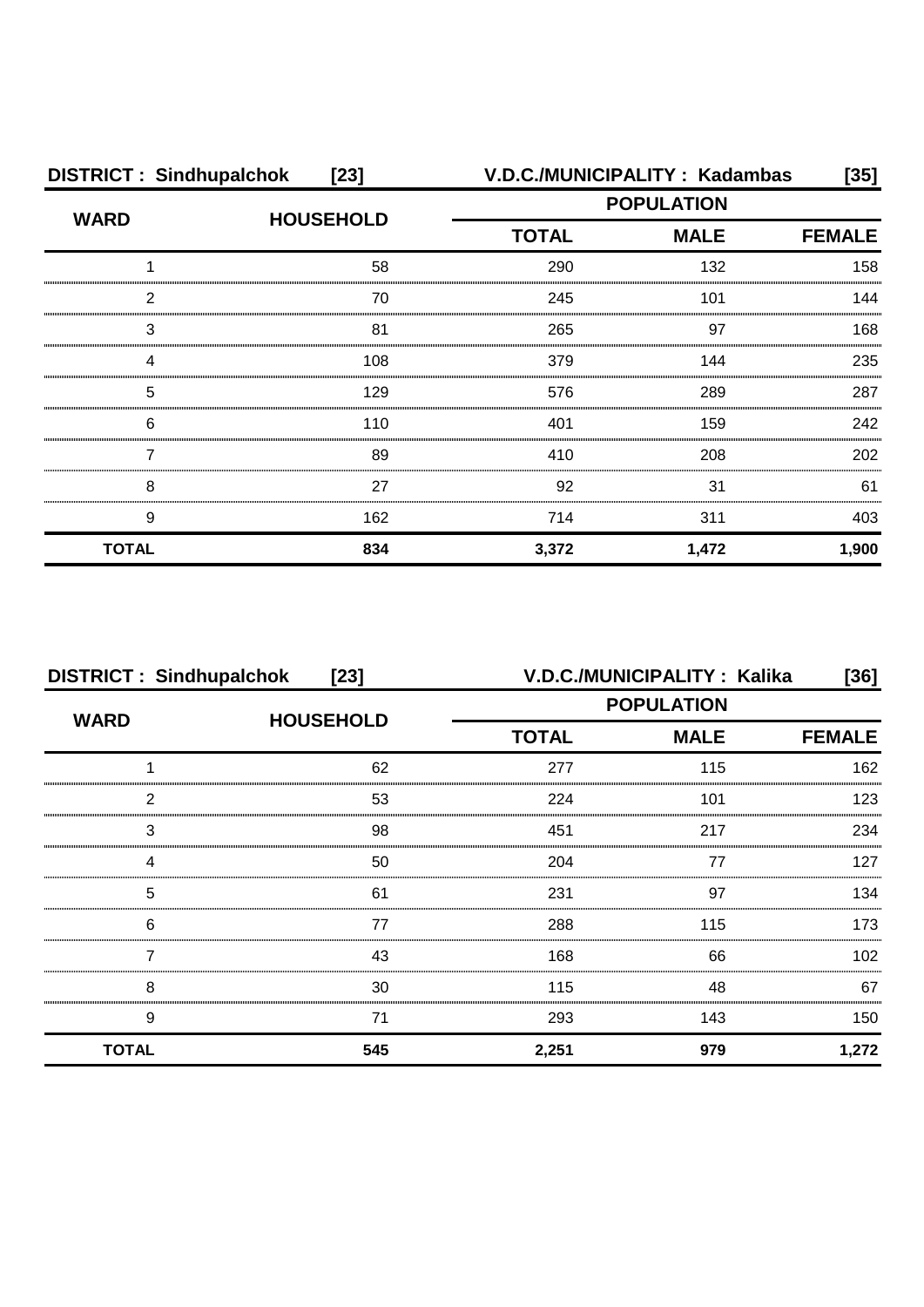| <b>DISTRICT: Sindhupalchok</b><br>$[23]$ |                  |                   | V.D.C./MUNICIPALITY: Karthali | [37]          |
|------------------------------------------|------------------|-------------------|-------------------------------|---------------|
| <b>WARD</b>                              | <b>HOUSEHOLD</b> | <b>POPULATION</b> |                               |               |
|                                          |                  | <b>TOTAL</b>      | <b>MALE</b>                   | <b>FEMALE</b> |
|                                          | 208              | 866               | 403                           | 463           |
| 2                                        | 30               | 93                | 40                            | 53            |
| 3                                        | 136              | 507               | 241                           | 266           |
|                                          | 50               | 215               | 104                           | 111           |
| 5                                        | 56               | 250               | 127                           | 123           |
| 6                                        | 93               | 353               | 183                           | 170           |
|                                          | 123              | 521               | 246                           | 275           |
| 8                                        | 69               | 293               | 143                           | 150           |
| 9                                        | 71               | 249               | 121                           | 128           |
| <b>TOTAL</b>                             | 836              | 3,347             | 1,608                         | 1,739         |

| <b>DISTRICT: Sindhupalchok</b><br>$[23]$ |                  |                             | V.D.C./MUNICIPALITY: Kiwool | $[38]$           |
|------------------------------------------|------------------|-----------------------------|-----------------------------|------------------|
| <b>WARD</b>                              | <b>HOUSEHOLD</b> | <b>POPULATION</b>           |                             |                  |
|                                          |                  | <b>MALE</b><br><b>TOTAL</b> | <b>FEMALE</b>               |                  |
|                                          | 246              | 977                         | 461                         | 516              |
| 2                                        | 81               | 352                         | 178                         | 174              |
| 3                                        | 43               | 199                         | 94                          | 105              |
|                                          | 46               | 179                         | 87                          | 92               |
| 5                                        | 112              | 417                         | 193                         | 224              |
| 6                                        | 57               | 215                         | 112                         | 103 <sub>1</sub> |
|                                          | 73               | 251                         | 139                         | 112              |
| 8                                        | 30               | 87                          | 50                          | 37               |
| 9                                        | 76               | 273                         | 130                         | 143              |
| <b>TOTAL</b>                             | 764              | 2,950                       | 1,444                       | 1,506            |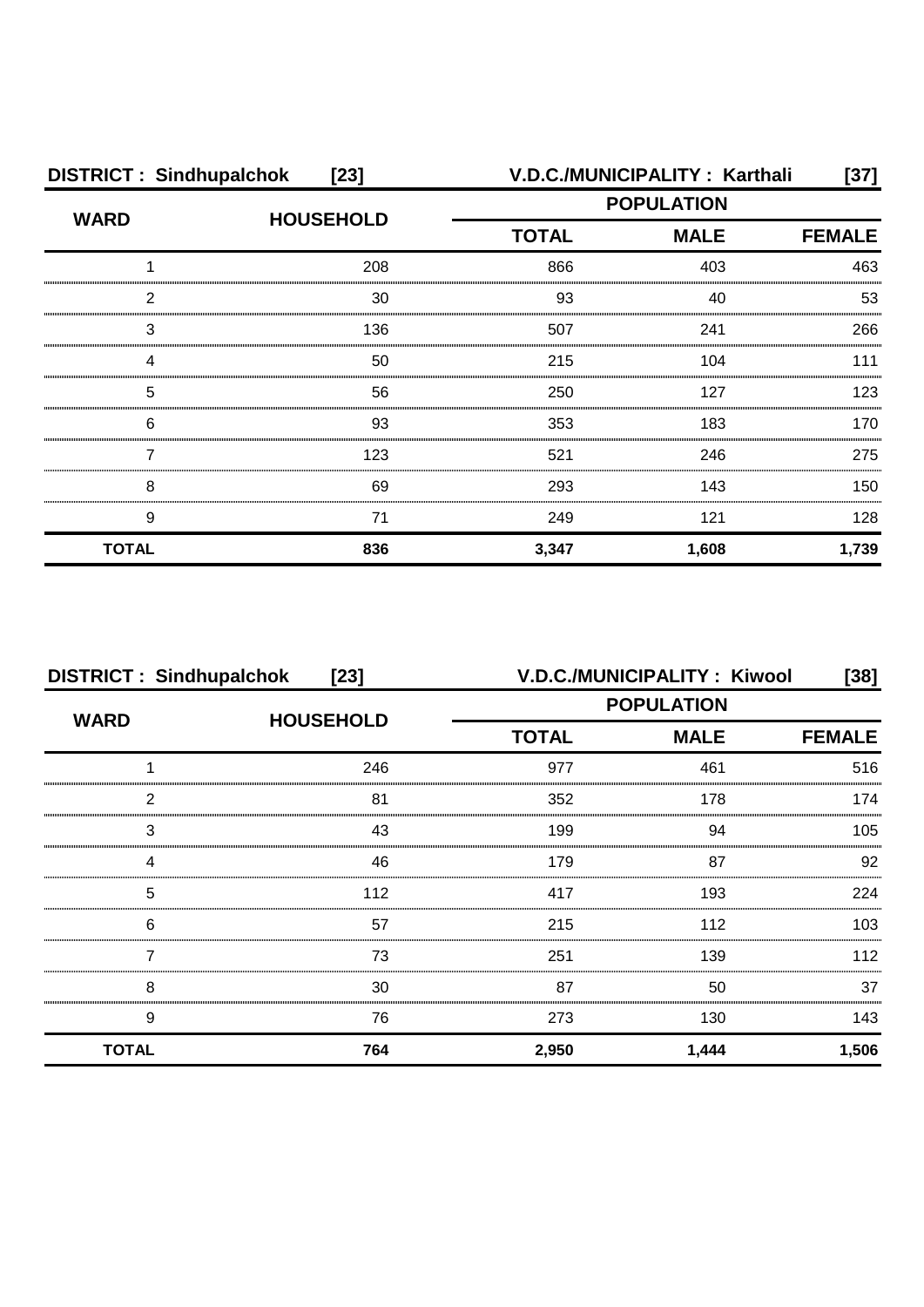| <b>DISTRICT: Sindhupalchok</b><br>$[23]$ |                  | V.D.C./MUNICIPALITY: Kubhinde<br>[39] |             |               |
|------------------------------------------|------------------|---------------------------------------|-------------|---------------|
| <b>WARD</b>                              | <b>HOUSEHOLD</b> | <b>POPULATION</b>                     |             |               |
|                                          |                  | <b>TOTAL</b>                          | <b>MALE</b> | <b>FEMALE</b> |
|                                          | 49               | 228                                   | 106         | 122           |
| 2                                        | 72               | 316                                   | 147         | 169           |
| 3                                        | 97               | 377                                   | 188         | 189           |
| Δ                                        | 96               | 405                                   | 193         | 212           |
| 5                                        | 103              | 474                                   | 241         | 233           |
| 6                                        | 60               | 229                                   | 115         | 114           |
|                                          | 72               | 335                                   | 154         | 181           |
| 8                                        | 58               | 247                                   | 110         | 137           |
| 9                                        | 86               | 398                                   | 193         | 205           |
| <b>TOTAL</b>                             | 693              | 3,009                                 | 1,447       | 1,562         |

| <b>DISTRICT: Sindhupalchok</b><br>$[23]$ |                  | V.D.C./MUNICIPALITY: Kunchok<br>[40] |             |               |
|------------------------------------------|------------------|--------------------------------------|-------------|---------------|
| <b>WARD</b>                              | <b>HOUSEHOLD</b> | <b>POPULATION</b>                    |             |               |
|                                          |                  | <b>TOTAL</b>                         | <b>MALE</b> | <b>FEMALE</b> |
|                                          | 100              | 451                                  | 203         | 248           |
| 2                                        | 182              | 830                                  | 416         | 414           |
| 3                                        | 129              | 510                                  | 221         | 289           |
|                                          | 138              | 535                                  | 237         | 298           |
| 5                                        | 95               | 377                                  | 165         | 212           |
| 6                                        | 75               | 331                                  | 150         | 181           |
|                                          | 69               | 325                                  | 157         | 168           |
| 8                                        | 55               | 228                                  | 98          | 130           |
| 9                                        | 84               | 380                                  | 182         | 198           |
| <b>TOTAL</b>                             | 927              | 3,967                                | 1,829       | 2,138         |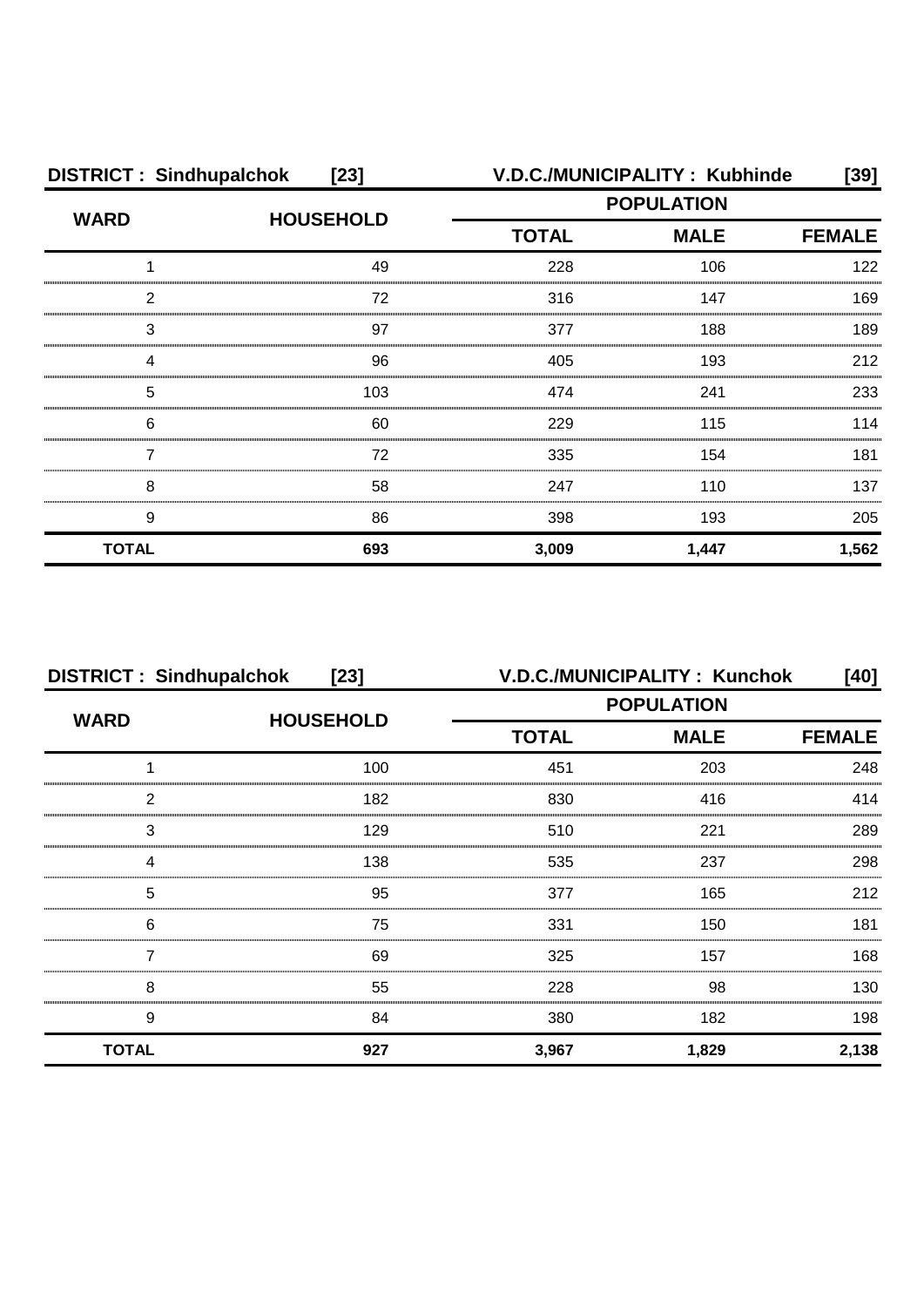| <b>DISTRICT: Sindhupalchok</b><br>$[23]$ |                  |                   | V.D.C./MUNICIPALITY : Langarche | [41]          |
|------------------------------------------|------------------|-------------------|---------------------------------|---------------|
| <b>WARD</b>                              |                  | <b>POPULATION</b> |                                 |               |
|                                          | <b>HOUSEHOLD</b> | <b>TOTAL</b>      | <b>MALE</b>                     | <b>FEMALE</b> |
|                                          | 102              | 428               | 214                             | 214           |
| 2                                        | 110              | 528               | 265                             | 263           |
| 3                                        | 36               | 142               | 72                              | 70            |
|                                          | 31               | 127               | 56                              | 71            |
| 5                                        | 46               | 168               | 79                              | 89            |
| 6                                        | 78               | 307               | 143                             | 164           |
|                                          | 52               | 236               | 111                             | 125           |
| 8                                        | 58               | 288               | 141                             | 147           |
| 9                                        | 79               | 366               | 171                             | 195           |
| <b>TOTAL</b>                             | 592              | 2,590             | 1,252                           | 1,338         |

| <b>DISTRICT: Sindhupalchok</b><br>$[23]$ |                  |                   | V.D.C./MUNICIPALITY: Lisankhu | [42]          |  |
|------------------------------------------|------------------|-------------------|-------------------------------|---------------|--|
| <b>WARD</b>                              | <b>HOUSEHOLD</b> | <b>POPULATION</b> |                               |               |  |
|                                          |                  | <b>TOTAL</b>      | <b>MALE</b>                   | <b>FEMALE</b> |  |
|                                          | 101              | 366               | 181                           | 185           |  |
| っ                                        | 99               | 413               | 182                           | 231           |  |
| 3                                        | 60               | 235               | 105                           | 130           |  |
|                                          | 91               | 360               | 142                           | 218           |  |
| 5                                        | 86               | 302               | 146                           | 156           |  |
| 6                                        | 57               | 232               | 106                           | 126           |  |
|                                          | 61               | 255               | 127                           | 128           |  |
| 8                                        | 128              | 485               | 224                           | 261           |  |
| 9                                        | 255              | 1,126             | 540                           | 586           |  |
| <b>TOTAL</b>                             | 938              | 3,774             | 1,753                         | 2,021         |  |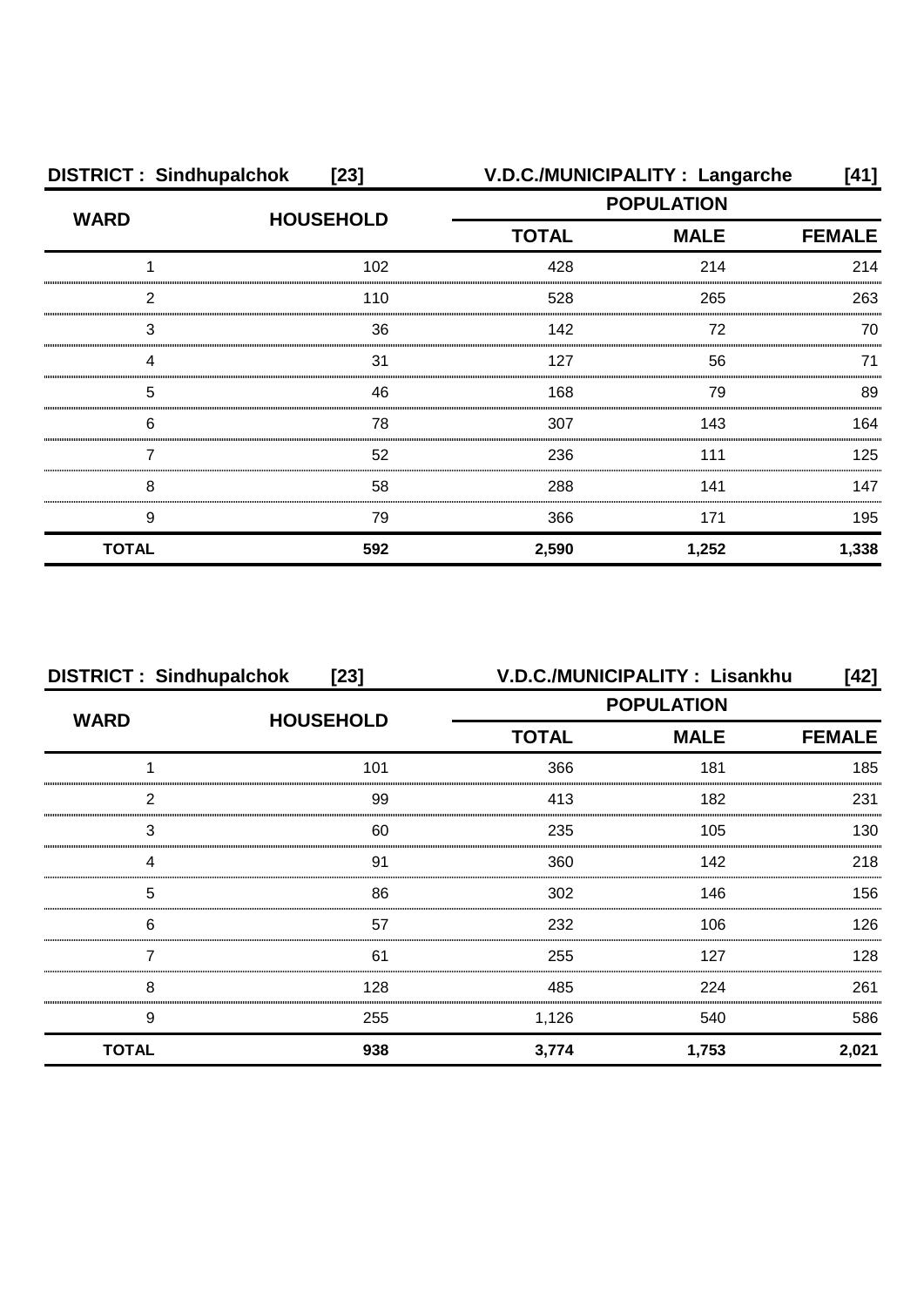| <b>DISTRICT: Sindhupalchok</b><br>$[23]$ |                  | <b>V.D.C./MUNICIPALITY: Listikot</b><br>$[43]$ |                   |       |
|------------------------------------------|------------------|------------------------------------------------|-------------------|-------|
| <b>WARD</b>                              | <b>HOUSEHOLD</b> |                                                | <b>POPULATION</b> |       |
|                                          |                  | <b>TOTAL</b><br><b>MALE</b>                    | <b>FEMALE</b>     |       |
|                                          | 86               | 349                                            | 174               | 175   |
| 2                                        | 102              | 420                                            | 202               | 218   |
| 3                                        | 84               | 359                                            | 189               | 170   |
| Δ                                        | 65               | 243                                            | 119               | 124   |
| 5                                        | 84               | 445                                            | 228               | 217   |
| 6                                        | 113              | 445                                            | 231               | 214   |
|                                          | 44               | 196                                            | 97                | 99    |
| 8                                        | 251              | 362                                            | 77                | 285   |
| 9                                        | 120              | 486                                            | 238               | 248   |
| <b>TOTAL</b>                             | 949              | 3,305                                          | 1,555             | 1,750 |

| <b>DISTRICT: Sindhupalchok</b><br>$[23]$ |                  | V.D.C./MUNICIPALITY: Mahankal<br>[44] |             |               |  |
|------------------------------------------|------------------|---------------------------------------|-------------|---------------|--|
| <b>WARD</b>                              | <b>HOUSEHOLD</b> | <b>POPULATION</b>                     |             |               |  |
|                                          |                  | <b>TOTAL</b>                          | <b>MALE</b> | <b>FEMALE</b> |  |
|                                          | 215              | 935                                   | 457         | 478           |  |
| っ                                        | 91               | 426                                   | 211         | 215           |  |
| 3                                        | 101              | 538                                   | 266         | 272           |  |
|                                          | 87               | 413                                   | 190         | 223           |  |
| 5                                        | 96               | 479                                   | 210         | 269           |  |
| 6                                        | 65               | 305                                   | 138         | 167           |  |
|                                          | 121              | 660                                   | 326         | 334           |  |
| 8                                        | 123              | 560                                   | 254         | 306           |  |
| 9                                        | 125              | 527                                   | 228         | 299           |  |
| <b>TOTAL</b>                             | 1,024            | 4,843                                 | 2,280       | 2,563         |  |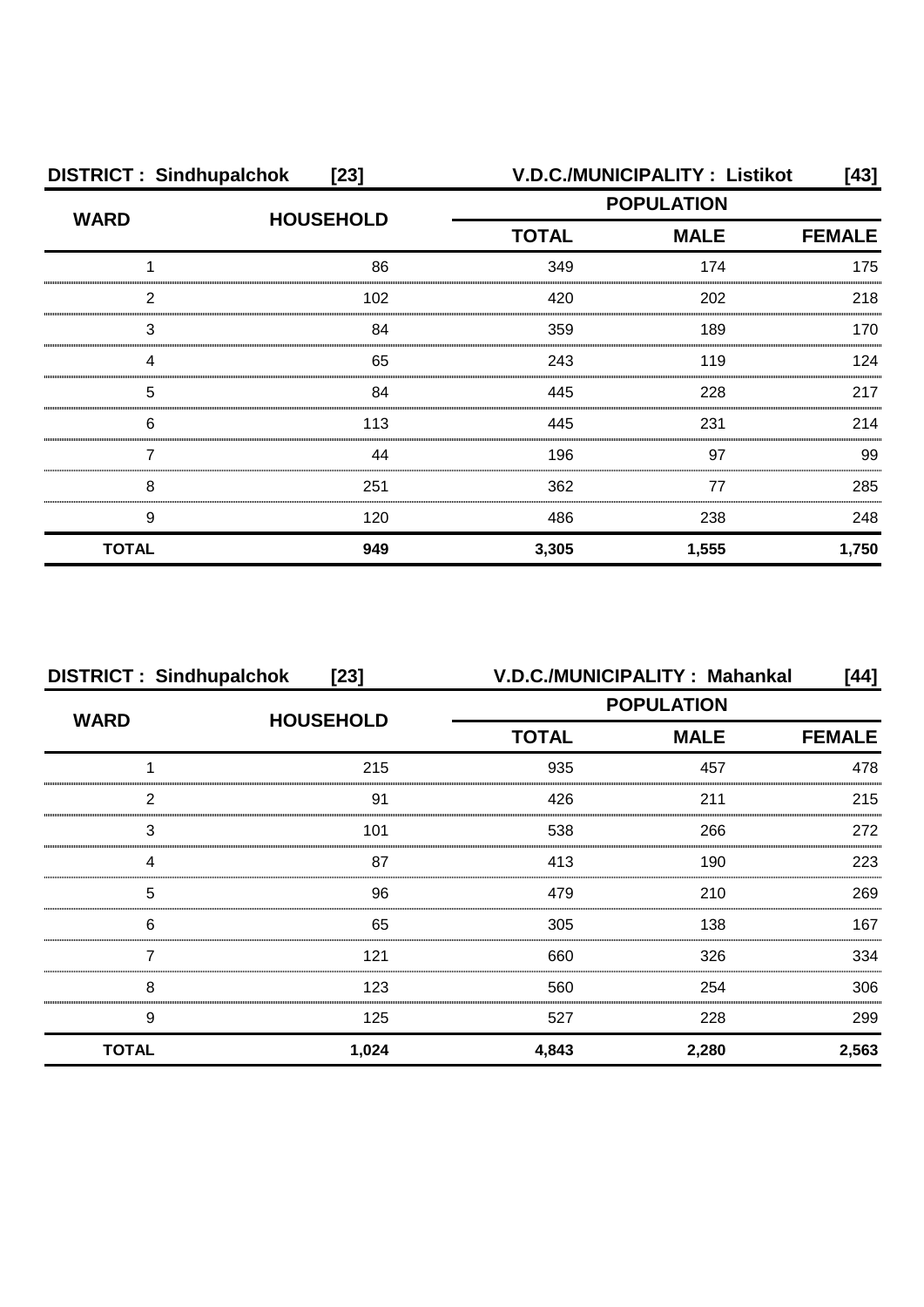| <b>DISTRICT: Sindhupalchok</b><br>$[23]$ |                  | V.D.C./MUNICIPALITY: Maneswnara<br>[45] |             |               |
|------------------------------------------|------------------|-----------------------------------------|-------------|---------------|
| <b>WARD</b>                              |                  | <b>POPULATION</b>                       |             |               |
|                                          | <b>HOUSEHOLD</b> | <b>TOTAL</b>                            | <b>MALE</b> | <b>FEMALE</b> |
|                                          | 85               | 368                                     | 172         | 196           |
| 2                                        | 84               | 415                                     | 221         | 194           |
| 3                                        | 120              | 457                                     | 198         | 259           |
| Δ                                        | 62               | 302                                     | 143         | 159           |
| 5                                        | 100              | 468                                     | 202         | 266           |
| 6                                        | 75               | 305                                     | 137         | 168.          |
|                                          | 85               | 342                                     | 163         | 179           |
| 8                                        | 43               | 189                                     | 90          | 99            |
| 9                                        | 135              | 547                                     | 251         | 296           |
| <b>TOTAL</b>                             | 789              | 3,393                                   | 1,577       | 1,816         |

| <b>DISTRICT: Sindhupalchok</b><br>$[23]$ |                  |                   | V.D.C./MUNICIPALITY: Mankha | [46]          |
|------------------------------------------|------------------|-------------------|-----------------------------|---------------|
| <b>WARD</b>                              | <b>HOUSEHOLD</b> | <b>POPULATION</b> |                             |               |
|                                          |                  | <b>TOTAL</b>      | <b>MALE</b>                 | <b>FEMALE</b> |
|                                          | 485              | 1,917             | 924                         | 993           |
| っ                                        | 86               | 381               | 182                         | 199           |
| 3                                        | 50               | 215               | 96                          | 119           |
|                                          | 141              | 564               | 271                         | 293           |
| 5                                        | 86               | 334               | 146                         | 188           |
| 6                                        | 432              | 1,788             | 867                         | 921           |
|                                          | 248              | 1,133             | 543                         | 590           |
| 8                                        | 93               | 370               | 177                         | 193           |
| 9                                        | 239              | 1,050             | 492                         | 558           |
| <b>TOTAL</b>                             | 1,860            | 7,752             | 3,698                       | 4,054         |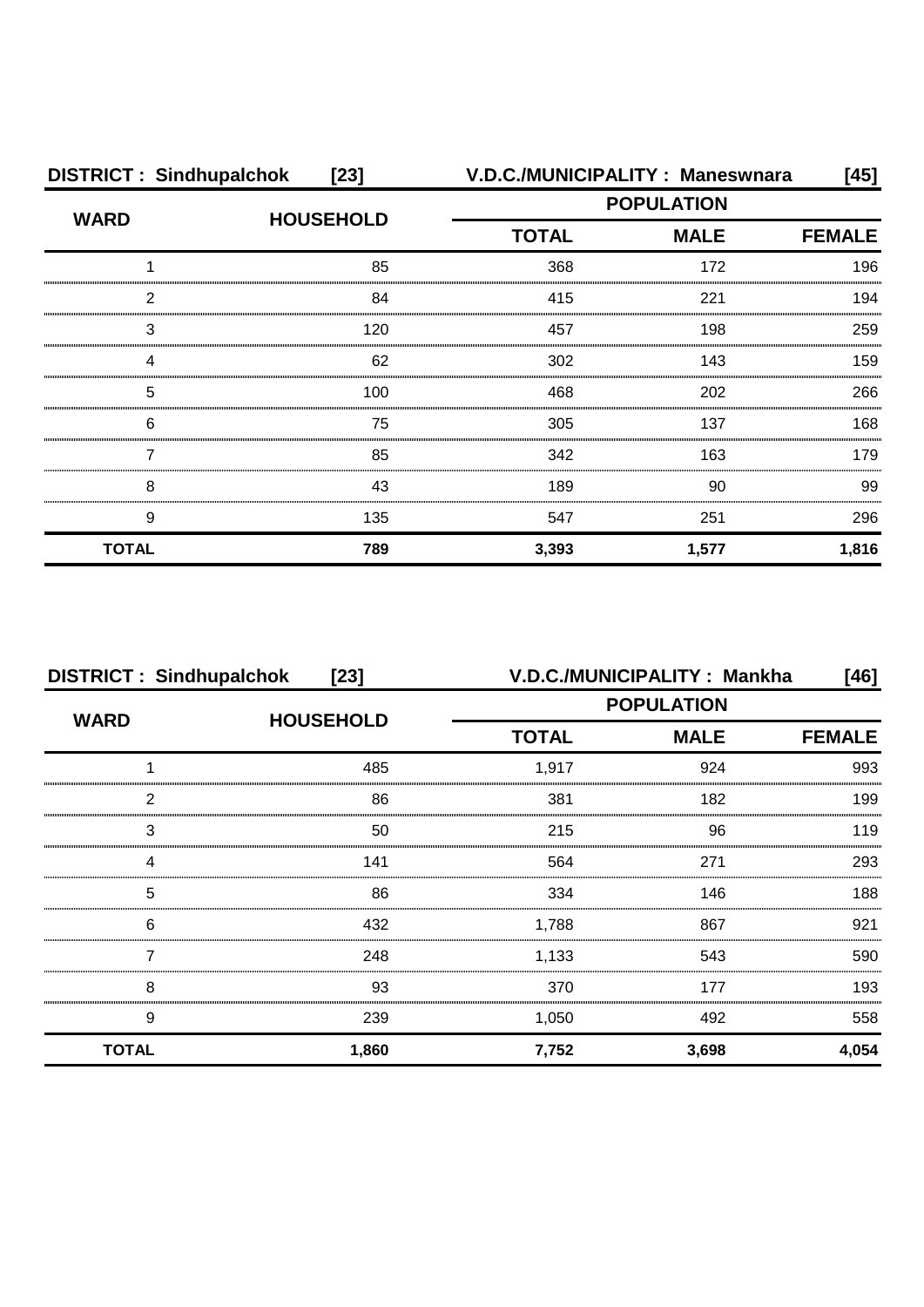| <b>DISTRICT: Sindhupalchok</b><br>$[23]$ |                  |                   | V.D.C./MUNICIPALITY: Marming | [47]          |
|------------------------------------------|------------------|-------------------|------------------------------|---------------|
| <b>WARD</b>                              | <b>HOUSEHOLD</b> | <b>POPULATION</b> |                              |               |
|                                          |                  | <b>TOTAL</b>      | <b>MALE</b>                  | <b>FEMALE</b> |
|                                          | 120              | 535               | 264                          | 271           |
| 2                                        | 84               | 381               | 203                          | 178           |
| 3                                        | 74               | 319               | 164                          | 155           |
|                                          | 73               | 357               | 180                          | 177           |
| 5                                        | 83               | 367               | 187                          | 180           |
| 6                                        | 25               | 103               | 49                           | 54            |
|                                          | 66               | 318               | 162                          | 156           |
| 8                                        | 81               | 385               | 207                          | 178           |
| 9                                        | 112              | 490               | 244                          | 246           |
| <b>TOTAL</b>                             | 718              | 3,255             | 1,660                        | 1,595         |

| <b>DISTRICT: Sindhupalchok</b><br>$[23]$ |                  | V.D.C./MUNICIPALITY: Melamchi<br>[48] |                   |               |
|------------------------------------------|------------------|---------------------------------------|-------------------|---------------|
|                                          |                  |                                       | <b>POPULATION</b> |               |
| <b>WARD</b>                              | <b>HOUSEHOLD</b> | <b>TOTAL</b>                          | <b>MALE</b>       | <b>FEMALE</b> |
|                                          | 54               | 216                                   | 96                | 120           |
| っ                                        | 320              | 1,363                                 | 688               | 675           |
| 3                                        | 90               | 377                                   | 183               | 194           |
|                                          | 151              | 704                                   | 321               | 383           |
| 5                                        | 184              | 782                                   | 382               | 400           |
| 6                                        | 123              | 519                                   | 253               | 266           |
|                                          | 86               | 431                                   | 204               | 227           |
| 8                                        | 111              | 573                                   | 274               | 299           |
| 9                                        | 60               | 265                                   | 130               | 135           |
| <b>TOTAL</b>                             | 1,179            | 5,230                                 | 2,531             | 2,699         |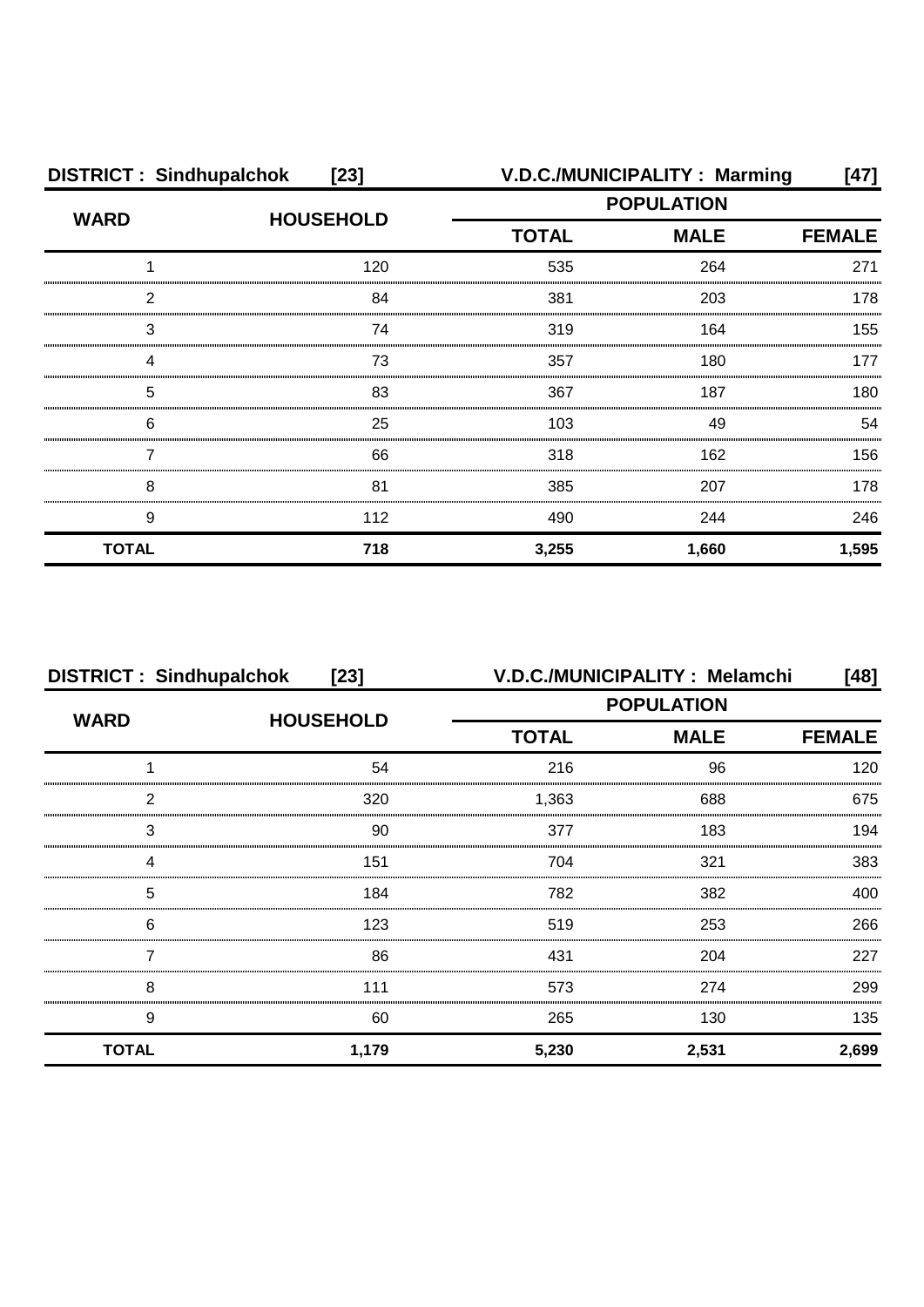| <b>DISTRICT: Sindhupalchok</b><br>$[23]$ |                  |                   | V.D.C./MUNICIPALITY: Bhotang | [49]          |
|------------------------------------------|------------------|-------------------|------------------------------|---------------|
| <b>WARD</b>                              | <b>HOUSEHOLD</b> | <b>POPULATION</b> |                              |               |
|                                          |                  | <b>TOTAL</b>      | <b>MALE</b>                  | <b>FEMALE</b> |
|                                          | 123              | 544               | 305                          | 239           |
| 2                                        | 66               | 264               | 151                          | 113           |
| 3                                        | 35               | 145               | 77                           | 68            |
| Δ                                        | 50               | 208               | 123                          | 85            |
| 5                                        | 88               | 386               | 214                          | 172           |
| 6                                        | 42               | 190               | 96                           | 94            |
|                                          | 66               | 229               | 124                          | 105           |
| 8                                        | 94               | 385               | 217                          | 168           |
| 9                                        | 60               | 231               | 124                          | 107           |
| <b>TOTAL</b>                             | 624              | 2,582             | 1,431                        | 1,151         |

| <b>DISTRICT: Sindhupalchok</b><br>$[23]$ |                  |              | V.D.C./MUNICIPALITY: Nawalpur | [50]          |
|------------------------------------------|------------------|--------------|-------------------------------|---------------|
| <b>WARD</b>                              | <b>HOUSEHOLD</b> |              | <b>POPULATION</b>             |               |
|                                          |                  | <b>TOTAL</b> | <b>MALE</b>                   | <b>FEMALE</b> |
|                                          | 57               | 223          | 97                            | 126           |
| 2                                        | 53               | 259          | 124                           | 135           |
| 3                                        | 48               | 225          | 104                           | 121           |
| 4                                        | 183              | 808          | 382                           | 426           |
| 5                                        | 82               | 315          | 153                           | 162           |
| 6                                        | 115              | 500          | 240                           | 260           |
|                                          | 55               | 246          | 118                           | 128           |
| 8                                        | 75               | 322          | 155                           | 167           |
| 9                                        | 129              | 573          | 273                           | 300           |
| <b>TOTAL</b>                             | 797              | 3,471        | 1,646                         | 1,825         |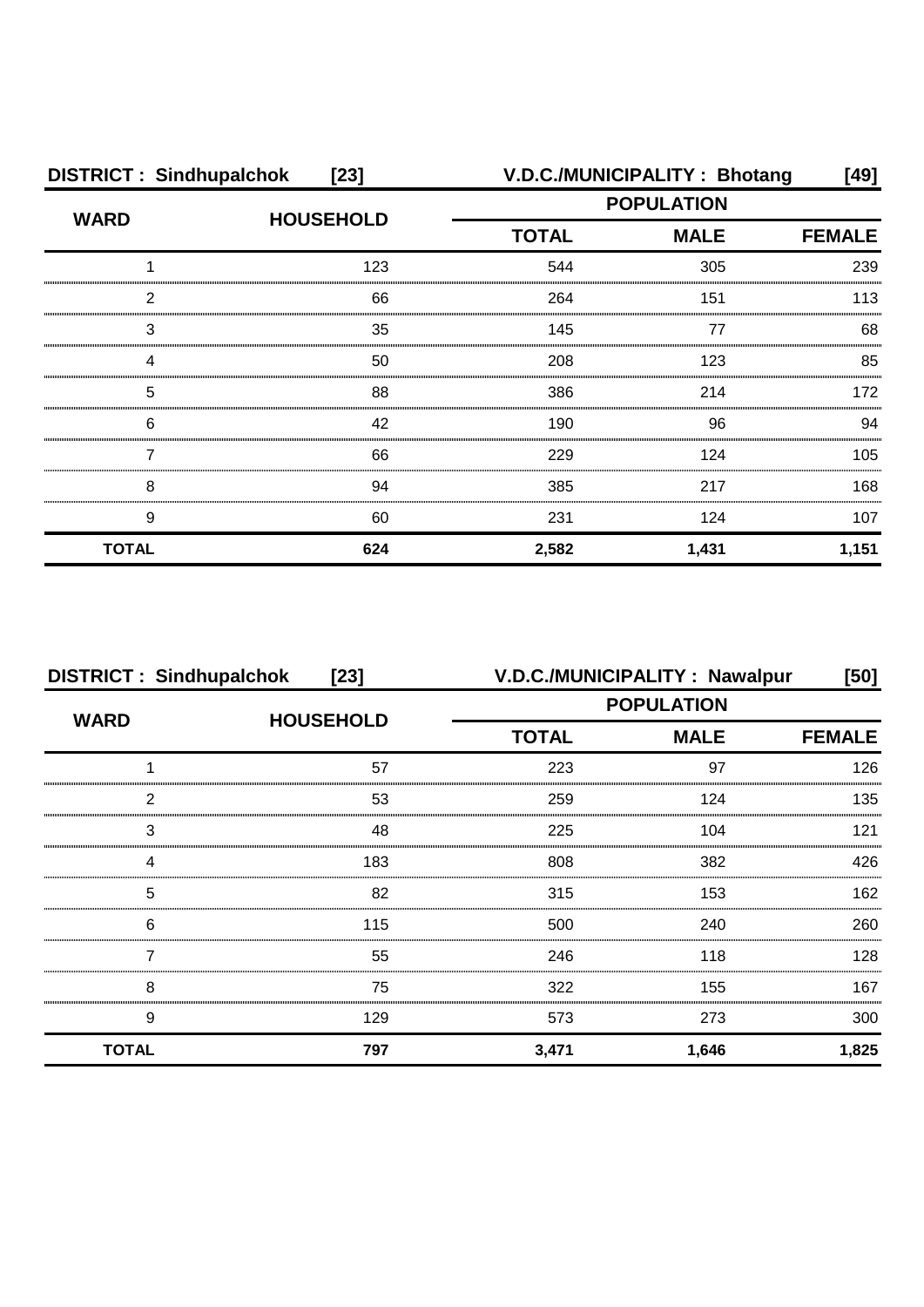| <b>DISTRICT: Sindhupalchok</b><br>$[23]$ |                  |                   | V.D.C./MUNICIPALITY: Pagretar | [51]          |
|------------------------------------------|------------------|-------------------|-------------------------------|---------------|
| <b>WARD</b>                              | <b>HOUSEHOLD</b> | <b>POPULATION</b> |                               |               |
|                                          |                  | <b>TOTAL</b>      | <b>MALE</b>                   | <b>FEMALE</b> |
|                                          | 113              | 437               | 196                           | 241           |
| 2                                        | 93               | 375               | 180                           | 195           |
| З                                        | 65               | 239               | 110                           | 129           |
|                                          | 51               | 211               | 101                           | 110           |
| 5                                        | 108              | 369               | 182                           | 187           |
| 6                                        | 71               | 301               | 144                           | 157           |
|                                          | 76               | 336               | 171                           | 165           |
| 8                                        | 133              | 499               | 251                           | 248           |
| 9                                        | 52               | 185               | 93                            | 92            |
| <b>TOTAL</b>                             | 762              | 2,952             | 1,428                         | 1,524         |

| <b>DISTRICT: Sindhupalchok</b><br>$[23]$ |                  |                   | V.D.C./MUNICIPALITY: Palchok | [52]          |
|------------------------------------------|------------------|-------------------|------------------------------|---------------|
| <b>WARD</b>                              | <b>HOUSEHOLD</b> | <b>POPULATION</b> |                              |               |
|                                          |                  | <b>TOTAL</b>      | <b>MALE</b>                  | <b>FEMALE</b> |
|                                          | 61               | 240               | 109                          | 131           |
| 2                                        | 89               | 377               | 171                          | 206           |
| 3                                        | 49               | 197               | 105                          | 92            |
|                                          | 67               | 323               | 164                          | 159           |
| 5                                        | 52               | 197               | 106                          | .91           |
| 6                                        | 29               | 101               | 47                           | 54            |
|                                          | 33               | 132               | 67                           | 65            |
| 8                                        | 33               | 128               | 64                           | 64            |
| 9                                        | 76               | 232               | 119                          | 113           |
| <b>TOTAL</b>                             | 489              | 1,927             | 952                          | 975           |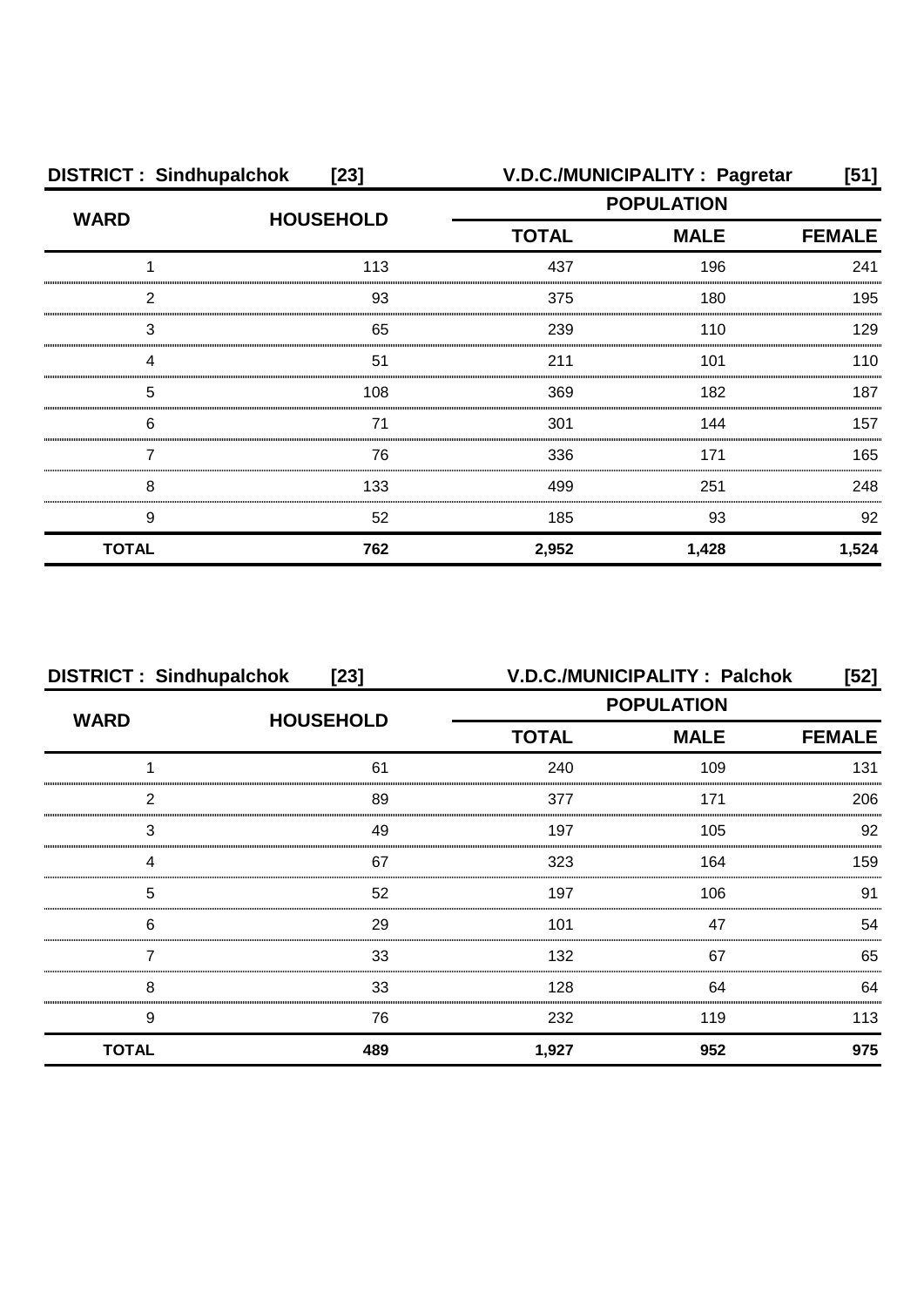| <b>DISTRICT: Sindhupalchok</b><br>$[23]$ |                  |              | V.D.C./MUNICIPALITY: Pangtang | $[53]$        |
|------------------------------------------|------------------|--------------|-------------------------------|---------------|
|                                          | <b>HOUSEHOLD</b> |              | <b>POPULATION</b>             |               |
| <b>WARD</b>                              |                  | <b>TOTAL</b> | <b>MALE</b>                   | <b>FEMALE</b> |
|                                          | 78               | 363          | 191                           | 172           |
| 2                                        | 53               | 269          | 138                           | 131           |
| 3                                        | 36               | 173          | 90                            | 83            |
|                                          | 63               | 353          | 162                           | 191           |
| 5                                        | 29               | 174          | 86                            | 88            |
| 6                                        | 79               | 389          | 187                           | 202           |
|                                          | 34               | 145          | 78                            | 67            |
| 8                                        | 68               | 336          | 176                           | 160           |
| 9                                        | 47               | 279          | 147                           | 132           |
| <b>TOTAL</b>                             | 487              | 2,481        | 1,255                         | 1,226         |

| <b>DISTRICT: Sindhupalchok</b><br>$[23]$ |                  |                             | V.D.C./MUNICIPALITY : Petaku | [54] |
|------------------------------------------|------------------|-----------------------------|------------------------------|------|
| <b>WARD</b>                              | <b>HOUSEHOLD</b> | <b>POPULATION</b>           |                              |      |
|                                          |                  | <b>TOTAL</b><br><b>MALE</b> | <b>FEMALE</b>                |      |
|                                          | 39               | 149                         | 68                           | 81   |
| 2                                        | 56               | 223                         | 104                          | 119  |
| 3                                        | 30               | 109                         | 49                           | 60   |
|                                          | 50               | 188                         | 90                           | 98   |
| 5                                        | 67               | 272                         | 140                          | 132  |
| 6                                        | 34               | 140                         | 62                           | 78   |
|                                          | 26               | 121                         | 51                           | 70   |
| 8                                        | 37               | 160                         | 70                           | 90   |
| 9                                        | 52               | 238                         | 103                          | 135  |
| <b>TOTAL</b>                             | 391              | 1,600                       | 737                          | 863  |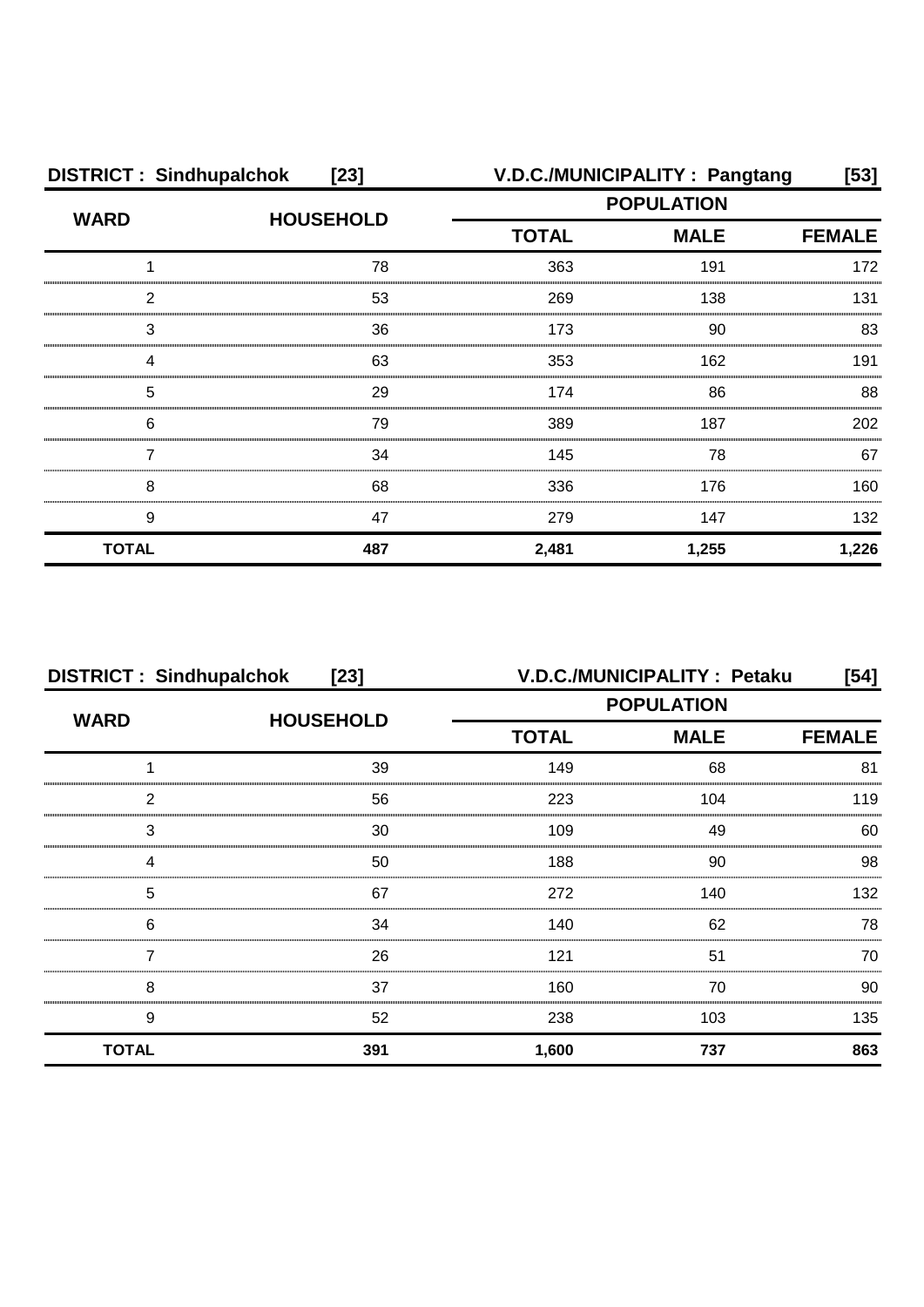| <b>DISTRICT: Sindhupalchok</b><br>$[23]$ |                  | V.D.C./MUNICIPALITY : Pipaldanda<br>$[55]$ |                   |               |
|------------------------------------------|------------------|--------------------------------------------|-------------------|---------------|
|                                          |                  |                                            | <b>POPULATION</b> |               |
| <b>WARD</b>                              | <b>HOUSEHOLD</b> | <b>TOTAL</b>                               | <b>MALE</b>       | <b>FEMALE</b> |
|                                          | 69               | 259                                        | 105               | 154           |
| 2                                        | 122              | 563                                        | 246               | 317           |
| 3                                        | 162              | 659                                        | 305               | 354           |
| Δ                                        | 47               | 218                                        | 90                | 128           |
| 5                                        | 25               | 123                                        | 45                | 78            |
| 6                                        | 106              | 473                                        | 202               | 271           |
|                                          | 79               | 339                                        | 164               | 175           |
| 8                                        | 127              | 533                                        | 251               | 282           |
| 9                                        | 50               | 204                                        | 90                | 114           |
| <b>TOTAL</b>                             | 787              | 3,371                                      | 1,498             | 1,873         |

|              | <b>DISTRICT: Sindhupalchok</b><br>$[23]$ |                   | V.D.C./MUNICIPALITY: Piskar | [56]          |
|--------------|------------------------------------------|-------------------|-----------------------------|---------------|
| <b>WARD</b>  |                                          | <b>POPULATION</b> |                             |               |
|              | <b>HOUSEHOLD</b>                         | <b>TOTAL</b>      | <b>MALE</b>                 | <b>FEMALE</b> |
|              | 48                                       | 196               | 83                          | 113           |
| っ            | 65                                       | 302               | 153                         | 149           |
| 3            | 56                                       | 242               | 111                         | 131           |
|              | 75                                       | 309               | 148                         | 161           |
| 5            | 22                                       | 90                | 53                          | 37            |
| 6            | 61                                       | 263               | 128                         | 135           |
|              | 78                                       | 350               | 165                         | 185           |
| 8            | 38                                       | 144               | 68                          | 76            |
| 9            | 95                                       | 390               | 206                         | 184           |
| <b>TOTAL</b> | 538                                      | 2,286             | 1,115                       | 1,171         |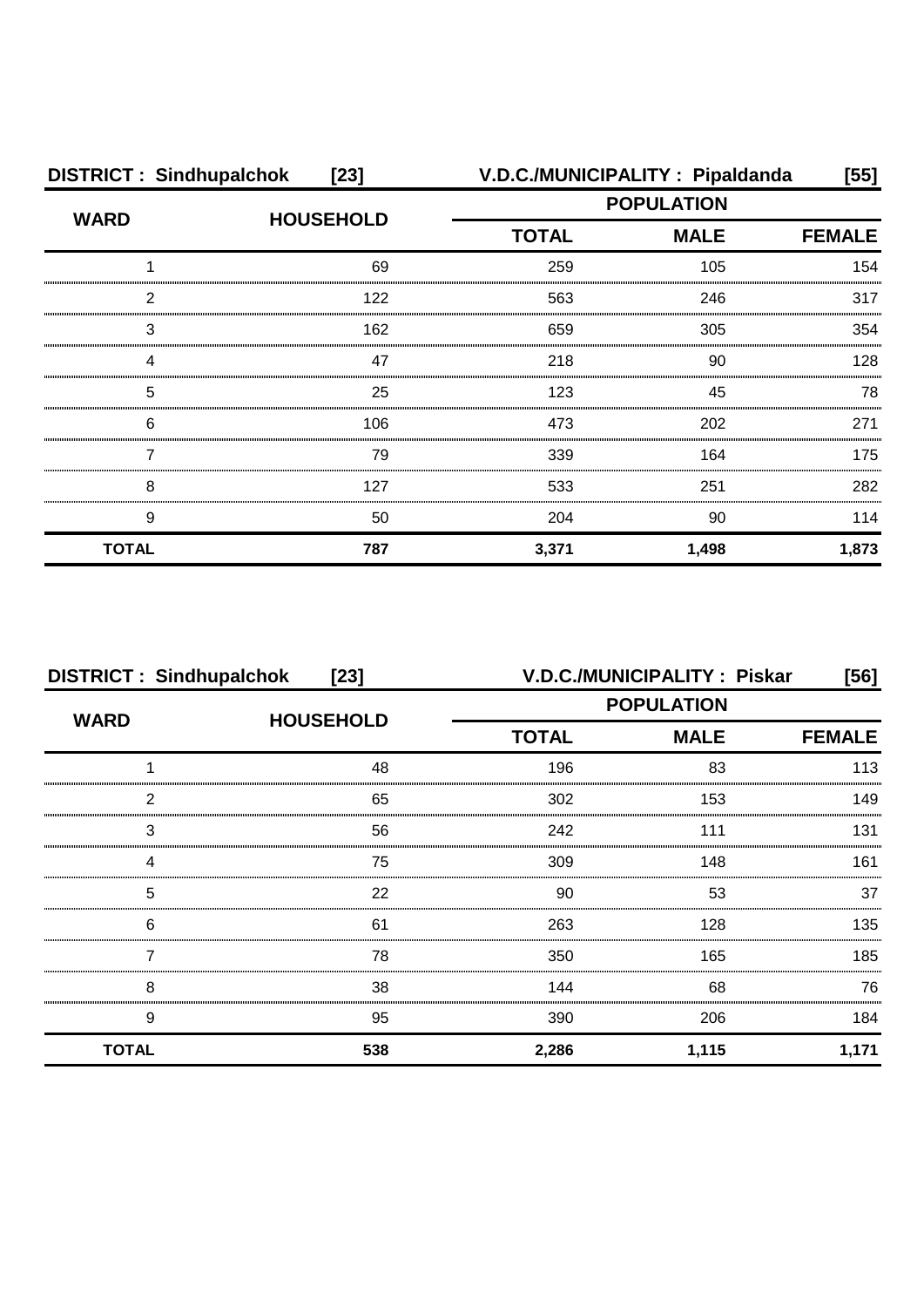| <b>DISTRICT: Sindhupalchok</b><br>$[23]$ |                  |              | V.D.C./MUNICIPALITY : Ramche | $[57]$        |
|------------------------------------------|------------------|--------------|------------------------------|---------------|
| <b>WARD</b>                              | <b>HOUSEHOLD</b> |              | <b>POPULATION</b>            |               |
|                                          |                  | <b>TOTAL</b> | <b>MALE</b>                  | <b>FEMALE</b> |
|                                          | 107              | 459          | 225                          | 234           |
| 2                                        | 104              | 459          | 231                          | 228           |
| 3                                        | 44               | 168          | 85                           | 83            |
|                                          | 31               | 129          | 60                           | 69            |
| 5                                        | 101              | 467          | 221                          | 246           |
| 6                                        | 61               | 239          | 117                          | 122           |
|                                          | 429              | 1,653        | 849                          | 804           |
| 8                                        | 66               | 280          | 127                          | 153           |
| 9                                        | 56               | 238          | 113                          | 125           |
| <b>TOTAL</b>                             | 999              | 4,092        | 2,028                        | 2,064         |

| <b>DISTRICT: Sindhupalchok</b> | $[23]$           | V.D.C./MUNICIPALITY: Sangachok |             | [58]          |
|--------------------------------|------------------|--------------------------------|-------------|---------------|
| <b>WARD</b>                    | <b>HOUSEHOLD</b> | <b>POPULATION</b>              |             |               |
|                                |                  | <b>TOTAL</b>                   | <b>MALE</b> | <b>FEMALE</b> |
|                                | 374              | 1,458                          | 666         | 792           |
| っ                              | 197              | 1,027                          | 482         | 545           |
| 3                              | 217              | 1.021                          | 488         | 533           |
|                                | 251              | 1,185                          | 553         | 632           |
| 5                              | 227              | 1.005                          | 445         | 560           |
| 6                              | 174              | 736                            | 322         | 414           |
|                                | 140              | 566                            | 254         | 312           |
| 8                              | 224              | 1,074                          | 471         | 603           |
| 9                              | 324              | 1,505                          | 630         | 875           |
| <b>TOTAL</b>                   | 2,128            | 9,577                          | 4,311       | 5,266         |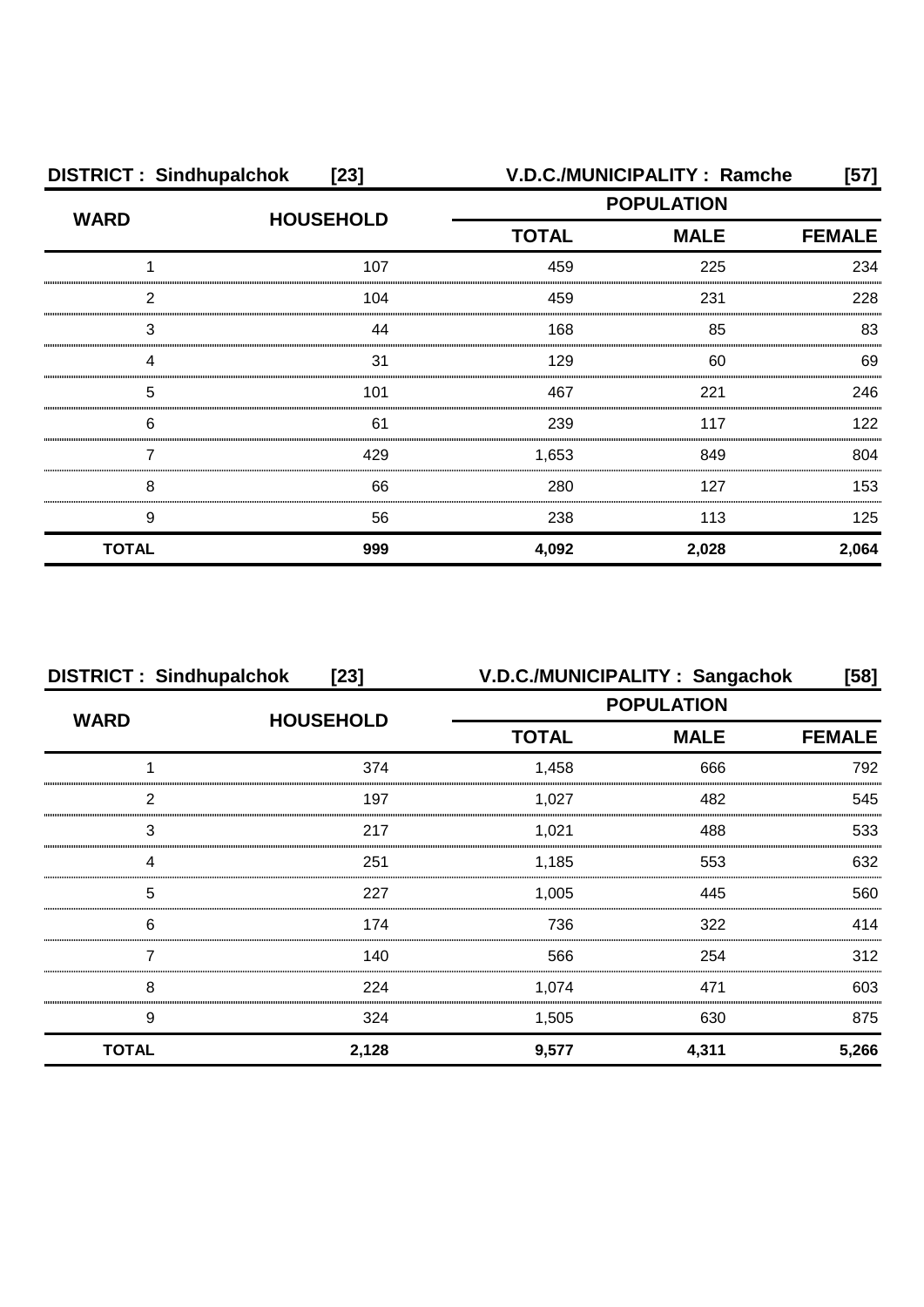| <b>DISTRICT: Sindhupalchok</b> | $[23]$           |                   | V.D.C./MUNICIPALITY: Sanusiruwari | [59]          |
|--------------------------------|------------------|-------------------|-----------------------------------|---------------|
| <b>WARD</b>                    | <b>HOUSEHOLD</b> | <b>POPULATION</b> |                                   |               |
|                                |                  | <b>TOTAL</b>      | <b>MALE</b>                       | <b>FEMALE</b> |
|                                | 51               | 230               | 103                               | 127           |
| 2                              | 63               | 273               | 129                               | 144           |
| 3                              | 60               | 244               | 116                               | 128           |
| 4                              | 68               | 278               | 128                               | 150           |
| 5                              | 125              | 509               | 229                               | 280           |
| 6                              | 148              | 616               | 281                               | 335           |
|                                | 86               | 367               | 153                               | 214           |
| 8                              | 77               | 313               | 122                               | 191           |
| 9                              | 101              | 444               | 201                               | 243           |
| <b>TOTAL</b>                   | 779              | 3,274             | 1,462                             | 1,812         |

| <b>DISTRICT: Sindhupalchok</b><br>$[23]$ |                  |                   | V.D.C./MUNICIPALITY: Selang | [60]          |
|------------------------------------------|------------------|-------------------|-----------------------------|---------------|
| <b>WARD</b>                              | <b>HOUSEHOLD</b> | <b>POPULATION</b> |                             |               |
|                                          |                  | <b>TOTAL</b>      | <b>MALE</b>                 | <b>FEMALE</b> |
|                                          | 55               | 308               | 153                         | 155           |
| າ                                        | 44               | 235               | 105                         | 130           |
| 3                                        | 32               | 169               | 85                          | 84            |
|                                          | 32               | 176               | 97                          | 79            |
| 5                                        | 38               | 233               | 130                         | 103           |
| 6                                        | 92               | 403               | 186                         | 217           |
|                                          | 88               | 402               | 202                         | 200           |
| 8                                        | 35               | 169               | 84                          | 85            |
| 9                                        | 110              | 518               | 256                         | 262           |
| <b>TOTAL</b>                             | 526              | 2,613             | 1,298                       | 1,315         |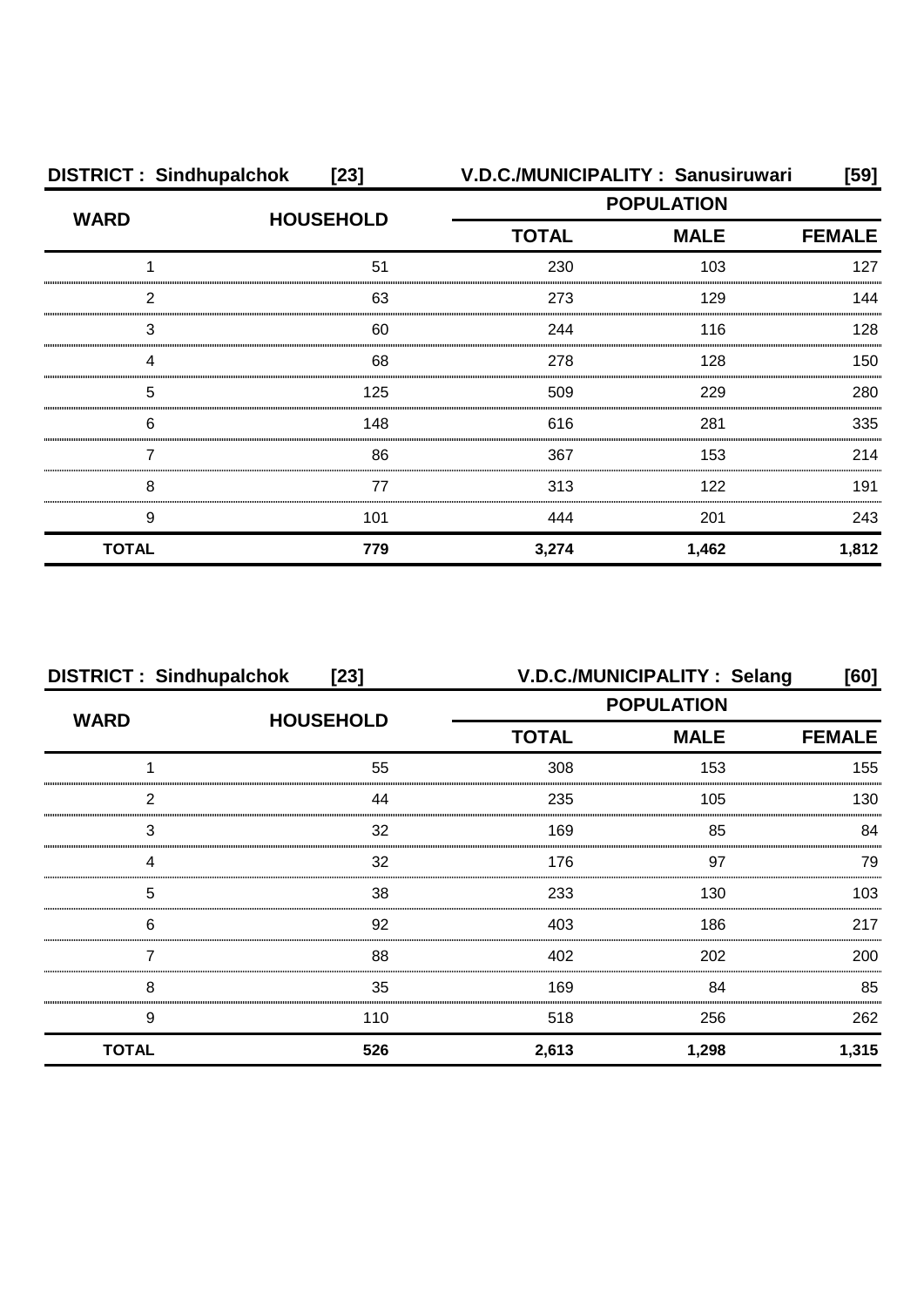| <b>DISTRICT: Sindhupalchok</b><br>$[23]$ |                  | V.D.C./MUNICIPALITY: Sikharpur<br>[61] |             |               |
|------------------------------------------|------------------|----------------------------------------|-------------|---------------|
| <b>WARD</b>                              | <b>HOUSEHOLD</b> | <b>POPULATION</b>                      |             |               |
|                                          |                  | <b>TOTAL</b>                           | <b>MALE</b> | <b>FEMALE</b> |
|                                          | 38               | 174                                    | 80          | 94            |
| 2                                        | 58               | 262                                    | 130         | 132           |
| 3                                        | 12               | 39                                     | 18          | 21            |
| Δ                                        | 105              | 449                                    | 225         | 224           |
| 5                                        | 90               | 387                                    | 174         | 213           |
| 6                                        | 86               | 349                                    | 165         | 184           |
|                                          | 58               | 266                                    | 122         | 144           |
| 8                                        | 47               | 222                                    | 116         | 106           |
| 9                                        | 89               | 416                                    | 212         | 204           |
| <b>TOTAL</b>                             | 583              | 2,564                                  | 1,242       | 1,322         |

| <b>DISTRICT: Sindhupalchok</b><br>$[23]$ |                  |                   | V.D.C./MUNICIPALITY: Sindhukot | [62]          |
|------------------------------------------|------------------|-------------------|--------------------------------|---------------|
| <b>WARD</b>                              | <b>HOUSEHOLD</b> | <b>POPULATION</b> |                                |               |
|                                          |                  | <b>TOTAL</b>      | <b>MALE</b>                    | <b>FEMALE</b> |
|                                          | 83               | 320               | 138                            | 182           |
| 2                                        | 98               | 409               | 195                            | 214           |
| 3                                        | 75               | 283               | 132                            | 151           |
| Δ                                        | 93               | 455               | 227                            | 228           |
| 5                                        | 25               | 117               | 54                             | 63            |
| 6                                        | 73               | 354               | 173                            | 181           |
|                                          | 73               | 358               | 169                            | 189           |
| 8                                        | 97               | 524               | 250                            | 274           |
| 9                                        | 64               | 305               | 152                            | 153           |
| <b>TOTAL</b>                             | 681              | 3,125             | 1,490                          | 1,635         |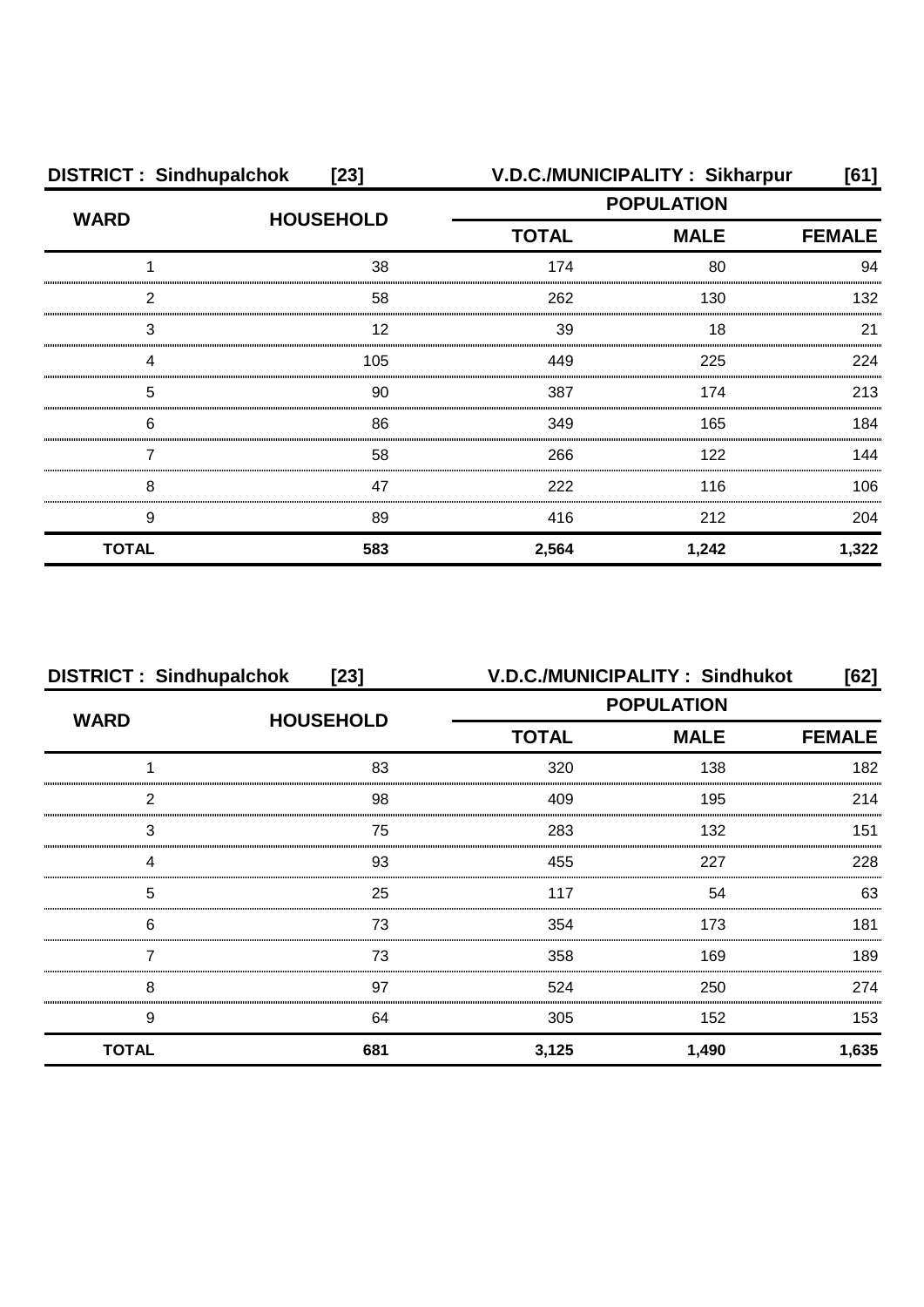| <b>DISTRICT: Sindhupalchok</b> | $[23]$           |                             | V.D.C./MUNICIPALITY: Sipa Pokhare | [63]  |  |
|--------------------------------|------------------|-----------------------------|-----------------------------------|-------|--|
| <b>WARD</b>                    | <b>HOUSEHOLD</b> | <b>POPULATION</b>           |                                   |       |  |
|                                |                  | <b>TOTAL</b><br><b>MALE</b> | <b>FEMALE</b>                     |       |  |
|                                | 114              | 499                         | 225                               | 274   |  |
| 2                              | 188              | 910                         | 418                               | 492   |  |
| 3                              | 58               | 230                         | 110                               | 120   |  |
|                                | 62               | 289                         | 138                               | 151   |  |
| 5                              | 76               | 332                         | 160                               | 172   |  |
| 6                              | 28               | 121                         | 60                                | 61    |  |
|                                | 105              | 467                         | 229                               | 238   |  |
| 8                              | 87               | 403                         | 187                               | 216   |  |
| 9                              | 115              | 554                         | 260                               | 294   |  |
| <b>TOTAL</b>                   | 833              | 3,805                       | 1,787                             | 2,018 |  |

| <b>DISTRICT: Sindhupalchok</b> | $[23]$           | V.D.C./MUNICIPALITY: Sipal Kavre |             | [64]          |  |
|--------------------------------|------------------|----------------------------------|-------------|---------------|--|
| <b>WARD</b>                    | <b>HOUSEHOLD</b> | <b>POPULATION</b>                |             |               |  |
|                                |                  | <b>TOTAL</b>                     | <b>MALE</b> | <b>FEMALE</b> |  |
|                                | 54               | 238                              | 128         | 110           |  |
| っ                              | 106              | 448                              | 223         | 225           |  |
| 3                              | 72               | 362                              | 177         | 185           |  |
|                                | 55               | 253                              | 128         | 125           |  |
| 5                              | 56               | 312                              | 160         | 152           |  |
| 6                              | 98               | 462                              | 227         | 235           |  |
|                                | 48               | 221                              | 109         | 112           |  |
| 8                              | 63               | 265                              | 147         | 118           |  |
| 9                              | 56               | 216                              | 113         | 103           |  |
| <b>TOTAL</b>                   | 608              | 2,777                            | 1,412       | 1,365         |  |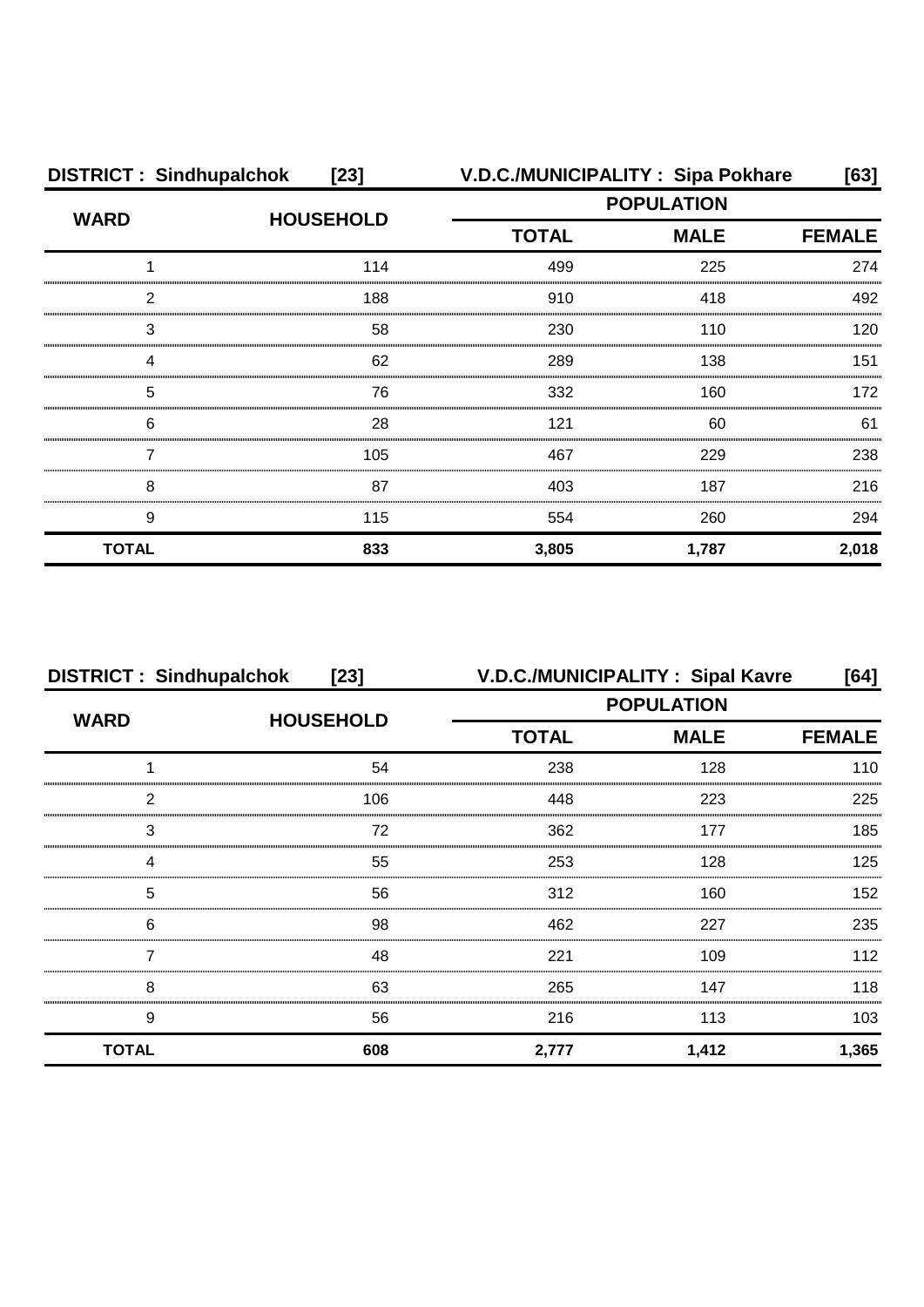| <b>DISTRICT: Sindhupalchok</b><br>$[23]$ |                  |                             | V.D.C./MUNICIPALITY: Sunkhani | [65]  |
|------------------------------------------|------------------|-----------------------------|-------------------------------|-------|
| <b>WARD</b>                              | <b>HOUSEHOLD</b> | <b>POPULATION</b>           |                               |       |
|                                          |                  | <b>TOTAL</b><br><b>MALE</b> | <b>FEMALE</b>                 |       |
|                                          | 41               | 173                         | 85                            | 88    |
| 2                                        | 156              | 605                         | 278                           | 327   |
| 3                                        | 70               | 275                         | 127                           | 148   |
| Δ                                        | 36               | 184                         | 83                            | 101   |
| 5                                        | 43               | 197                         | 86                            | 111   |
| 6                                        | 35               | 170                         | 82                            | 88    |
|                                          | 104              | 409                         | 189                           | 220   |
| 8                                        | 55               | 198                         | 88                            | 110   |
| 9                                        | 86               | 309                         | 146                           | 163   |
| <b>TOTAL</b>                             | 626              | 2,520                       | 1,164                         | 1,356 |

| <b>DISTRICT: Sindhupalchok</b> | $[23]$           | V.D.C./MUNICIPALITY: Syaule Bazar |             | [66]          |
|--------------------------------|------------------|-----------------------------------|-------------|---------------|
| <b>WARD</b>                    | <b>HOUSEHOLD</b> | <b>POPULATION</b>                 |             |               |
|                                |                  | <b>TOTAL</b>                      | <b>MALE</b> | <b>FEMALE</b> |
|                                | 98               | 451                               | 215         | 236           |
| っ                              | 74               | 276                               | 144         | 132           |
| 3                              | 106              | 492                               | 247         | 245           |
|                                | 88               | 376                               | 169         | 207           |
| 5                              | 89               | 359                               | 165         | 194           |
| 6                              | 64               | 249                               | 114         | 135           |
|                                | 70               | 356                               | 172         | 184           |
| 8                              | 101              | 438                               | 210         | 228           |
| 9                              | 143              | 633                               | 279         | 354           |
| <b>TOTAL</b>                   | 833              | 3,630                             | 1,715       | 1,915         |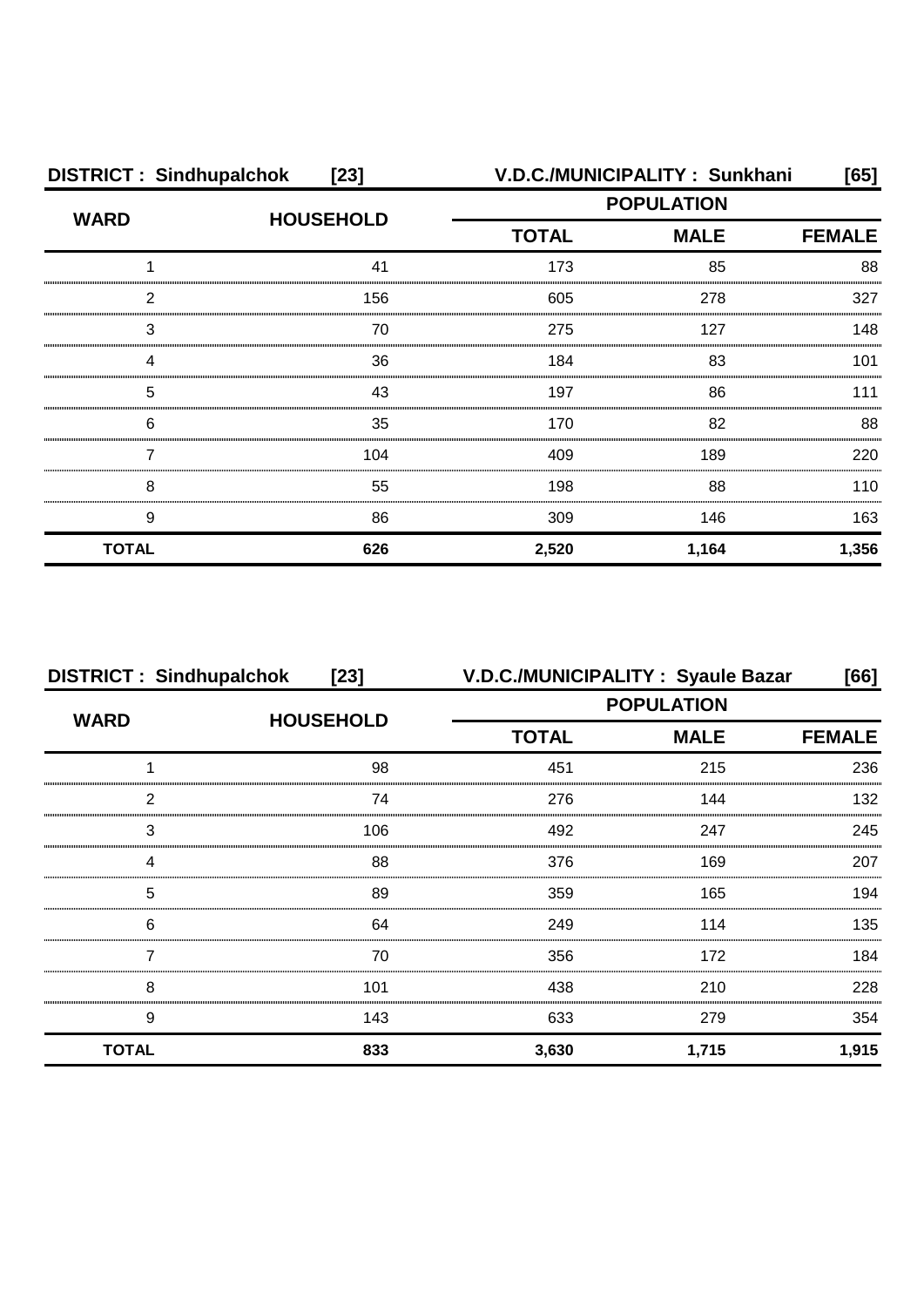| <b>DISTRICT: Sindhupalchok</b> | $[23]$           |                             | V.D.C./MUNICIPALITY: Talamarang | [67]          |
|--------------------------------|------------------|-----------------------------|---------------------------------|---------------|
| <b>WARD</b>                    | <b>HOUSEHOLD</b> | <b>POPULATION</b>           |                                 |               |
|                                |                  | <b>TOTAL</b><br><b>MALE</b> |                                 | <b>FEMALE</b> |
|                                | 53               | 245                         | 112                             | 133           |
| 2                              | 142              | 640                         | 310                             | 330           |
| 3                              | 94               | 484                         | 231                             | 253           |
| Δ                              | 57               | 254                         | 136                             | 118           |
| 5                              | 45               | 173                         | 84                              | 89            |
| 6                              | 105              | 445                         | 213                             | 232           |
|                                | 146              | 590                         | 269                             | 321           |
| 8                              | 37               | 161                         | 64                              | 97            |
| 9                              | 37               | 149                         | 68                              | 81            |
| <b>TOTAL</b>                   | 716              | 3,141                       | 1,487                           | 1,654         |

| <b>DISTRICT: Sindhupalchok</b><br>$[23]$ |                  |                   | V.D.C./MUNICIPALITY: Tatopani | [68]          |
|------------------------------------------|------------------|-------------------|-------------------------------|---------------|
| <b>WARD</b>                              | <b>HOUSEHOLD</b> | <b>POPULATION</b> |                               |               |
|                                          |                  | <b>TOTAL</b>      | <b>MALE</b>                   | <b>FEMALE</b> |
|                                          | 197              | 777               | 400                           | 377           |
| っ                                        | 83               | 402               | 198                           | 204           |
| 3                                        | 604              | 2,224             | 1.192                         | 1,032         |
|                                          | 547              | 2,128             | 1.079                         | 1,049         |
| 5                                        | 66               | 232               | 142                           | 90            |
| 6                                        | 45               | 135               | 61                            | 74            |
|                                          | 83               | 418               | 218                           | 200           |
| 8                                        | 38               | 150               | 75                            | 75            |
| 9                                        | 70               | 308               | 147                           | 161           |
| <b>TOTAL</b>                             | 1,733            | 6,774             | 3,512                         | 3,262         |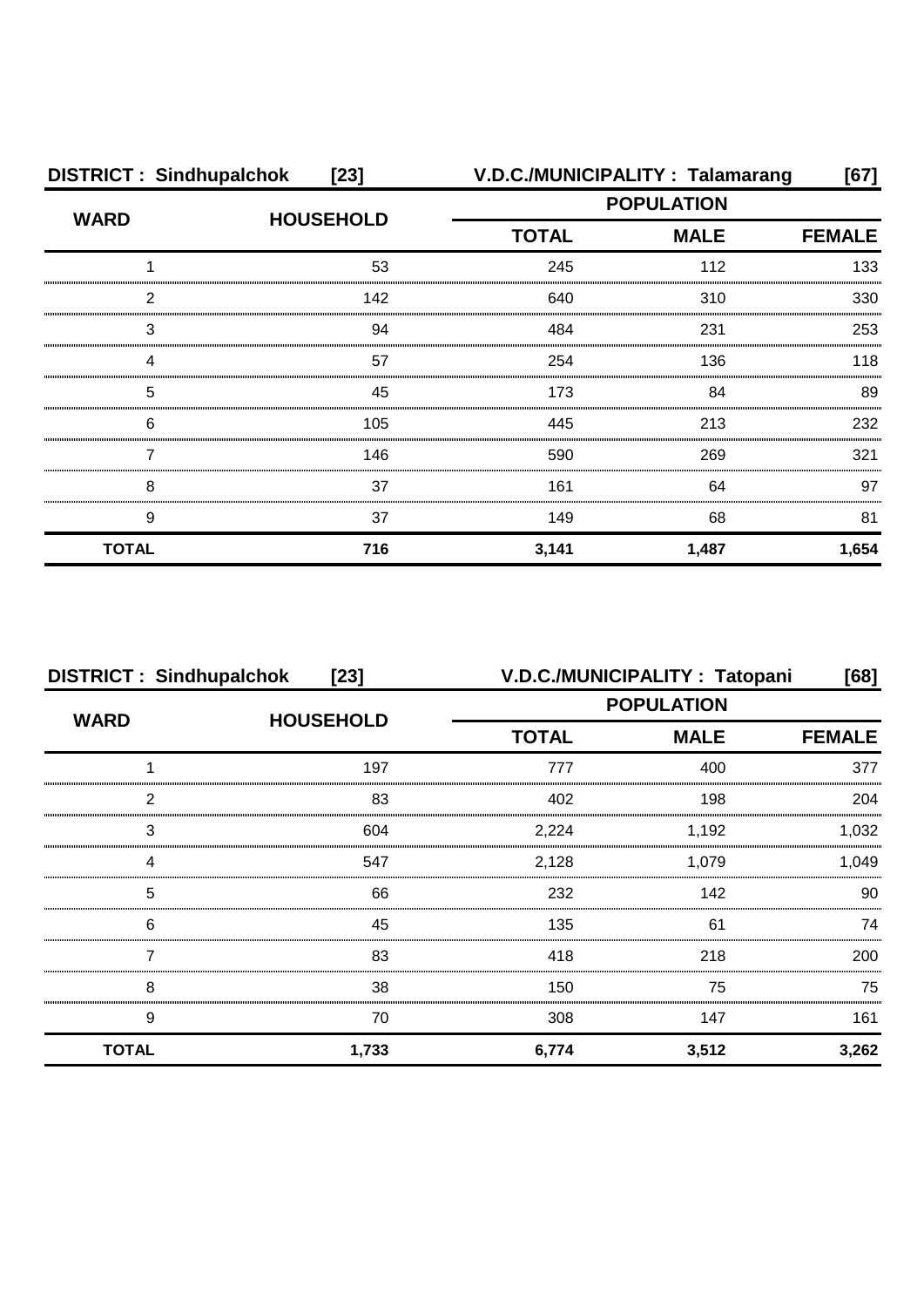| <b>DISTRICT: Sindhupalchok</b><br>$[23]$ |                  | V.D.C./MUNICIPALITY: Tauthali<br>[69] |                   |               |
|------------------------------------------|------------------|---------------------------------------|-------------------|---------------|
| <b>WARD</b>                              |                  |                                       | <b>POPULATION</b> |               |
|                                          | <b>HOUSEHOLD</b> | <b>TOTAL</b><br><b>MALE</b>           |                   | <b>FEMALE</b> |
|                                          | 68               | 192                                   | 84                | 108           |
| 2                                        | 17               | 54                                    | 27                | 27            |
| 3                                        | 188              | 634                                   | 286               | 348           |
| Δ                                        | 85               | 302                                   | 141               | 161           |
| 5                                        | 63               | 197                                   | 87                | 110           |
| 6                                        | 62               | 218                                   | 99                | 119           |
|                                          | 134              | 519                                   | 237               | 282           |
| 8                                        | 72               | 249                                   | 110               | 139           |
| 9                                        | 87               | 397                                   | 184               | 213           |
| <b>TOTAL</b>                             | 776              | 2,762                                 | 1,255             | 1,507         |

| <b>DISTRICT: Sindhupalchok</b> | $[23]$           |                   | V.D.C./MUNICIPALITY: Tekanpur | [70]          |
|--------------------------------|------------------|-------------------|-------------------------------|---------------|
| <b>WARD</b>                    | <b>HOUSEHOLD</b> | <b>POPULATION</b> |                               |               |
|                                |                  | <b>TOTAL</b>      | <b>MALE</b>                   | <b>FEMALE</b> |
|                                | 39               | 138               | 69                            | 69            |
| っ                              | 32               | 132               | 62                            | 70            |
| 3                              | 58               | 223               | 110                           | 113           |
|                                | 60               | 200               | 92                            | 108           |
| 5                              | 43               | 151               | 66                            | 85            |
| 6                              | 48               | 188               | 89                            | 99            |
|                                | 33               | 106               | 56                            | 50            |
| 8                              | 62               | 280               | 133                           | 147           |
| 9                              | 47               | 191               | 92                            | 99            |
| <b>TOTAL</b>                   | 422              | 1,609             | 769                           | 840           |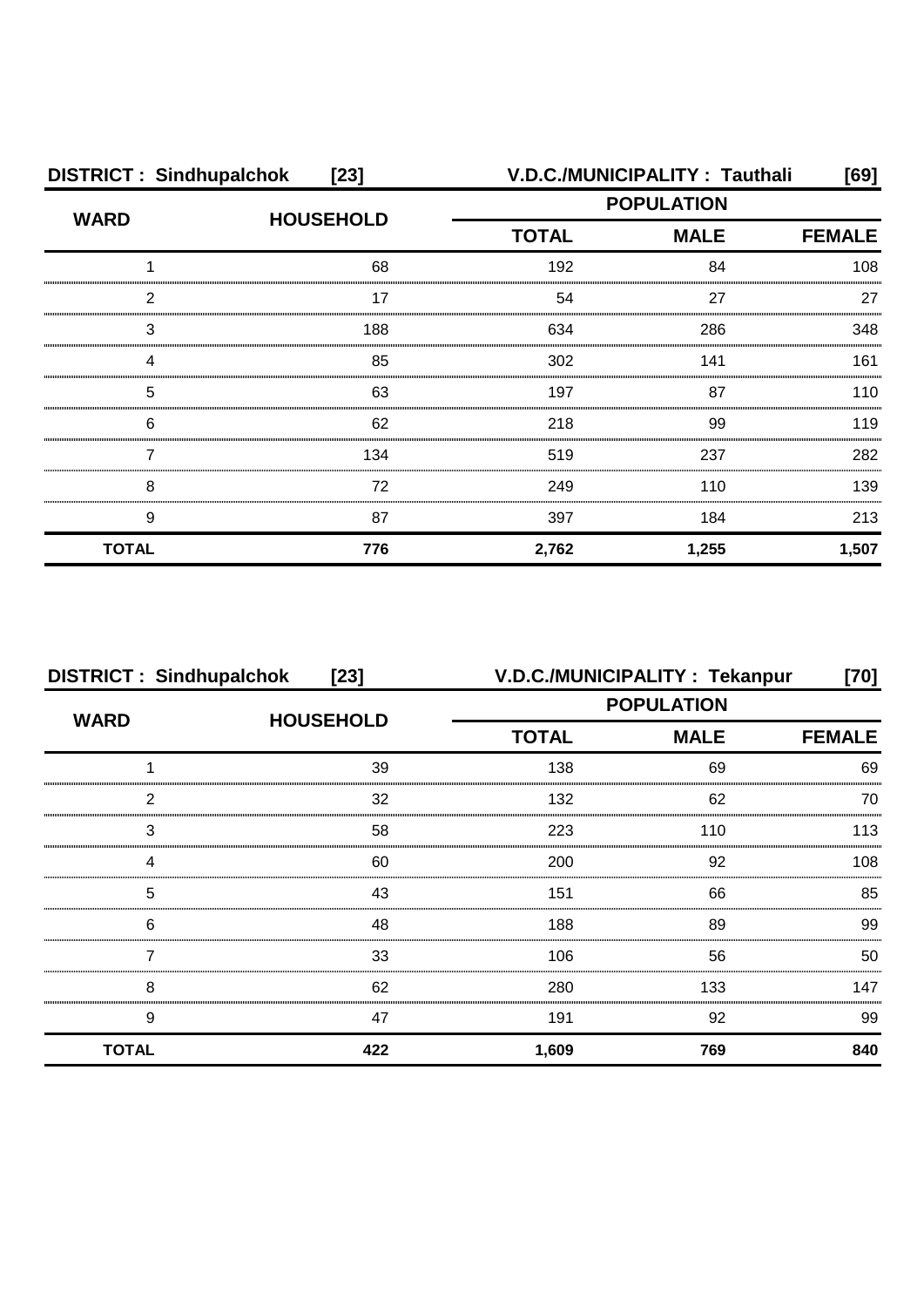| <b>DISTRICT: Sindhupalchok</b><br>$[23]$ |                  | V.D.C./MUNICIPALITY: Thakani<br>[71] |             |               |
|------------------------------------------|------------------|--------------------------------------|-------------|---------------|
| <b>WARD</b>                              | <b>HOUSEHOLD</b> | <b>POPULATION</b>                    |             |               |
|                                          |                  | <b>TOTAL</b>                         | <b>MALE</b> | <b>FEMALE</b> |
|                                          | 56               | 249                                  | 105         | 144           |
| 2                                        | 67               | 270                                  | 121         | 149           |
| 3                                        | 53               | 225                                  | 109         | 116           |
|                                          | 89               | 407                                  | 187         | 220           |
| 5                                        | 96               | 428                                  | 185         | 243           |
| 6                                        | 83               | 378                                  | 160         | 218           |
|                                          | 36               | 123                                  | 51          | 72            |
| 8                                        | 143              | 797                                  | 375         | 422           |
| 9                                        | 95               | 562                                  | 270         | 292           |
| <b>TOTAL</b>                             | 718              | 3,439                                | 1,563       | 1,876         |

| <b>DISTRICT: Sindhupalchok</b> | $[23]$           | V.D.C./MUNICIPALITY: Thampal Chhap |             | [72]          |
|--------------------------------|------------------|------------------------------------|-------------|---------------|
| <b>WARD</b>                    | <b>HOUSEHOLD</b> | <b>POPULATION</b>                  |             |               |
|                                |                  | <b>TOTAL</b>                       | <b>MALE</b> | <b>FEMALE</b> |
|                                | 85               | 363                                | 183         | 180           |
| 2                              | 69               | 305                                | 144         | 161           |
| 3                              | 75               | 299                                | 158         | 141           |
| Δ                              | 69               | 317                                | 150         | 167           |
| 5                              | 161              | 699                                | 362         | 337           |
| 6                              | 59               | 247                                | 108         | 139           |
|                                | 111              | 438                                | 211         | 227           |
| 8                              | 78               | 339                                | 174         | 165           |
| 9                              | 115              | 503                                | 273         | 230           |
| <b>TOTAL</b>                   | 822              | 3,510                              | 1,763       | 1,747         |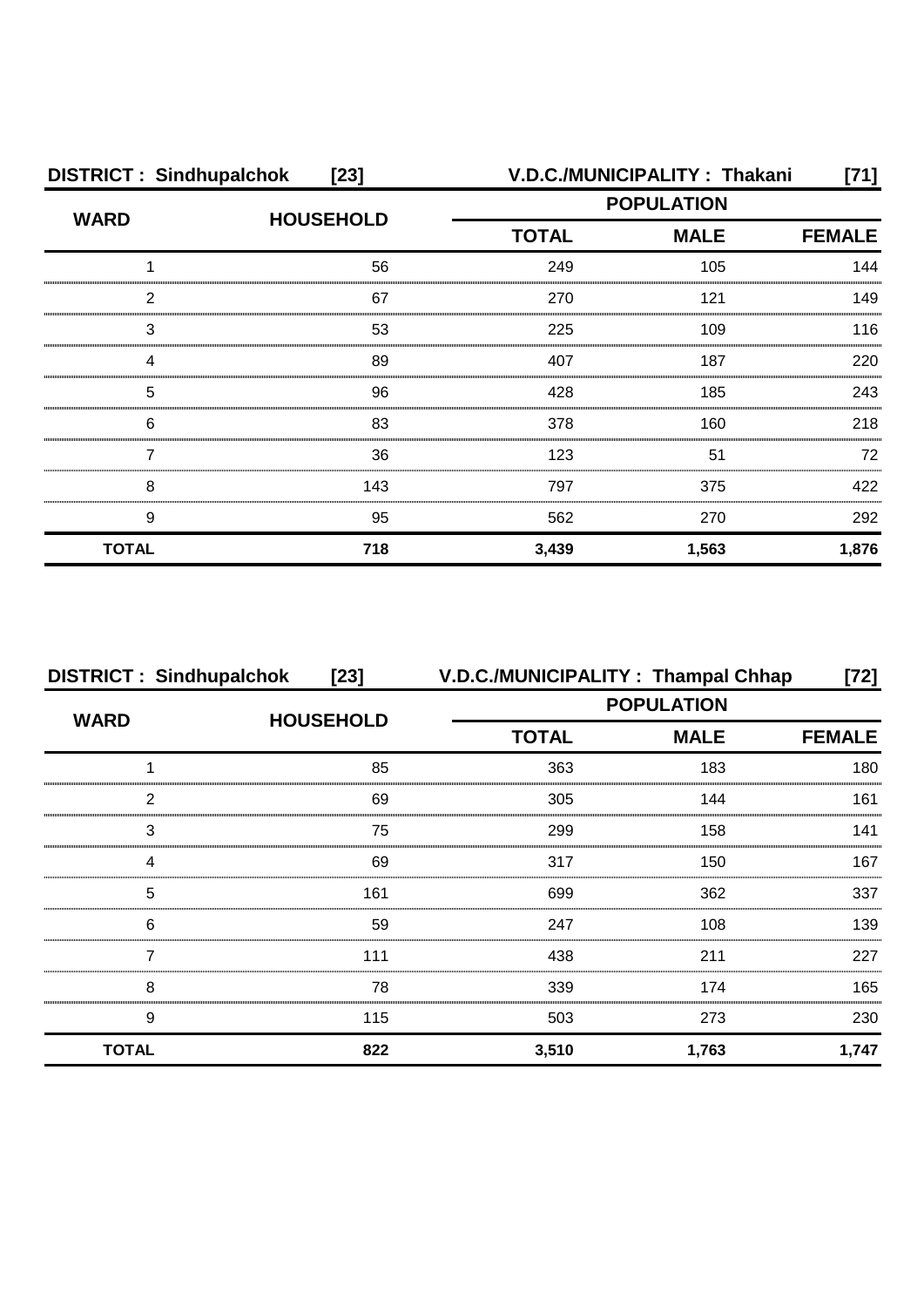| <b>DISTRICT: Sindhupalchok</b><br>$[23]$ |                  |                   | V.D.C./MUNICIPALITY: Thangpalkot | [73]          |
|------------------------------------------|------------------|-------------------|----------------------------------|---------------|
| <b>WARD</b>                              |                  | <b>POPULATION</b> |                                  |               |
|                                          | <b>HOUSEHOLD</b> | <b>TOTAL</b>      | <b>MALE</b>                      | <b>FEMALE</b> |
|                                          | 64               | 253               | 126                              | 127           |
| 2                                        | 127              | 488               | 247                              | 241           |
| 3                                        | 104              | 420               | 200                              | 220           |
| 4                                        | 90               | 385               | 189                              | 196           |
| 5                                        | 44               | 186               | 73                               | 113           |
| 6                                        | 105              | 429               | 216                              | 213           |
|                                          | 48               | 162               | 73                               | 89            |
| 8                                        | 62               | 269               | 127                              | 142           |
| 9                                        | 9                | 43                | 23                               | 20            |
| <b>TOTAL</b>                             | 653              | 2,635             | 1,274                            | 1,361         |

| <b>DISTRICT: Sindhupalchok</b><br>$[23]$ |                  | V.D.C./MUNICIPALITY: Thokarpa<br>[74] |             |               |
|------------------------------------------|------------------|---------------------------------------|-------------|---------------|
| <b>WARD</b>                              | <b>HOUSEHOLD</b> | <b>POPULATION</b>                     |             |               |
|                                          |                  | <b>TOTAL</b>                          | <b>MALE</b> | <b>FEMALE</b> |
|                                          | 96               | 411                                   | 197         | 214           |
| っ                                        | 161              | 645                                   | 300         | 345           |
| 3                                        | 162              | 754                                   | 354         | 400           |
|                                          | 125              | 505                                   | 224         | 281           |
| 5                                        | 164              | 653                                   | 280         | 373           |
| 6                                        | 73               | 315                                   | 133         | 182           |
|                                          | 84               | 376                                   | 172         | 204           |
| 8                                        | 80               | 315                                   | 141         | 174           |
| 9                                        | 91               | 399                                   | 191         | 208           |
| <b>TOTAL</b>                             | 1,036            | 4,373                                 | 1,992       | 2,381         |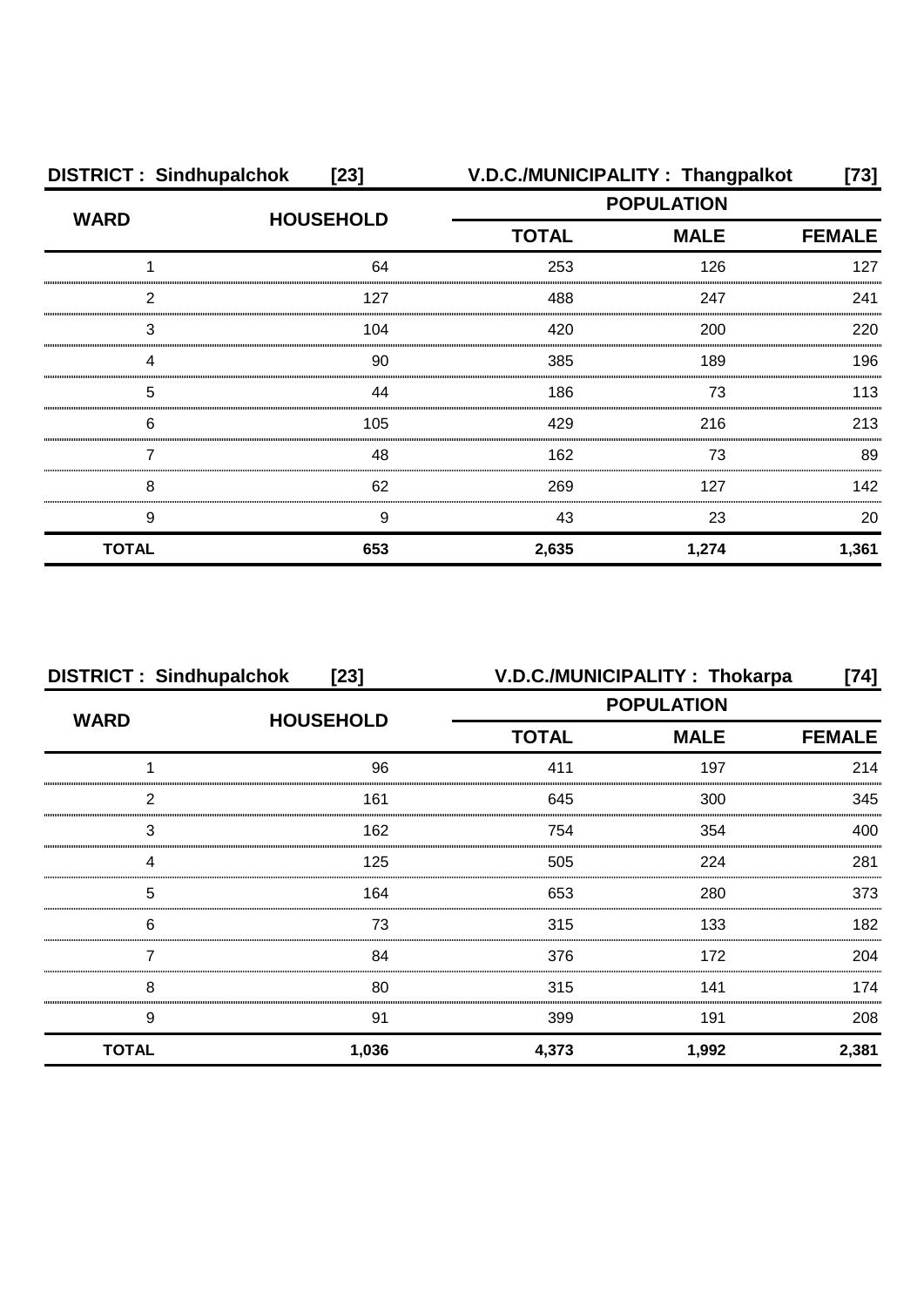| <b>DISTRICT: Sindhupalchok</b><br>$[23]$ |                  |                   | V.D.C./MUNICIPALITY: Thulo Dhading | [75]          |
|------------------------------------------|------------------|-------------------|------------------------------------|---------------|
| <b>WARD</b>                              | <b>HOUSEHOLD</b> | <b>POPULATION</b> |                                    |               |
|                                          |                  | <b>TOTAL</b>      | <b>MALE</b>                        | <b>FEMALE</b> |
|                                          | 41               | 133               | 68                                 | 65            |
| 2                                        | 64               | 266               | 135                                | 131           |
| 3                                        | 30               | 114               | 55                                 | 59            |
|                                          | 53               | 252               | 128                                | 124           |
| 5                                        | 21               | 58                | 20                                 | 38            |
| 6                                        | 61               | 288               | 124                                | 164           |
|                                          | 140              | 550               | 256                                | 294           |
| 8                                        | 24               | 91                | 41                                 | 50            |
| 9                                        | 75               | 363               | 185                                | 178           |
| <b>TOTAL</b>                             | 509              | 2,115             | 1,012                              | 1,103         |

| <b>DISTRICT: Sindhupalchok</b><br>$[23]$ |                  | V.D.C./MUNICIPALITY: Thulo Pakhar<br>$[76]$ |             |               |
|------------------------------------------|------------------|---------------------------------------------|-------------|---------------|
| <b>WARD</b>                              |                  | <b>POPULATION</b>                           |             |               |
|                                          | <b>HOUSEHOLD</b> | <b>TOTAL</b>                                | <b>MALE</b> | <b>FEMALE</b> |
|                                          | 63               | 212                                         | 92          | 120           |
| 2                                        | 98               | 424                                         | 205         | 219           |
| 3                                        | 105              | 394                                         | 177         | 217           |
|                                          | 104              | 389                                         | 186         | 203           |
| 5                                        | 97               | 385                                         | 191         | 194           |
| 6                                        | 34               | 129                                         | 49          | 80            |
|                                          | 85               | 362                                         | 172         | 190           |
| 8                                        | 103              | 382                                         | 172         | 210           |
| 9                                        | 69               | 232                                         | 98          | 134           |
| <b>TOTAL</b>                             | 758              | 2,909                                       | 1,342       | 1,567         |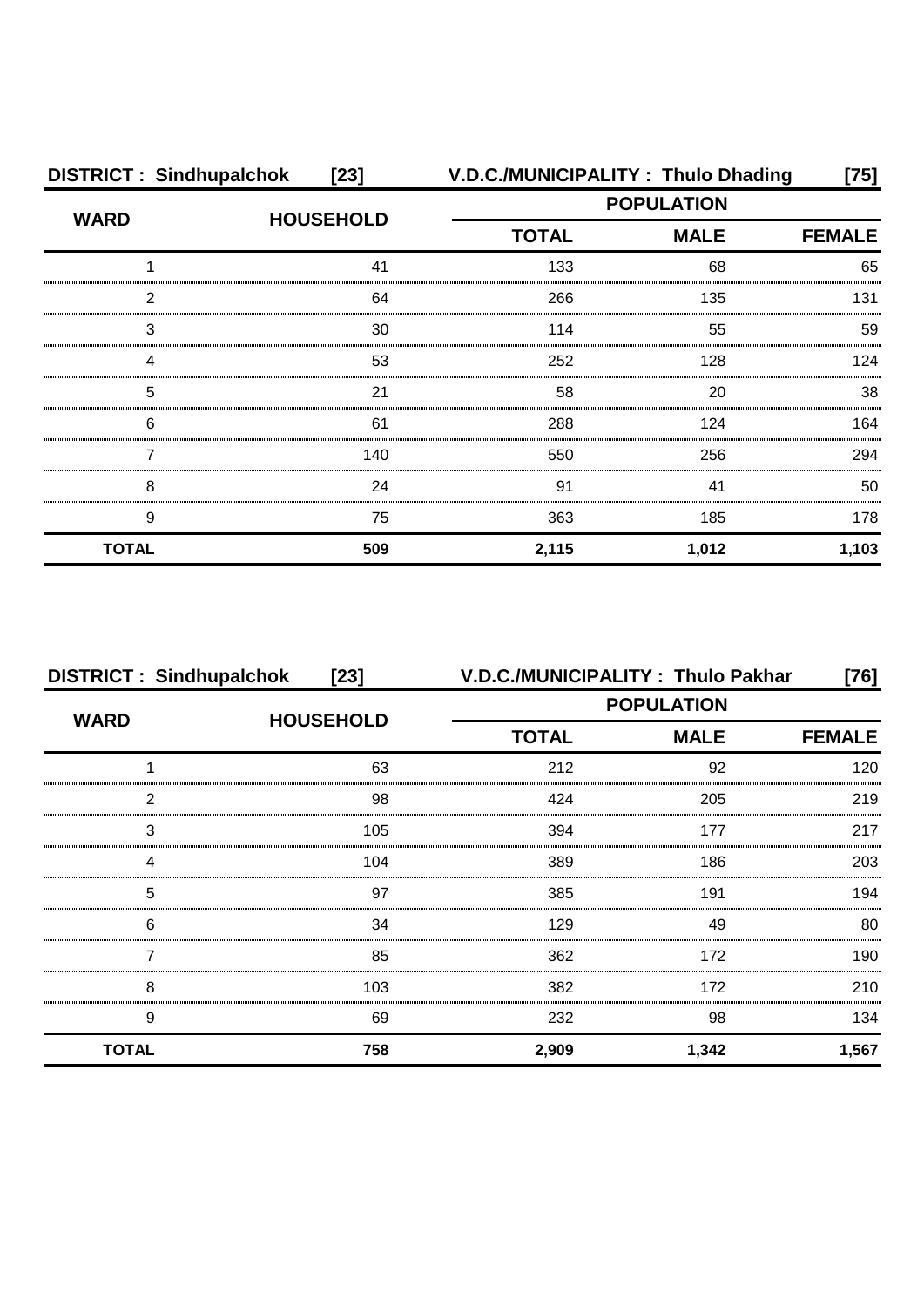| <b>DISTRICT: Sindhupalchok</b><br>$[23]$ |                  |                   | V.D.C./MUNICIPALITY: Thulo Sirubari | [77]          |
|------------------------------------------|------------------|-------------------|-------------------------------------|---------------|
| <b>WARD</b>                              |                  | <b>POPULATION</b> |                                     |               |
|                                          | <b>HOUSEHOLD</b> | <b>TOTAL</b>      | <b>MALE</b>                         | <b>FEMALE</b> |
|                                          | 155              | 667               | 284                                 | 383           |
| 2                                        | 111              | 460               | 209                                 | 251           |
| 3                                        | 137              | 641               | 265                                 | 376           |
| 4                                        | 161              | 794               | 393                                 | 401           |
| 5                                        | 119              | 515               | 208                                 | 307           |
| 6                                        | 181              | 804               | 328                                 | 476           |
|                                          | 121              | 548               | 238                                 | 310           |
| 8                                        | 201              | 879               | 398                                 | 481           |
| 9                                        | 145              | 679               | 309                                 | 370           |
| <b>TOTAL</b>                             | 1,331            | 5,987             | 2,632                               | 3,355         |

| <b>DISTRICT: Sindhupalchok</b><br>$[23]$ |                  | V.D.C./MUNICIPALITY: Thum Pakhar<br>[78] |             |               |
|------------------------------------------|------------------|------------------------------------------|-------------|---------------|
| <b>WARD</b>                              |                  | <b>POPULATION</b>                        |             |               |
|                                          | <b>HOUSEHOLD</b> | <b>TOTAL</b>                             | <b>MALE</b> | <b>FEMALE</b> |
|                                          | 131              | 459                                      | 204         | 255           |
| 2                                        | 127              | 502                                      | 225         | 277           |
| 3                                        | 125              | 467                                      | 197         | 270           |
|                                          | 136              | 501                                      | 212         | 289           |
| 5                                        | 117              | 428                                      | 190         | 238           |
| 6                                        | 105              | 349                                      | 149         | 200           |
|                                          | 114              | 403                                      | 188         | 215           |
| 8                                        | 79               | 312                                      | 136         | 176           |
| 9                                        | 63               | 222                                      | 99          | 123           |
| <b>TOTAL</b>                             | 997              | 3,643                                    | 1,600       | 2,043         |